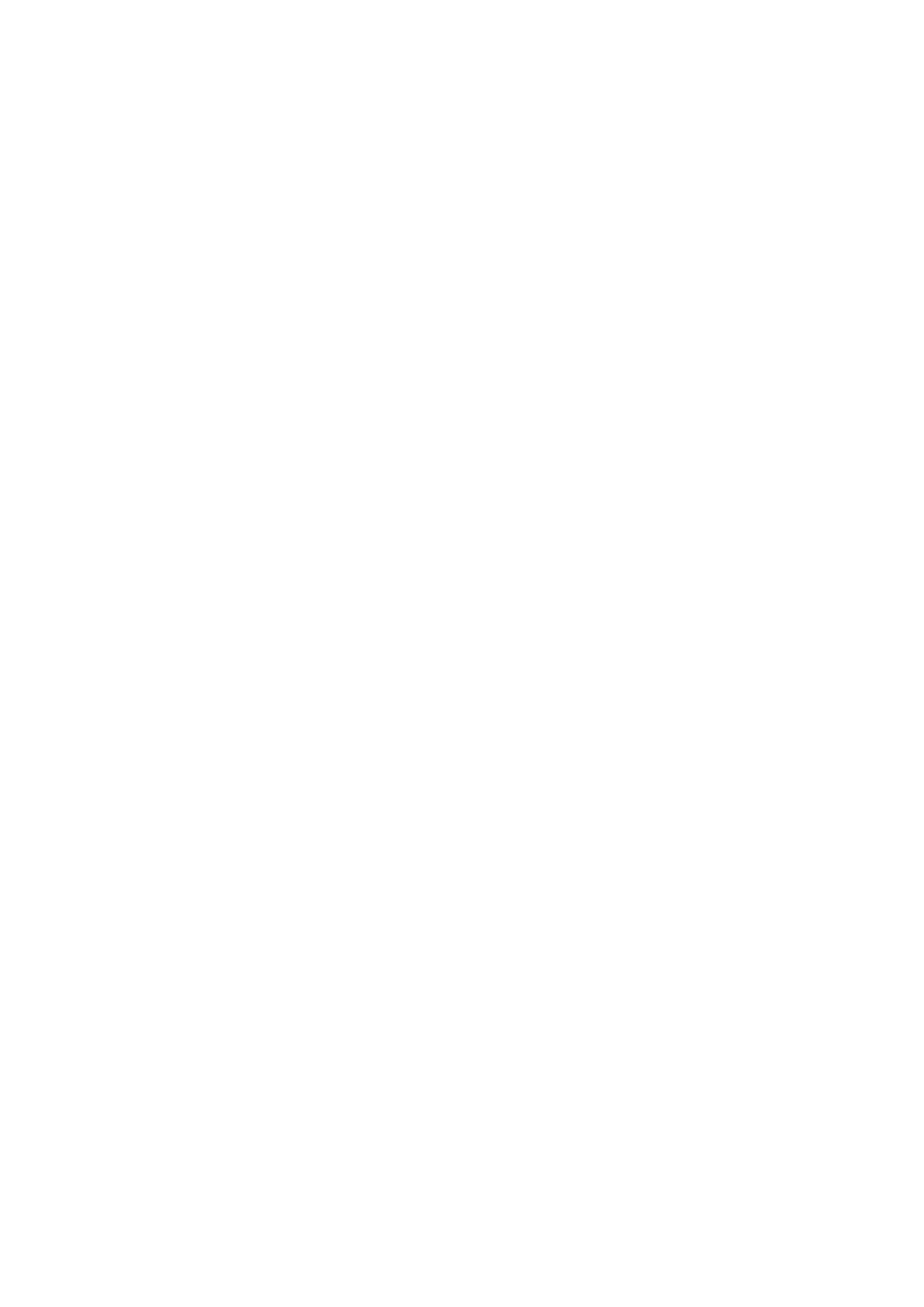# **CITY OF COCKBURN**

## **SUMMARY OF AGENDA TO BE PRESENTED TO THE ORDINARY COUNCIL MEETING TO BE HELD ON TUESDAY, 10 AUGUST 1999 AT 7:30 P.M.**

## **Page**

 $\overline{a}$ 

| 1 <sub>1</sub> |                                                  |                                                                                                                                                                                                                                        |                |  |  |  |  |
|----------------|--------------------------------------------------|----------------------------------------------------------------------------------------------------------------------------------------------------------------------------------------------------------------------------------------|----------------|--|--|--|--|
| 2.             |                                                  | APPOINTMENT OF PRESIDING MEMBER (IF REQUIRED) 1                                                                                                                                                                                        |                |  |  |  |  |
| 3.             |                                                  |                                                                                                                                                                                                                                        |                |  |  |  |  |
| 4.             |                                                  | ACKNOWLEDGEMENT OF RECEIPT OF WRITTEN DECLARATIONS                                                                                                                                                                                     |                |  |  |  |  |
| 5.             |                                                  |                                                                                                                                                                                                                                        |                |  |  |  |  |
| 6.             |                                                  | ACTION TAKEN ON PREVIOUS PUBLIC QUESTIONS TAKEN ON                                                                                                                                                                                     |                |  |  |  |  |
| 7 <sub>1</sub> |                                                  |                                                                                                                                                                                                                                        |                |  |  |  |  |
| 8.             |                                                  |                                                                                                                                                                                                                                        |                |  |  |  |  |
|                | 8.1                                              | (OCM1 8 1999) - ORDINARY MEETING OF COUNCIL - 27/7/1999                                                                                                                                                                                | 2              |  |  |  |  |
| 9.             |                                                  |                                                                                                                                                                                                                                        |                |  |  |  |  |
| 10.            |                                                  |                                                                                                                                                                                                                                        |                |  |  |  |  |
| 11.            | BUSINESS LEFT OVER FROM THE PREVIOUS MEETING (If |                                                                                                                                                                                                                                        |                |  |  |  |  |
| 12.            |                                                  |                                                                                                                                                                                                                                        |                |  |  |  |  |
| 13.            |                                                  |                                                                                                                                                                                                                                        |                |  |  |  |  |
| 14.            |                                                  |                                                                                                                                                                                                                                        |                |  |  |  |  |
|                | 14.1                                             | (OCM1 8 1999) - PROPOSED SATELLITE DISH - LOT 91, 8 BRIDSON<br>COURT, HAMILTON HILL - OWNER/APPLICANT: A D'ANGELO (2207173)<br>(PT) (WEST) (MAP 7) (ATTACH)                                                                            | $\mathbf{3}$   |  |  |  |  |
|                | 14.2                                             | (OCM1 8 1999) - FREMANTLE ROCKINGHAM CONTROLLED ACCESS<br>HIGHWAY ALIGNMENT THROUGH HAMILTON HILL AND INTERCHANGE<br>OPTIONS WITH ROE HIGHWAY (AJB) (9701) (9702) (ATTACH)                                                             | $\overline{4}$ |  |  |  |  |
|                | 14.3                                             | (OCM1_8_1999) - PROPOSED WORKSHOP AND POWDER COATING<br>PLANT - UNIT 6, LOT 98, 6 GEELONG COURT, BIBRA LAKE - OWNER: R A<br>CASTLEDINE PTY LTD - APPLICANT: BEETA BUDDY INNOVATIVE<br>PRODUCTS (1117392) (MT) (NORTH) (MAP 7) (ATTACH) | 17             |  |  |  |  |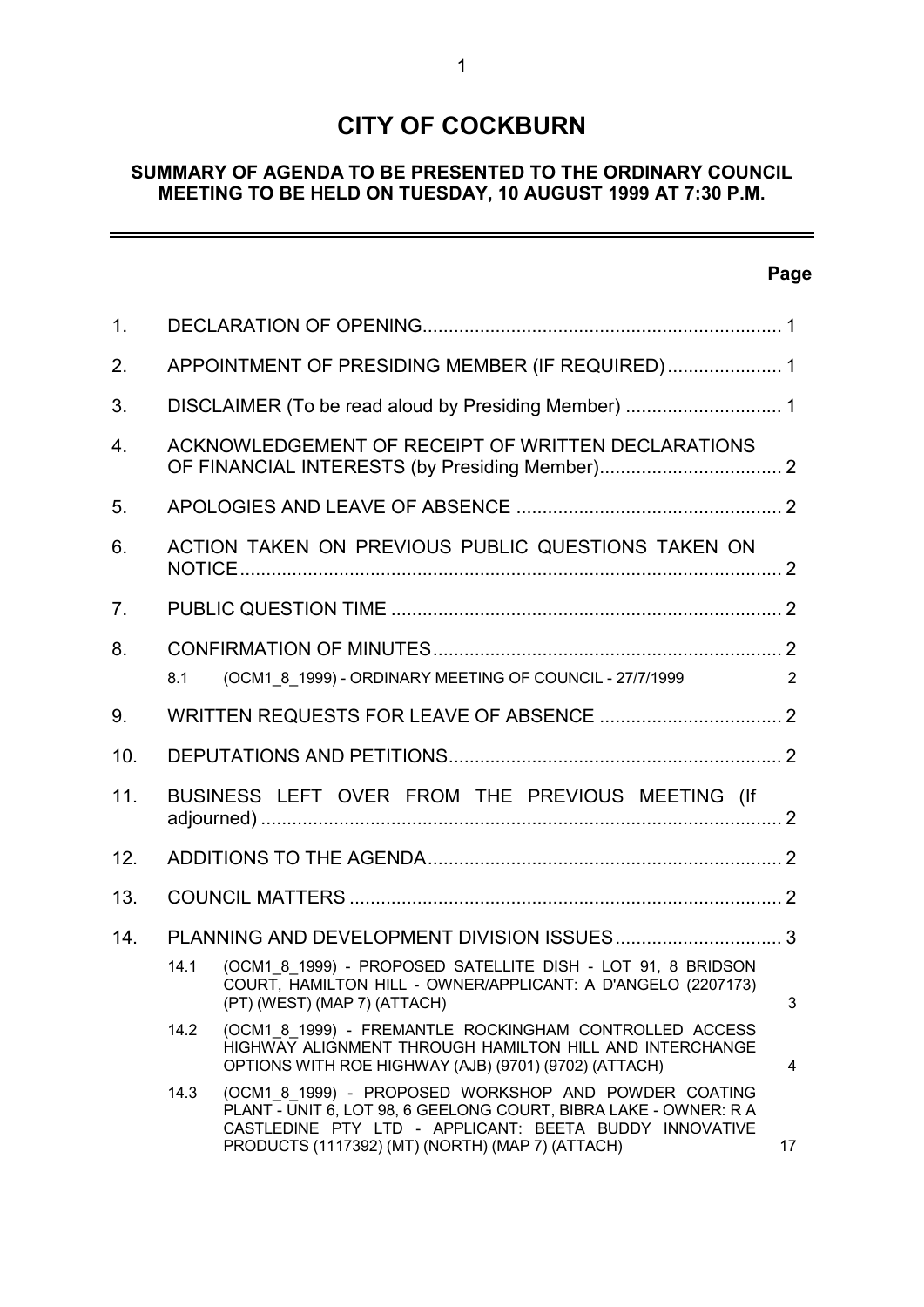|     | 14.4  | (OCM1 8 1999) - PROPOSED EARTHWORKS - PT LOT 19 BARTRAM<br>ROAD, SUCCESS AND JAA PT LOT 214 LYON ROAD, JAA PT LOT 212<br>LYON ROAD AND PT LOT 9 BEENYUP ROAD, ATWELL - OWNER: GOLD<br>ESTATES - APPLICANT: DEVELOPMENT PLANNING STRATEGIES<br>(5515502) (5515370) (5515369) (5515364) (CC) | 19 |
|-----|-------|--------------------------------------------------------------------------------------------------------------------------------------------------------------------------------------------------------------------------------------------------------------------------------------------|----|
|     | 14.5  | (OCM1 8 1999) - ENDORSEMENT OF JANDAKOT AIRPORT FLIGHT<br>PATHS AND PROCEDURES REVIEW REPORT (1211) (WJH) (ALL)<br>(ATTACH)                                                                                                                                                                | 24 |
|     | 14.6  | (OCM1 8 1999) - PROPOSED SHED AND LEAN-TO - LOT 26, 136<br>BRITANNIA AVENUE, BEELIAR - OWNER: C PARATORE & D CARARRA -<br>APPLICANT: D CHEON & ASSOCIATES (3318253) (MT) (COASTAL) (MAP<br>9) (ATTACH)                                                                                     | 29 |
|     | 14.7  | (OCM1 8 1999) - PROPOSED AMENDMENT TO POLICY PD28 "AGED OR<br><b>PERSONS</b><br><b>DEPENDENT</b><br><b>DWELLINGS</b><br><b>AND</b><br><b>ANCILLARY</b><br>ACCOMMODATION ON RURAL OR SPECIAL RURAL LOTS" (9003) (MT)<br>(ATTACH)                                                            | 31 |
|     | 14.8  | (OCM1 8 1999) - PROPOSED ANCILLARY ACCOMMODATION - LOT 57, 8<br>BANKSIA COURT, JANDAKOT - OWNER/APPLICANT: E T CARTER<br>(5514337) (MT) (EAST) (MAP 18) (ATTACH)                                                                                                                           | 34 |
|     | 14.9  | (OCM1 8 1999) - PROPOSED AGED/DEPENDENT PERSONS DWELLING -<br>LOT 114, 679A ROCKINGHAM ROAD, MUNSTER - OWNER/APPLICANT: S<br>& P J HILLIARD (3411438) (MT) (COASTAL) (MAP 9) (ATTACH)                                                                                                      | 36 |
|     | 14.10 | (OCM1 8 1999) - PROPOSED ANCILLARY ACCOMMODATION - LOT 303,<br>3 CESSNA DRIVE, JANDAKOT - OWNER: B R & G L SHORT - APPLICANT:<br>K SHORT (5515397) (MT) (EAST) (MAP 19) (ATTACH)                                                                                                           | 37 |
|     | 14.11 | (OCM1 8 1999) - SOUTHERN SUBURBS DISTRICT STRUCTURE PLAN<br>(9638) (9640) (SOS) (EAST) (MAPS 15, 16, 20, 21) (ATTACH)                                                                                                                                                                      | 39 |
| 15. |       | FINANCE AND CORPORATE SERVICES DIVISION ISSUES                                                                                                                                                                                                                                             | 49 |
|     | 15.1  | (OCM1 8 1999) - MINOR BOUNDARY ADJUSTMENT - RESERVE 42981 -<br>COCKBURN ROAD, HENDERSON (3317213) (KJS) (ATTACH)                                                                                                                                                                           | 49 |
|     | 15.2  | (OCM1 8 1999) - LAND EXCHANGE - RESERVE 1712 - RUSSELL ROAD,<br>HENDERSON - WA LIMESTONE (4412065) (KJS) (ATTACH)                                                                                                                                                                          | 50 |
| 16. |       |                                                                                                                                                                                                                                                                                            |    |
|     | 16.1  | (OCM1_8_1999) - PROPOSED POLICY F1.14 - EVALUATION OF TENDERS<br>(4401) (DMG/JR) (ATTACH)                                                                                                                                                                                                  | 53 |
| 17. |       |                                                                                                                                                                                                                                                                                            |    |
| 18. |       |                                                                                                                                                                                                                                                                                            |    |
| 19. |       | MOTIONS OF WHICH PREVIOUS NOTICE HAS BEEN GIVEN 54                                                                                                                                                                                                                                         |    |
| 20. |       |                                                                                                                                                                                                                                                                                            |    |
| 21. |       | QUESTIONS OF WHICH DUE NOTICE HAS BEEN GIVEN WITHOUT                                                                                                                                                                                                                                       |    |
| 22. |       | NOTICES OF MOTION GIVEN AT THE MEETING FOR                                                                                                                                                                                                                                                 |    |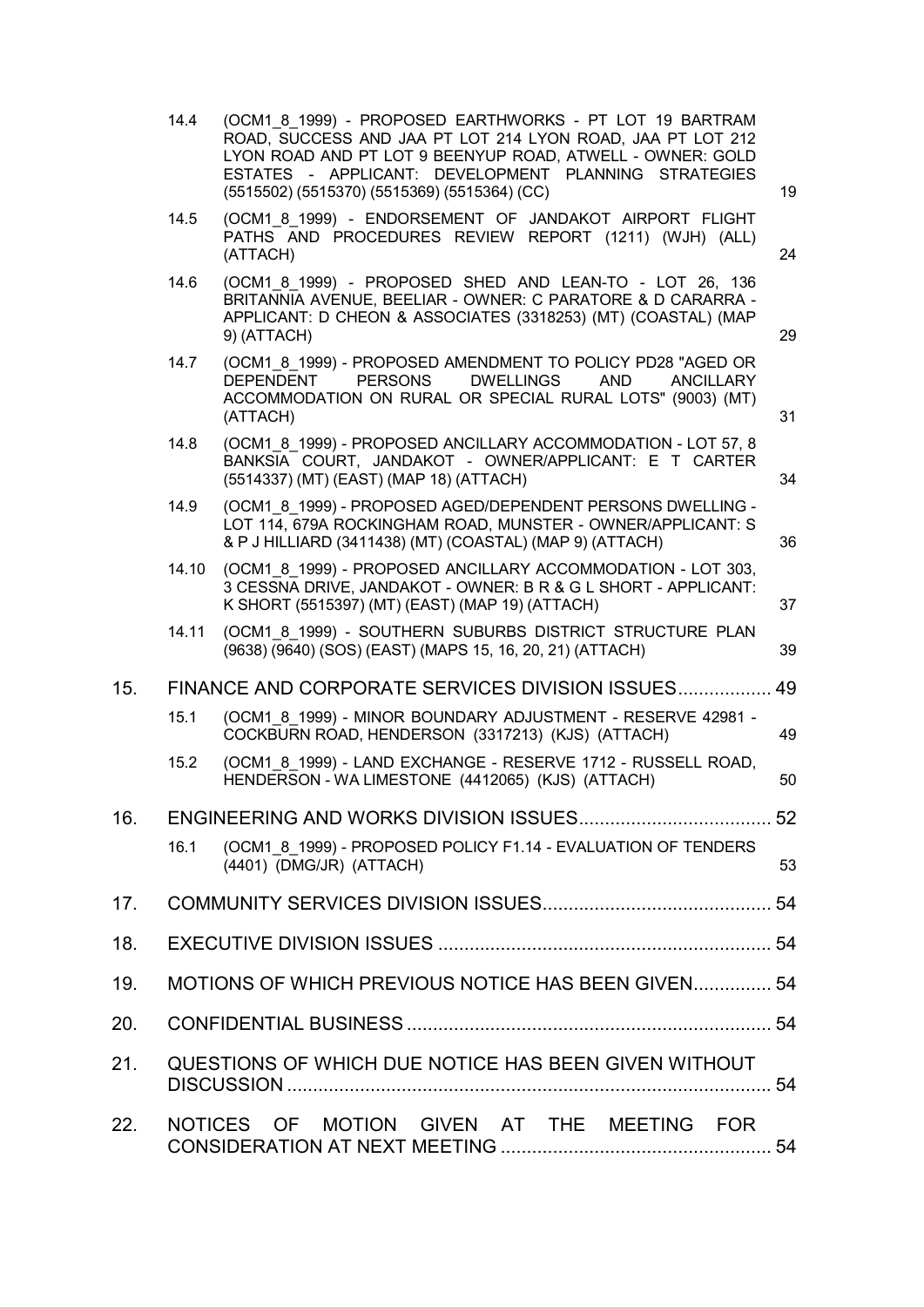|  |  |  | 23. MATTERS TO BE NOTED FOR INVESTIGATION, WITHOUT              |  |
|--|--|--|-----------------------------------------------------------------|--|
|  |  |  | 24. RESOLUTION OF COMPLIANCE (Section 3.18(3), Local Government |  |
|  |  |  |                                                                 |  |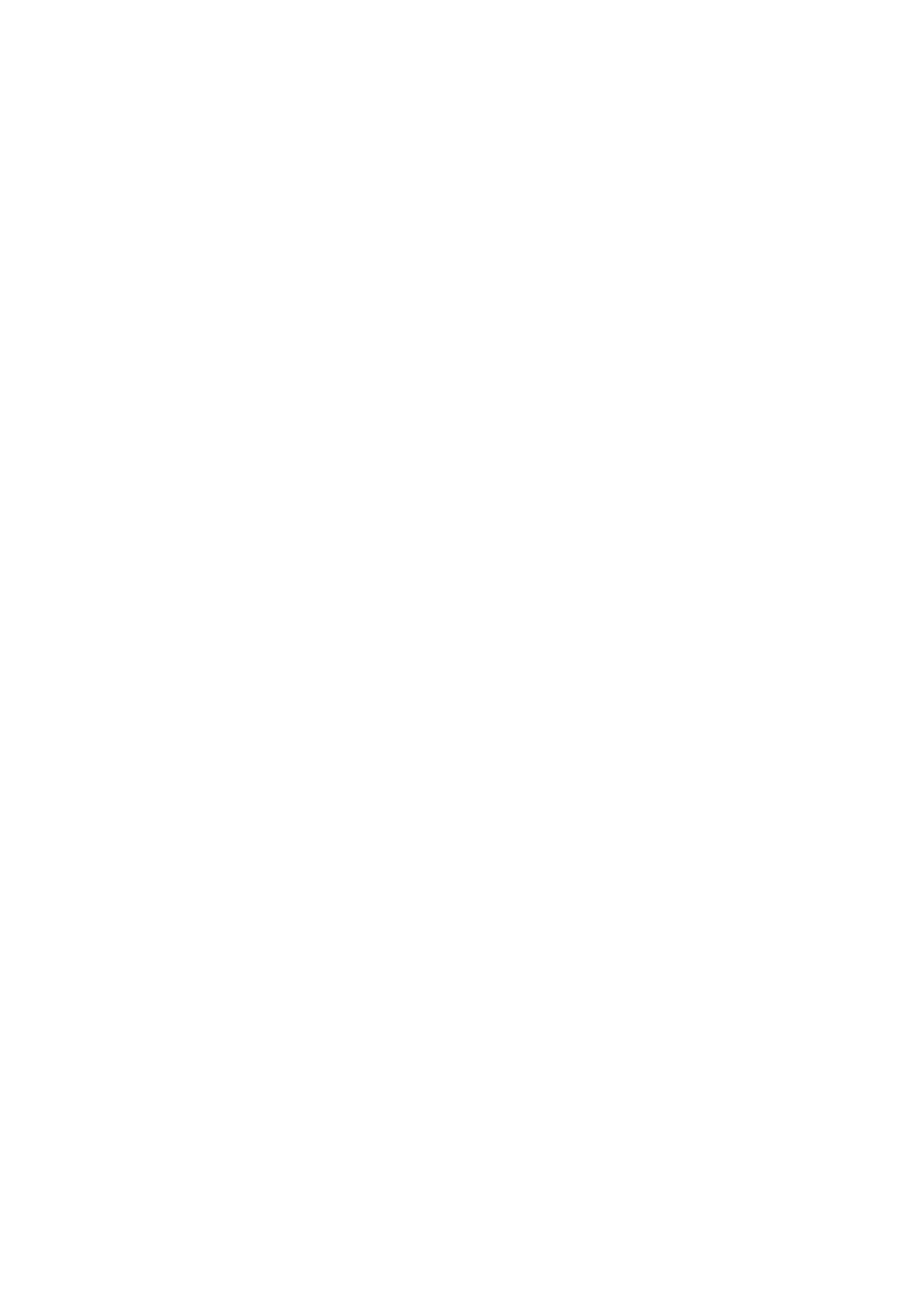# **CITY OF COCKBURN**

# **AGENDA TO BE PRESENTED TO THE ORDINARY COUNCIL MEETING TO BE HELD ON TUESDAY, 10 AUGUST 1999 AT 7:30 P.M.**

#### **PRESENT:**

#### **COUNCIL MEMBERS**

| Mr J F Donaldson | $\sim$ | <b>Chairperson of Joint Commission</b> |
|------------------|--------|----------------------------------------|
| Ms J L Smithson  | $\sim$ | Joint Commissioner                     |
| Mr M A Jorgensen | $\sim$ | Joint Commissioner                     |

#### **IN ATTENDANCE**

| Mr R W Brown    | $\sim$                   | <b>Chief Executive Officer</b>         |
|-----------------|--------------------------|----------------------------------------|
| Mr D M Green    | $\sim$                   | <b>Director Community Services</b>     |
| Mr A T Crothers | $\sim$                   | Director, Finance & Corporate Services |
| Mr S M Hiller   | $\sim$                   | Director, Planning & Development       |
| Mr B K Greay    | $\overline{\phantom{a}}$ | Director, Engineering                  |
| Mrs S Ellis     | $\sim$                   | Secretary to Chief Executive Officer   |

#### **1. DECLARATION OF OPENING**

#### **2. APPOINTMENT OF PRESIDING MEMBER** (IF REQUIRED)

#### **3. DISCLAIMER (To be read aloud by Presiding Member)**

Members of the public who attend Council Meetings, should not act immediately on anything they hear at the Meetings, without first seeking clarification of Council's position. Persons are advised to wait for written advice from the Council prior to taking action on any matter that they may have before Council.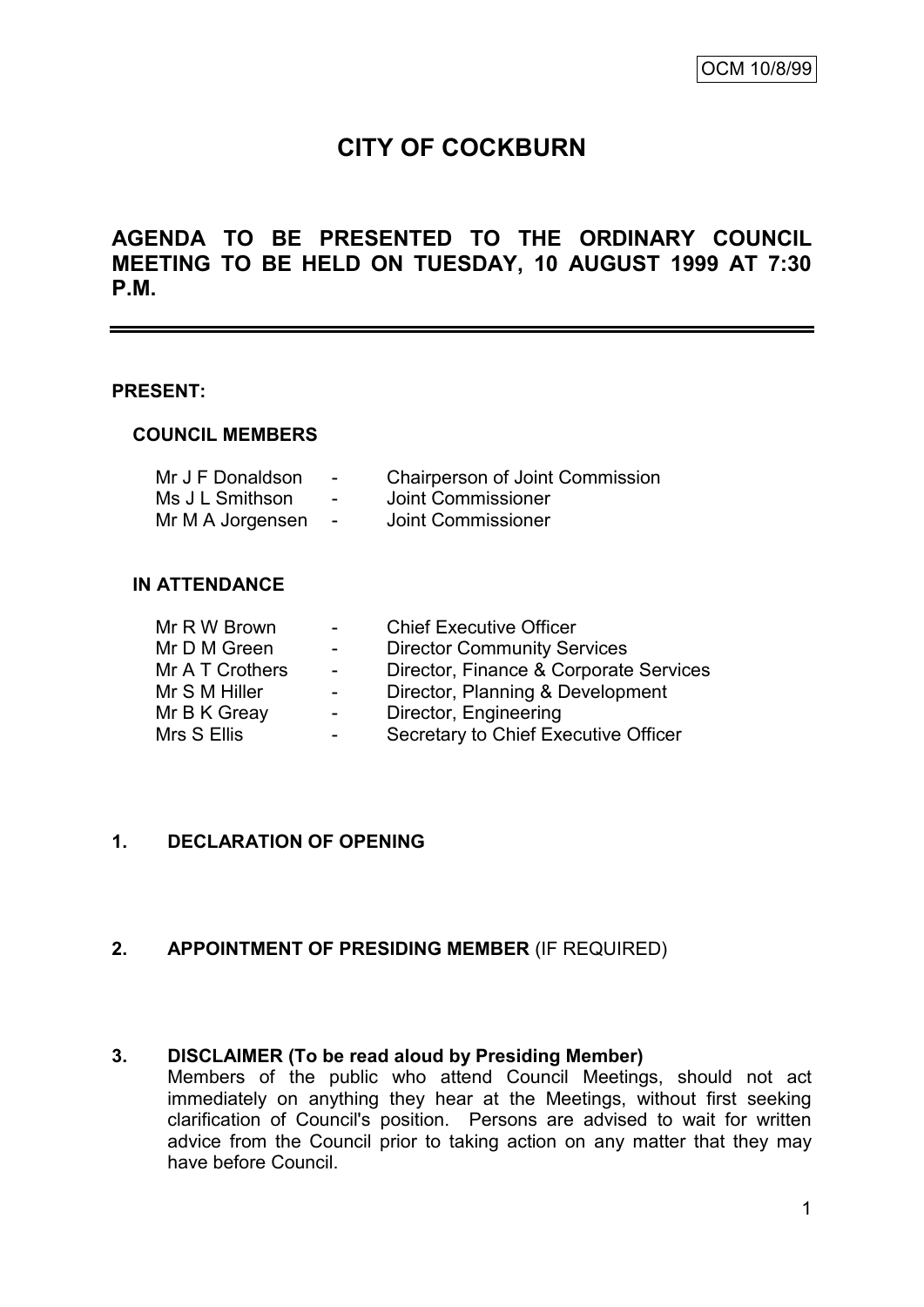- **4. ACKNOWLEDGEMENT OF RECEIPT OF WRITTEN DECLARATIONS OF FINANCIAL INTERESTS (by Presiding Member)**
- **5. APOLOGIES AND LEAVE OF ABSENCE**
- **6. ACTION TAKEN ON PREVIOUS PUBLIC QUESTIONS TAKEN ON NOTICE**
- **7. PUBLIC QUESTION TIME**
- **8. CONFIRMATION OF MINUTES**
	- **8.1 (OCM1\_8\_1999) - ORDINARY MEETING OF COUNCIL - 27/7/1999**
- **9. WRITTEN REQUESTS FOR LEAVE OF ABSENCE**

Nil

**10. DEPUTATIONS AND PETITIONS**

Nil

- **11. BUSINESS LEFT OVER FROM THE PREVIOUS MEETING (If adjourned)** Nil
- **12. ADDITIONS TO THE AGENDA** Nil
- **13. COUNCIL MATTERS**

Nil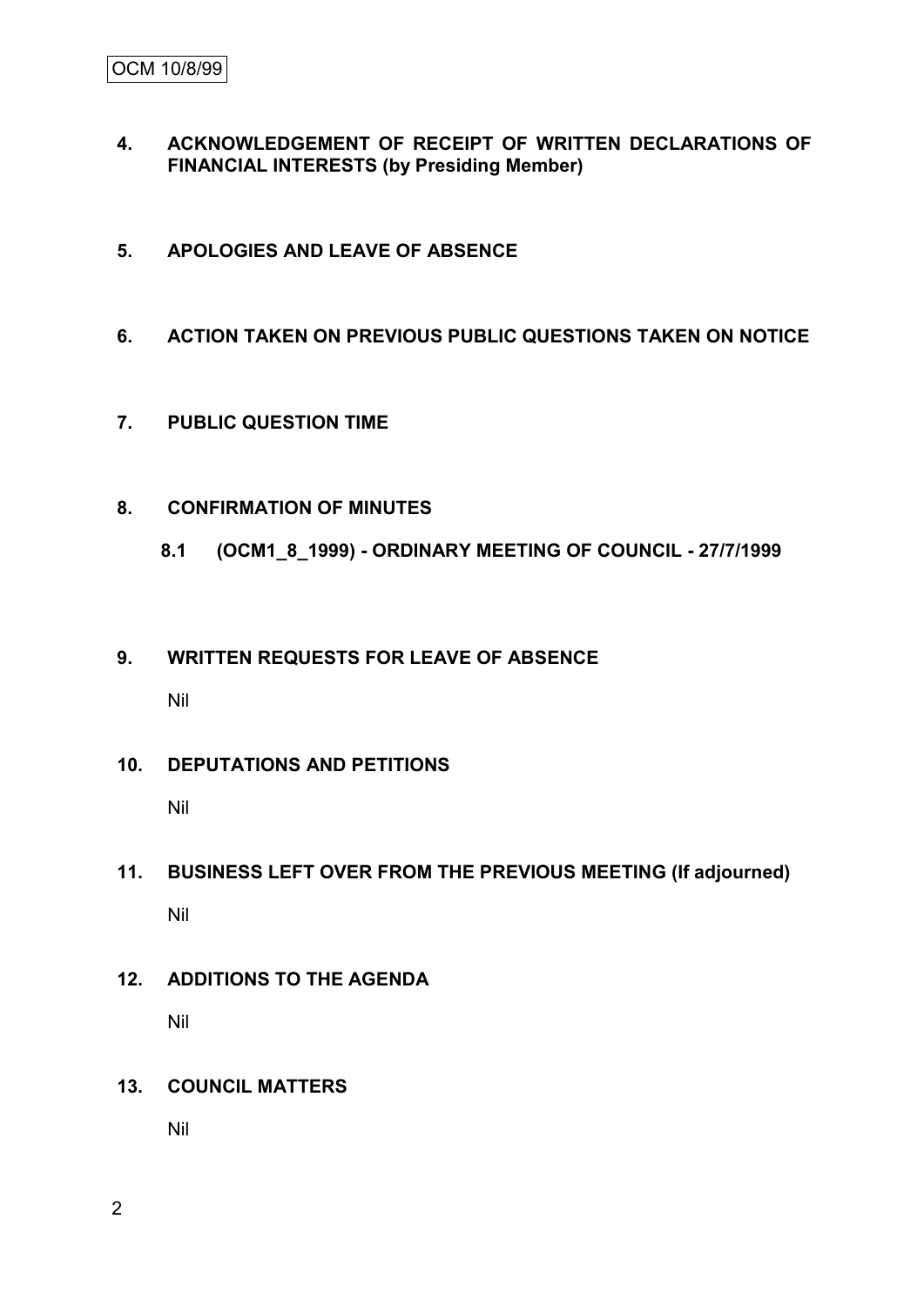## **14. PLANNING AND DEVELOPMENT DIVISION ISSUES**

#### **14.1 (OCM1\_8\_1999) - PROPOSED SATELLITE DISH - LOT 91, 8 BRIDSON COURT, HAMILTON HILL - OWNER/APPLICANT: A D'ANGELO (2207173) (PT) (WEST) (MAP 7) (ATTACH)**

**RECOMMENDATION** That Council:

(1) approve the proposed satellite dish on Lot 91, 8 Bridson Court, Hamilton Hill in accordance with the approved plans subject to the following conditions:

Standard Conditions

1. Standard conditions contained in Council Policy PD17 as determined appropriate to this application by the delegated officer under clause 7.6 of Town Planning Scheme District Zoning Scheme No. 2.

Special Conditions

- 1. the combined height of the dish and stand is not to exceed 4 metres.
- (2) issue an MRS Form 2 Notice of Approval valid for a period of 24 months.

## **COUNCIL DECISION**

#### **Background**

| ZONING:    | MRS:         | <b>URBAN</b>             |
|------------|--------------|--------------------------|
|            | DZS:         | <b>RESIDENTIAL - R15</b> |
| LAND USE:  | <b>HOUSE</b> |                          |
| LOT SIZE:  | 711 $M^2$    |                          |
| AREA:      | N/A          |                          |
| USE CLASS: | N/A          |                          |

#### **Submission**

The application is for a domestic satellite dish, 3 metres in diameter and is to be attached to a 3.7 metre stand that sits 1.5 metres above the height of the shed roof. Refer to Agenda Attachments for a copy of the plan. The dish is required to be placed at such a height in order to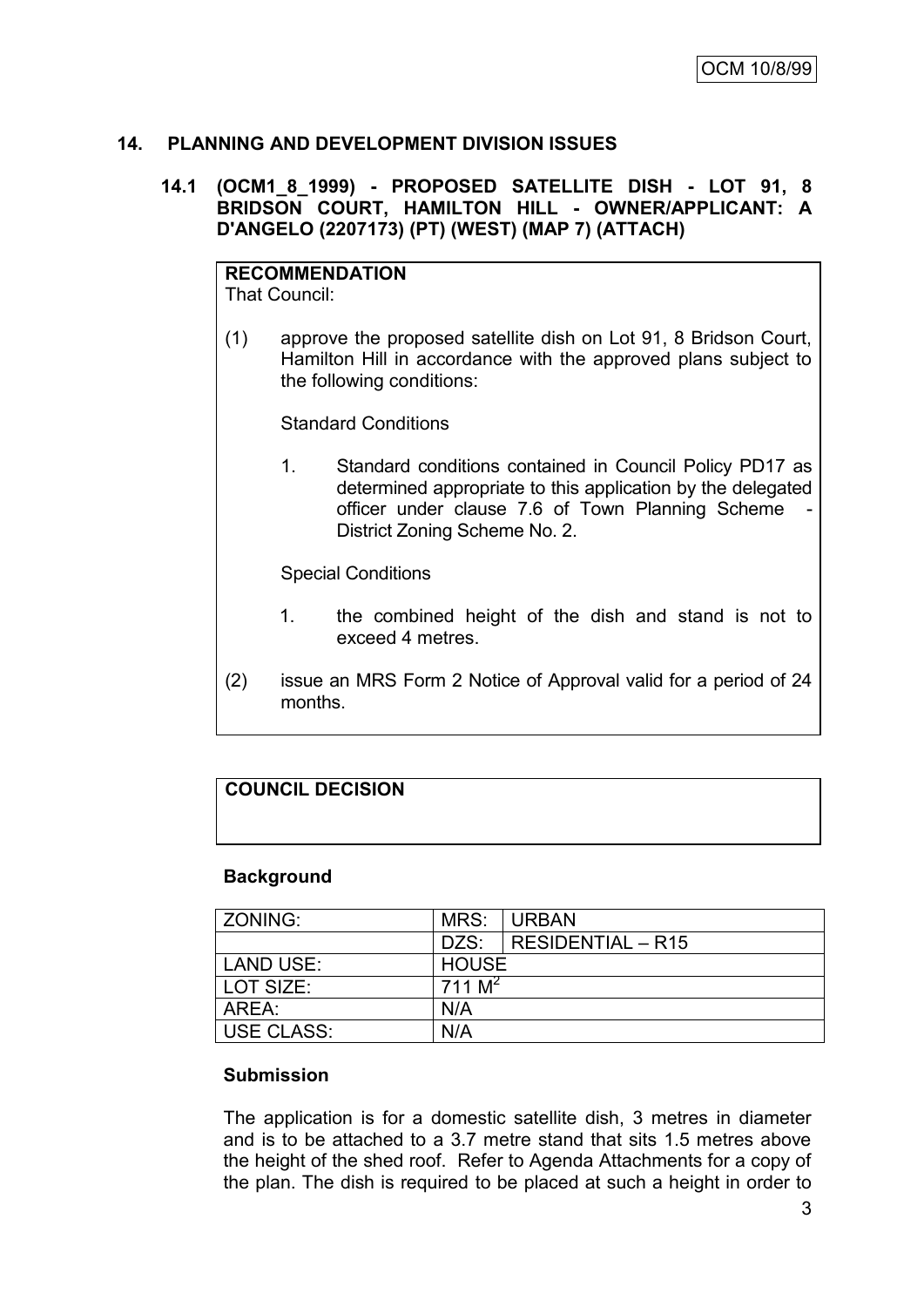pick up two satellites. The application was advertised to the surrounding neighbours for a period of 28 days and one submission was received.

#### **Report**

The submission indicated that the neighbour was concerned with the height of the dish and the fact that the final combined height of the dish and stand would be approximately 5.2 metres. The owner has agreed to lower the dish 70 centimetres whereby the dish will be attached to a 3 metre stand that sits 80 centimetres above the height of the shed roof, giving a combined height of the stand and dish of approximately 4.5 metres. Since the other neighbours to the property have no objections to the installation of the satellite dish, it is recommended that approval be issued subject to the special condition that the combined height of the dish and stand is not to exceed 4 metres.

#### **Strategic Plan/Policy Implications**

Council Policy PD 30 "Domestic Satellite Dishes Policy".

#### **Budget/Financial Implications**

N/A

**Implications of Section 3.18(3) Local Government Act, 1995**

Nil

**14.2 (OCM1\_8\_1999) - FREMANTLE ROCKINGHAM CONTROLLED ACCESS HIGHWAY ALIGNMENT THROUGH HAMILTON HILL AND INTERCHANGE OPTIONS WITH ROE HIGHWAY (AJB) (9701) (9702) (ATTACH)**

# **RECOMMENDATION**

That Council:

- (1) receive the reports from Main Roads Western Australia;
- (2) advise Main Roads Western Australia that in the event that the Fremantle Eastern Bypass is constructed that:-
	- 1. The grade separated option connecting the Bypass and Roe Highway to Stock Road is supported in principle subject to the following:-
		- (a) Transform WA funding allocated to the Fremantle Rockingham Highway is reprioritised to enable construction of a single carriageway of the Roe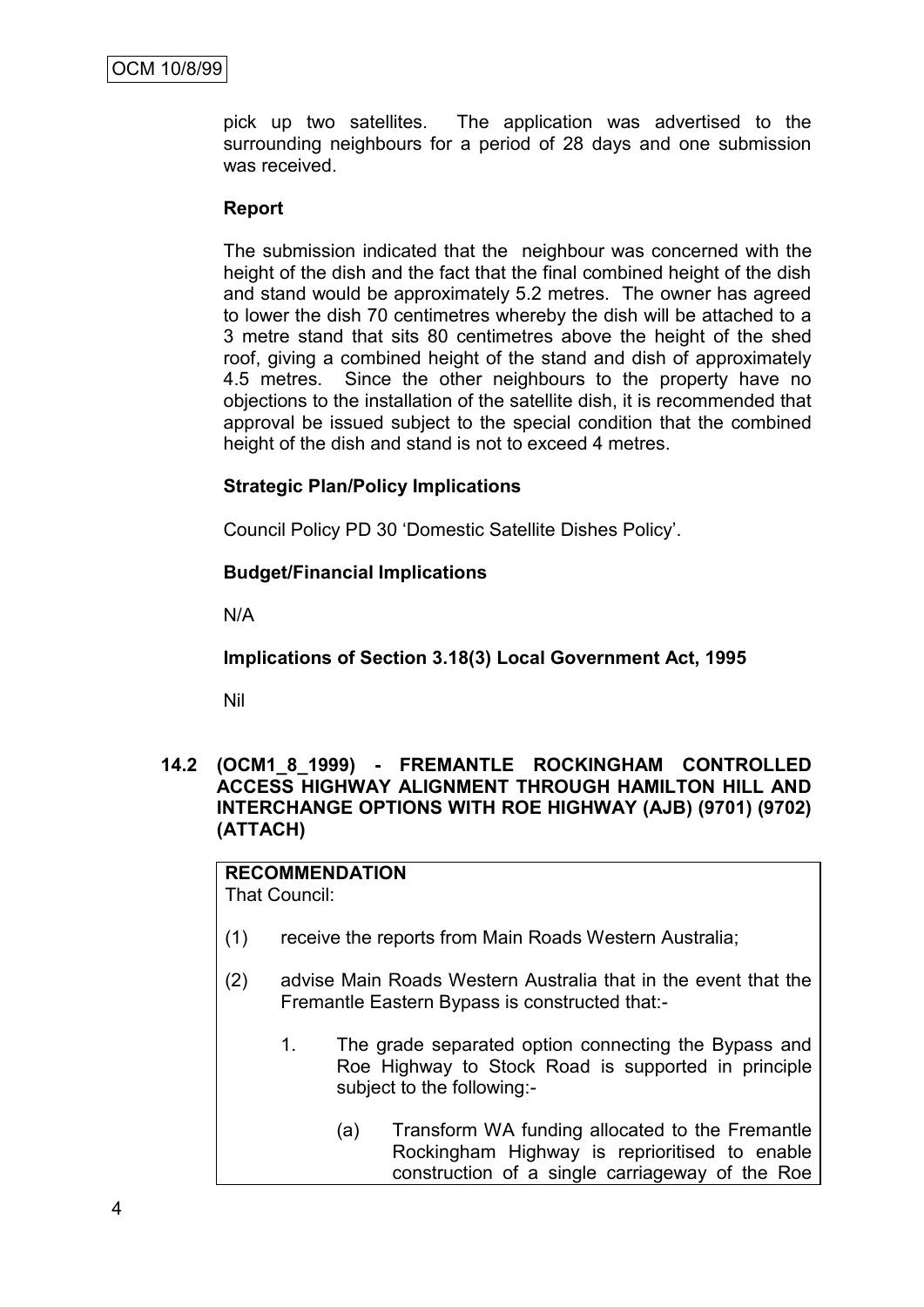|     |                                                                                                          |     | Highway to be built to Stock Road and opened at<br>the same time as the Bypass. The proposed Stage<br>1 connection to Forrest Road or alternatively<br>Rockingham Road is not supported for safety and<br>amenity reasons.                                                                                                                                                                                                             |  |  |
|-----|----------------------------------------------------------------------------------------------------------|-----|----------------------------------------------------------------------------------------------------------------------------------------------------------------------------------------------------------------------------------------------------------------------------------------------------------------------------------------------------------------------------------------------------------------------------------------|--|--|
|     |                                                                                                          | (b) | The intersection design being modified to delete<br>the local road connection to Ommanney Street.                                                                                                                                                                                                                                                                                                                                      |  |  |
|     |                                                                                                          | (c) | That every endeavour be made to retain the<br>historic buildings located at the corner of Davilak<br>Avenue and Rockingham Road (Marks House)<br>intersection of Healy Road<br>the<br>and<br>and<br>Rockingham Road (Banks House) and that in the<br>event that the Banks House cannot be retained<br>due to earthworks associated with the road, that<br>the house be relocated to a suitable location within<br>the Healy Road area. |  |  |
|     | 2.                                                                                                       |     | Rollinson Road and Cockburn Road be upgraded to<br>accommodate the north south traffic movements, that<br>traffic volumes on the link be monitored and that the<br>Fremantle-Rockingham CAH only be constructed if and<br>when transport imperatives determine the need.                                                                                                                                                               |  |  |
|     | 3.                                                                                                       |     | The western alignment of the Fremantle-Rockingham<br>CAH is preferred to the MRS alignment and the<br>Metropolitan Region Scheme should be amended<br>accordingly to allow for the future construction of the<br>Highway on that alignment if it is required.                                                                                                                                                                          |  |  |
|     | 4.                                                                                                       |     | The western alignment be designed to accommodate<br>grade separated pedestrian/cyclist crossings between<br>Robb Road and Manning Park and for the existing<br>cycleway located on the north side of the railway reserve.                                                                                                                                                                                                              |  |  |
| (3) | provide Main Roads Western Australia with a copy of the<br>Agenda report in support of the above points. |     |                                                                                                                                                                                                                                                                                                                                                                                                                                        |  |  |

# **COUNCIL DECISION**

# **Background**

Council at its meeting held on 19 August 1997, considered proposals for the Fremantle-Rockingham Highway between Rollinson Road, Hamilton Hill and Rockingham Road, Wattleup prepared by Halpern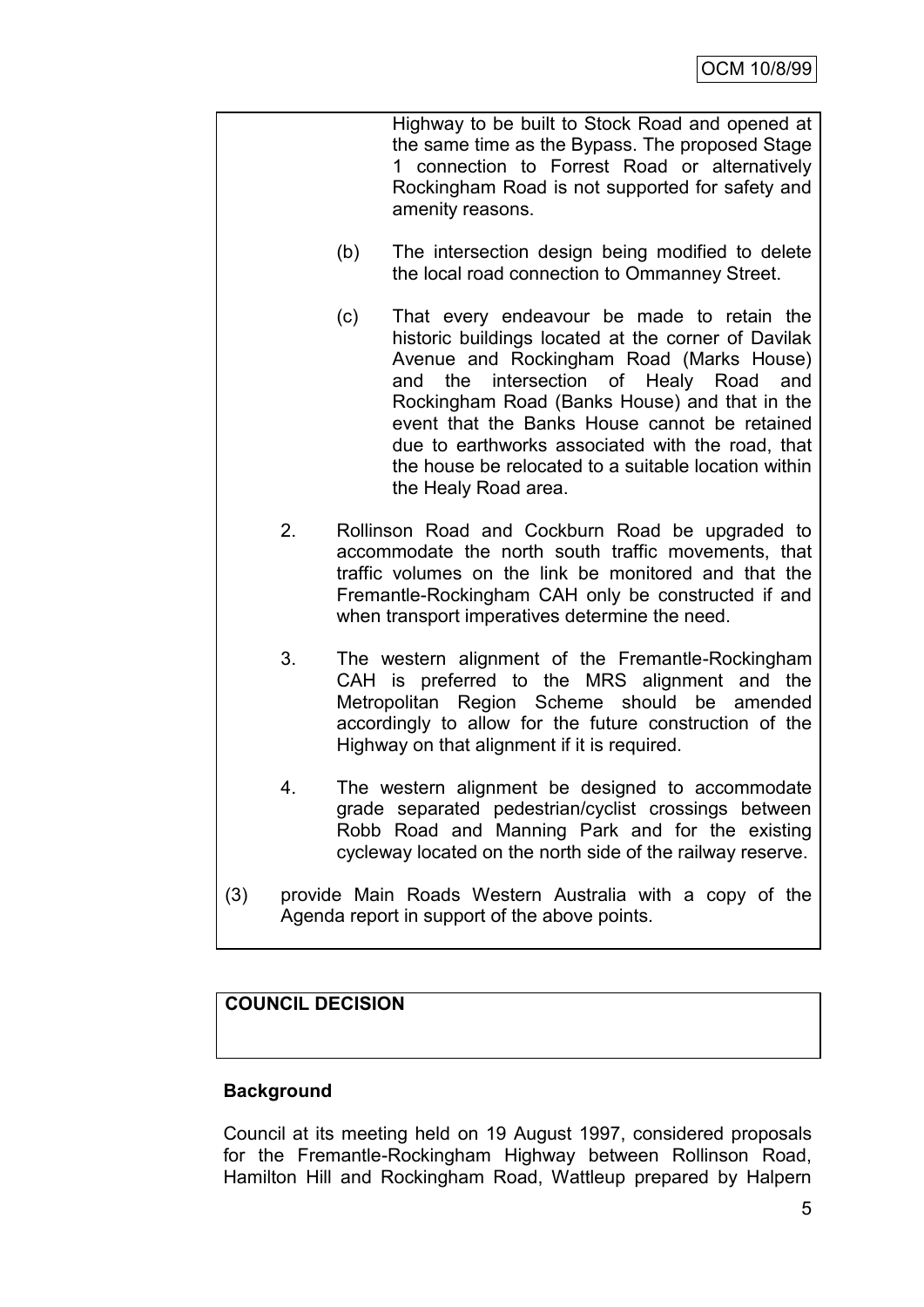Glick Maunsell on behalf of Main Roads Western Australia (Main Roads) and resolved the following which are pertinent to the current studies;

- totally reject Scenario 1 recommended by Halpern Glick Maunsell (alignment as per the current MRS).
- accept that Cockburn Road needs to be realigned around the proposed Port Catherine Marina project and the Henderson Shipbuilding area.
- support Concept Plan 1 prepared by Council's Planning Department which does not include the Fremantle Eastern Bypass, giving priority to Rockingham/Stock Road as the major regional traffic route and provides a direct link from Cockburn Road north to Rockingham Road via Russell Road.
- in the event that the Fremantle Eastern Bypass is proceeded with in accordance with the MRS, then the southern end of the Bypass should link directly to Stock Road via the Roe Highway Reserve in accordance with Concept Plan 2 prepared by Council's Planning Department.
- that at the southern end the Fremantle-Rockingham Highway connect to Stock Road via Russell Road and that the Controlled Access Highway Reserve south of Russell Road be deleted from the MRS and the land included in the Beeliar Regional Park*.*
- in the event that the Controlled Access Highway is constructed that the alignment of the road between Rollinson Road and the railway should be reviewed so as to reposition the carriageways as far west as practicable to minimise the visual and physical impact of the road and to consolidate the area of Parks and Recreation as opposed to retaining a thin strip on the western side of the Highway Reserve.

A copy of Council's response on the Halpern Glick Maunsell Report including Concept Plans 1 and 2 is included in the Agenda attachments.

As a result of submissions by members of the public and Council on the Jervoise Bay Southern Harbour Project, the State Government has agreed to link the Fremantle-Rockingham Highway to Stock/ Rockingham Road via Russell Road as per Concept Plan 2.

As a result of discussions between the Hon. Minister for Transport, Main Roads and Council, Main Roads were requested to review and report to the Minister on Council's alternative concept for the junction of the Fremantle Eastern Bypass, Fremantle-Rockingham Highway with Roe Highway and the alignment options between Rollinson Road and the railway.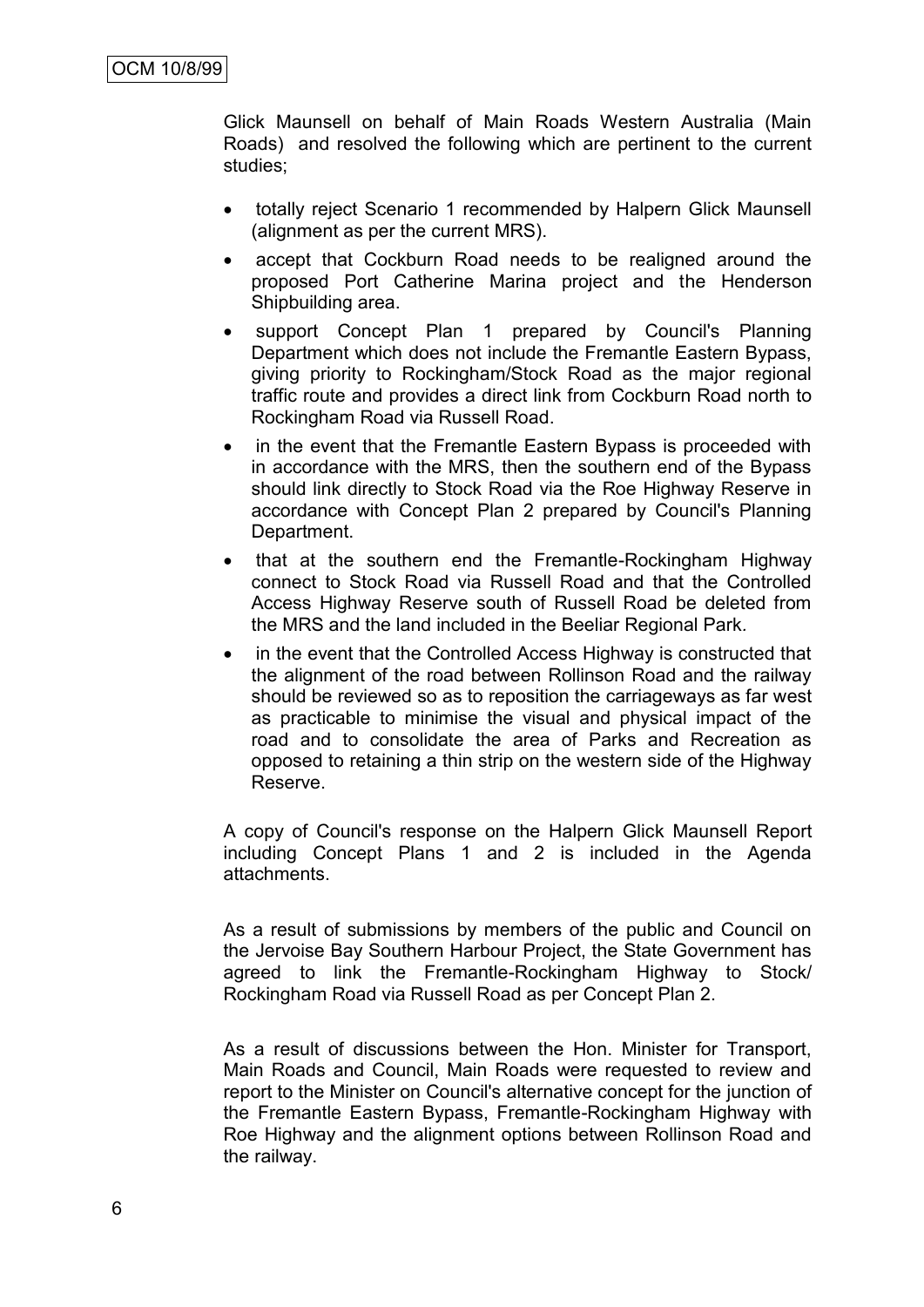The studies by Arup Transportation Planning were overseen by a working group comprising representatives from Main Roads, City of Cockburn, Ministry for Planning, Department of Transport and Department of Environmental Protection.

#### **Submission**

Main Roads has prepared reports on the options for the Fremantle-Rockingham Controlled Access Highway alignment through Hamilton Hill and options for the junction of the Highway with Roe Highway and has sought Council's endorsement in principal to the recommended alignment. Subject to receiving Council support, Main Roads will proceed with detailed planning to more exactly define the requirements for the Highway and junction for incorporation with the revised Coogee Master Plan and amendments to the Metropolitan Region Scheme.

#### **Report**

The Metropolitan Region Scheme provides for a Controlled Access Highway between the Stirling Bridge, Fremantle and Read Street, Rockingham. The section of the Highway between High Street, Fremantle and Rollinson Road, Hamilton Hill is referred to as the Fremantle Eastern Bypass and the section south of Rollinson Road as the Fremantle-Rockingham Highway (CAH).

In mid 1996, SMEC were appointed by Main Roads to prepare preliminary designs for the Fremantle Eastern Bypass and Halpern Glick Maunsell were appointed by Department of Commerce and Trade, Landcorp and Main Roads to review that section of the Fremantle-Rockingham Highway between Rollinson Road and Rockingham Road, Wattleup as part of the Jervoise Bay project which proposed to construct a section of the Highway between Mayor Road, Coogee and Rockingham Road, Wattleup.

In response to public opposition to the Bypass in particular, the Minister for Transport met with community representatives in April 1997 and agreed that Main Roads would prepare a report explaining the reasons for the Government decision to build the Bypass. The report was released in September 1997.

In the interim, Council considered the recommendations of the Halpern Glick Maunsell Jervoise Bay Infrastructure Planning Study "Road Network Access" and at its meeting held on 19 August 1997, resolved to totally reject the MRS option supported by HGM as outlined in the Background section of this report.

On 8 October 1997, the Minister for Transport advised Council of the Government's commitment to build the Fremantle Eastern Bypass and subsequent planning in the area has been progressed on that basis. As previously noted, Council advised Main Roads and the Minister for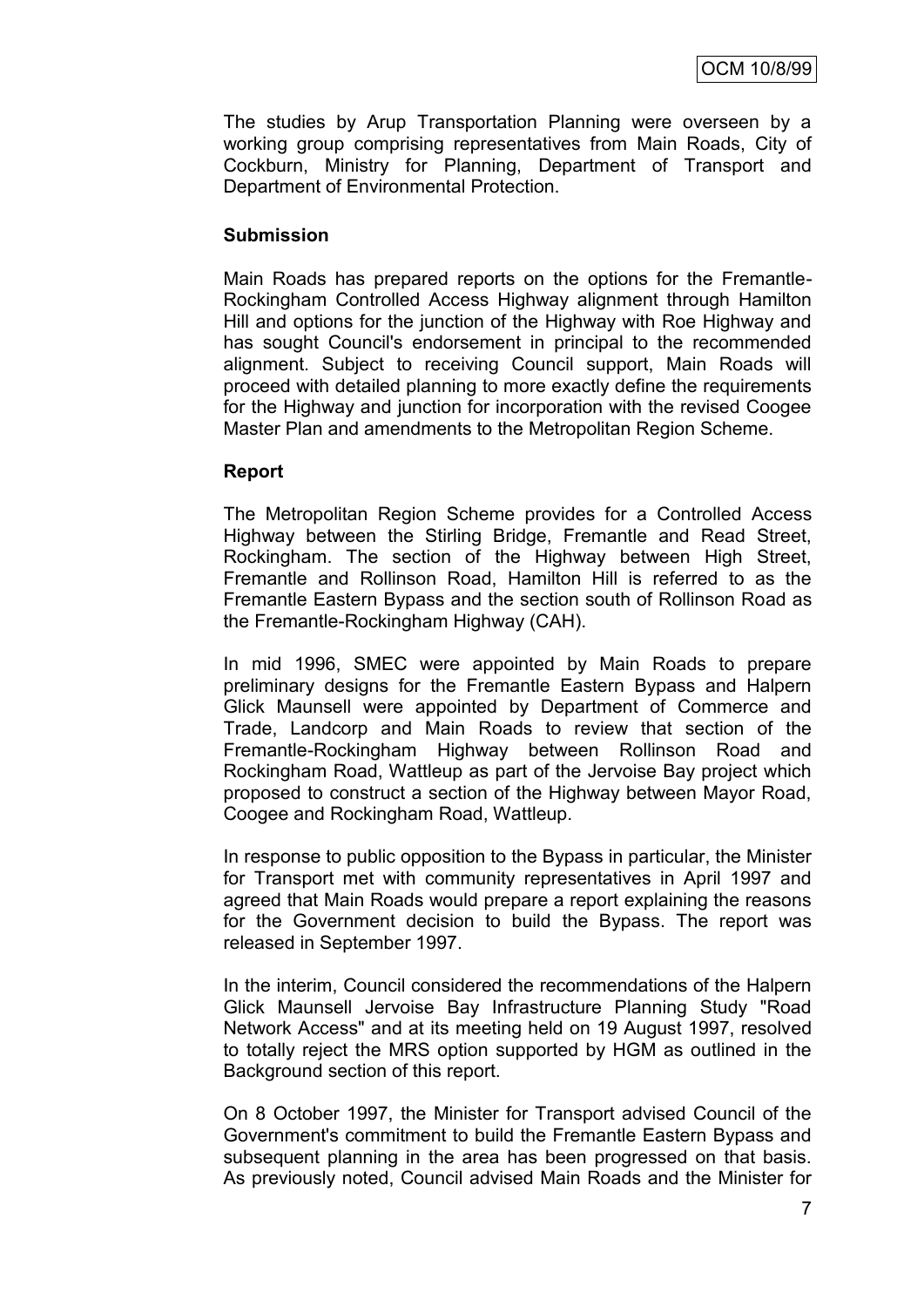Transport of its preferred options in the event that the Fremantle Eastern Bypass is constructed. The studies the subject of this report, are premised on the assumption that the Fremantle Eastern Bypass will be constructed as per the Minister's advice and hence pickup on the principles of Council's Option 2.

#### *Fremantle-Rockingham Controlled Access Highway Alignment through Hamilton Hill*

# *1. Options*

The report by Arup Transportation Planning evaluates three alignments for the proposed Fremantle-Rockingham Controlled Access Highway between Rockingham Road and the proposed alignment around Port Catherine, that is, for the section generally north of the railway line. The options are as follows and are shown on figure 1 in the Agenda attachment.

## **MRS Alignment (Option 1)**

This alignment follows the coastal limestone ridge separating the North Coogee industrial area from Manning Park. The alignment closely follows the top of the coastal ridge crossing east of the ridge at the northern end. The alignment leaves a narrow strip of Parks and Recreation (70-150m) on the west side of the road which is severed from the major portion of the Beeliar Regional Park on the eastern side of the road.

Construction on this alignment will result in extensive areas of cut and fill that will be highly visible from both the east and the west.

#### **Western Alignment (Option 2)**

At the northern end of the alignment is as per the MRS. However, south of the Emplacement Crescent industrial area the alignment swings further west to keep closer to the rear of the industrial land and away from the coastal limestone ridge. At the southern end the alignment rejoins the proposed MRS alignment around the Port Catherine development.

This alignment only goes through one peak on the ridge system and does not cross to the east of the coastal ridge. It allows for consolidation of the Beeliar Regional Park land on the east side of the road and is visually less intrusive than Option 1.

#### **Cockburn Road (Option 3)**

The alignment utilises the proposed Rollinson Road reserve to connect to Cockburn Road at the northern end. The curved connection at Rollinson Road passes through two recently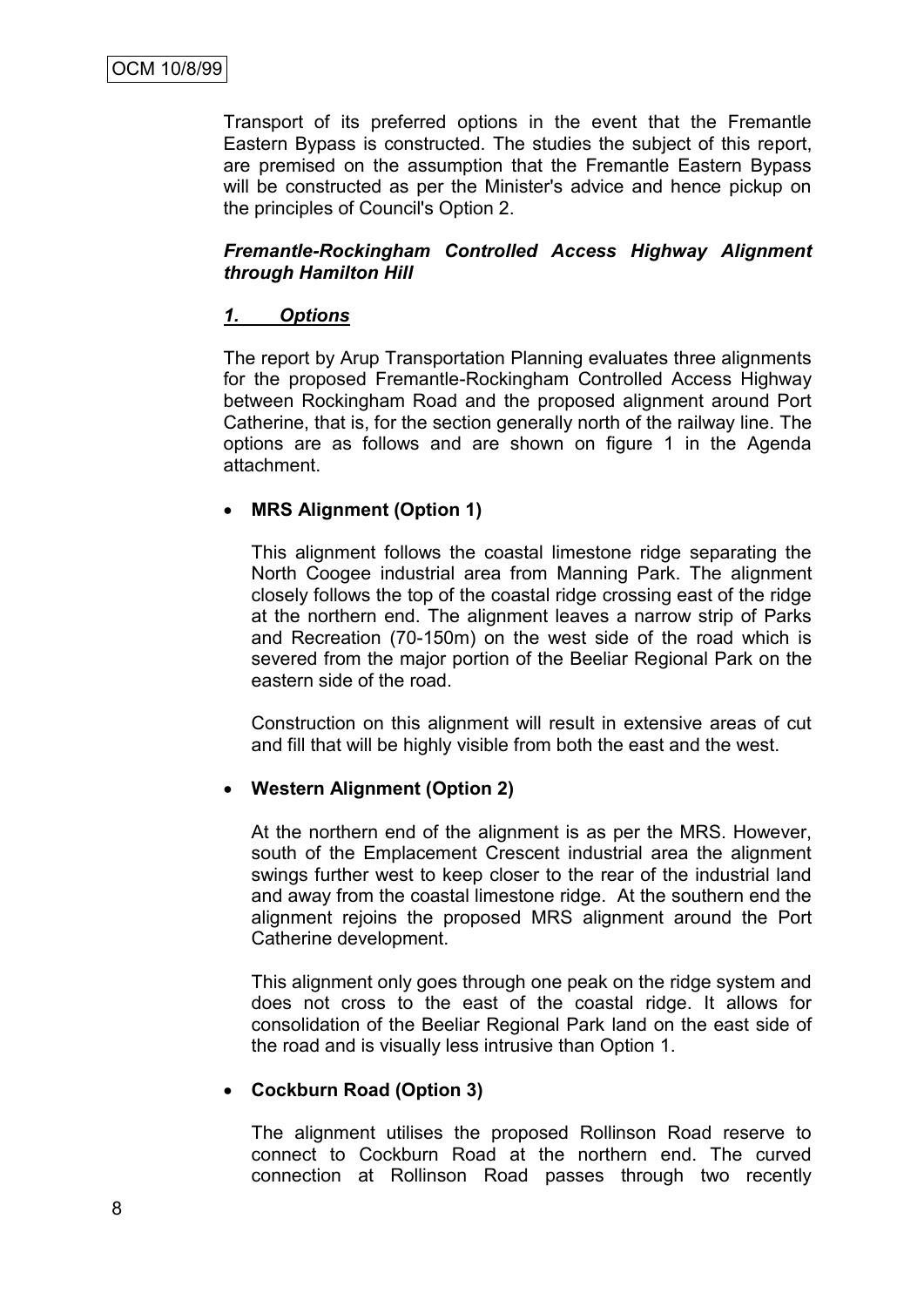developed industrial lots. Accordingly the intersection of Cockburn Road and Rollinson Road would need to be constructed as a standard 4 way intersection.

At the southern end, the alignment is the same as for the Cockburn Road connection to the Fremantle-Rockingham Highway under the MRS.

#### *2. Traffic Requirements*

Traffic modelling undertaken as part of the study forecasts the following traffic volumes for 2021.

| Road                         | Location                             | 1996/1997<br><b>Traffic</b><br><b>Flow</b> | 2021<br><b>Traffic</b><br><b>Flow</b><br>(Option 1<br>82) | 2021<br><b>Traffic</b><br><b>Flow</b><br>(Option 3) |
|------------------------------|--------------------------------------|--------------------------------------------|-----------------------------------------------------------|-----------------------------------------------------|
| Cockburn Road                | south of<br>Rockingham Rd            | 17,800                                     | 12,000                                                    | 33,400                                              |
| Fremantle-<br>Rockingham CAH | south of Rollinson<br>Rd             |                                            | 25,800                                                    |                                                     |
| Hampton Road                 | north of<br>Rockingham Rd            | 30,700                                     | 17,400                                                    | 17,500                                              |
| Rockingham Rd *              | east of FEB                          | 13,000                                     | 6,800                                                     | 4,900                                               |
| Roe Highway                  | east of FEB                          |                                            | 19,500                                                    | 22,100                                              |
| Spearwood Avenue             | east of Fremantle-<br>Rockingham CAH |                                            | 4,800                                                     | 2,500                                               |

## **Traffic Volumes**

**\* The model included the proposed Transitway which is under consideration**

The modelling shows that the inclusion of the Fremantle-Rockingham Highway in the network will have a small impact on traffic volumes on Hampton Road, Rockingham Road, Roe Highway and Spearwood Avenue. However, there are major implications for Cockburn Road. Without the Highway, volumes on Cockburn Road are forecast to increase to 33,400 vehicles per day which is at the upper limit of a 4 lane road. For Cockburn Road to work at this level, the road would need to be widened significantly and include service roads.

## *3. Comparison of the Alternatives*

The evaluation of the three options included a multi criteria assessment and sensitivity analysis. The broad grouping of criteria were Economic, Safety, Environmental, Social and Policy. A summary of the evaluation for each criteria is as follows: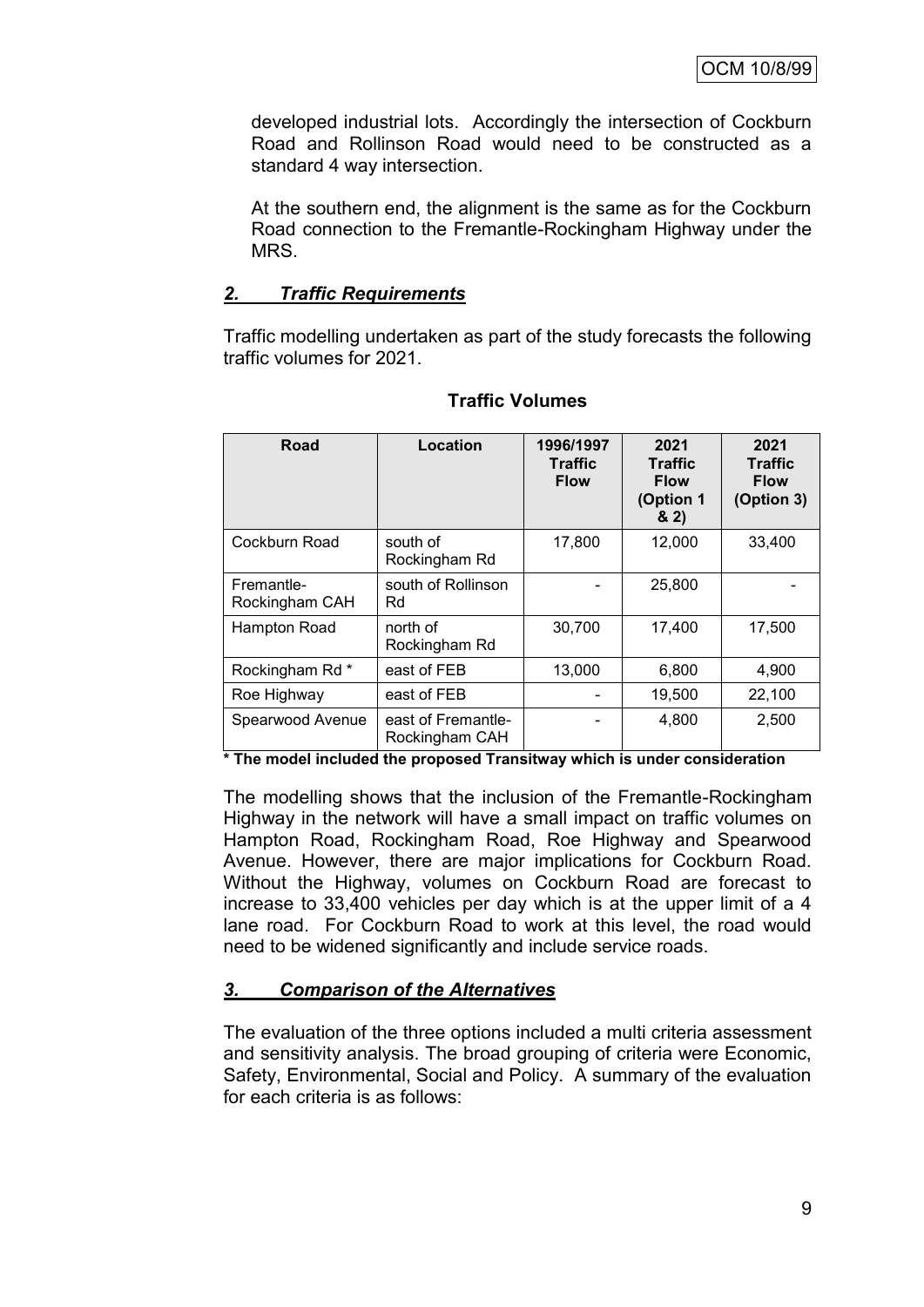## **Economic Benefits**

Economic benefits were moderately positive for the MRS alignment and Cockburn Road with the Western alignment having the highest capital construction cost with 75% more earthworks than the MRS alignment. Cockburn Road was estimated to have the lowest capital cost but was estimated to have higher maintenance and operating costs and provide lower travel time swings.

## **Safety Benefits**

MRS and Western alignment scored equally and higher than Cockburn Road. This was due to the lower geometric standards and higher number of intersections on Cockburn Road.

## **Environmental Benefits**

The MRS alignment scored much lower in the assessment than the Western alignment and both scored lower than the Cockburn Road alignment. This was due to their potential impact on the coastal limestone ridge and their effect on Beeliar Regional Park*.*

## **Social Benefits**

The social impact of the three alignments was most adverse for Cockburn Road alignment, mainly due to the lower standard of road provision. The MRS and Western alignments scored equally although the MRS alignment does have an impact where it crosses east of the ridge line.

## **Policy Objective Benefits**

The MRS and Western alignments scored equally, both achieving scores higher than for Cockburn Road. This was because the Cockburn Road alignment was assessed as not supporting the regional transport strategy issues as strongly as the other options and had greater planning uncertainty due to land acquisition issues.

The assessment showed that overall the Western alignment was the preferred option followed by Cockburn Road and the MRS alignment. Sensitivity testing was undertaken to assess the robustness of the outcomes. This included scores without weighting and introducing bias into the weights for environmental and social objectives equal to 75% and 90% of the overall score. Each sensitivity test resulted in the Western alignment being the preferred option. Likewise, deletion of the policy objectives made no change to the outcome.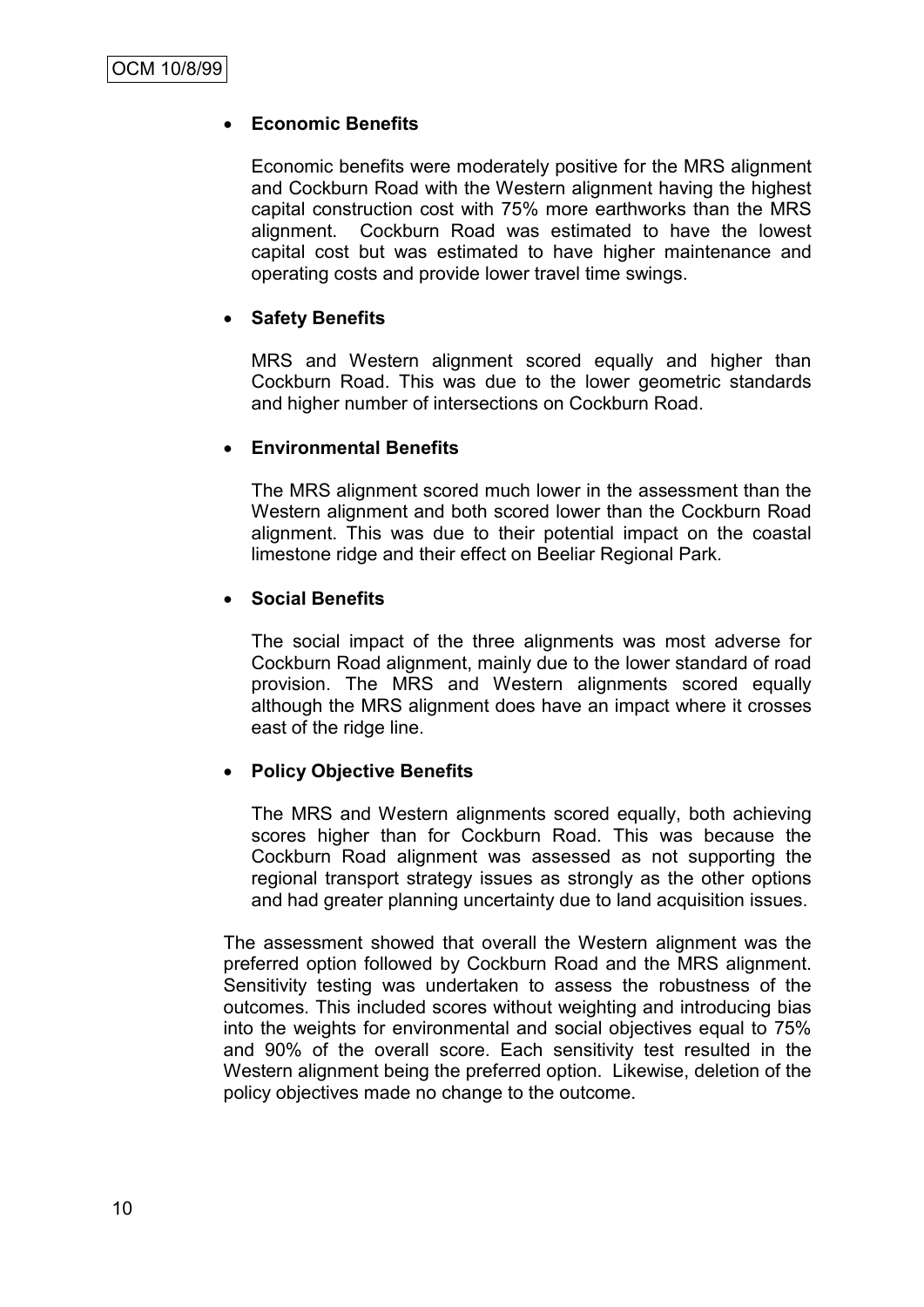## *4. Conclusions*

Traffic forecasts prepared as part of the study, predict that traffic on Cockburn Road will increase from the current level of 17,800 per day to 33,400 by 2021 if the Fremantle-Rockingham Highway is not constructed either on the MRS or Western alignments. In the event that the Highway is constructed, traffic on Cockburn Road in 2021 would be 12,000 vehicles per day, that is a 32% reduction on current volumes.

Over the next 5-10 years there are going to be extensive modifications to the road network between Fremantle and Wattleup including construction of the Fremantle Eastern Bypass, Roe Highway and changes to Cockburn Road/Fremantle-Rockingham Highway including the diversion around Port Catherine and Jervoise Bay and traffic calming Hampton Road including the Transitway. There are also a series of options including the upgrading of Stock Road.

The traffic model distributes projected volumes onto the network and the outcome reflects factors such as distance, congestion, traffic signals etc. It anticipates driver preferences given a set of road conditions. With such significant changes to occur in the area, the modelled forecast may or may not be an accurate prediction as there is no base data or trends to accurately project from.

If traffic in the area generally does not increase as forecast, it is possible that an upgraded Cockburn Road with a connection to Roe Highway and the Fremantle Eastern Bypass via Rollinson Road, will provide adequate north south capacity and an acceptable level of service. On this basis, that section of the Fremantle-Rockingham Highway between Rollinson Road and the railway may not be required.

If however, traffic in the area grows generally as per the traffic model, it is most likely that Cockburn Road will not be able to cope with the high forecast levels at some time in the future be it 2015, 2021 or 2025. At that time it would be necessary to construct the Fremantle-Rockingham Highway between Rollinson Road and the railway and clearly the Western alignment is preferable to the current MRS alignment.

In view of the points outlined above, it is considered that in the first instance Cockburn Road should be upgraded to 4 lanes and the need for the Fremantle-Rockingham Highway monitored and only constructed if and when transport imperatives determine the need. To provide for the possible future construction of the Fremantle-Rockingham Highway the alignment in the MRS should be amended as per the Western alignment - Option 2.

Deletion of the Fremantle Rockingham CAH Reserve from the MRS altogether, will not be supported by Main Roads or the Western Australian Planning Commission and is not an option at this time. If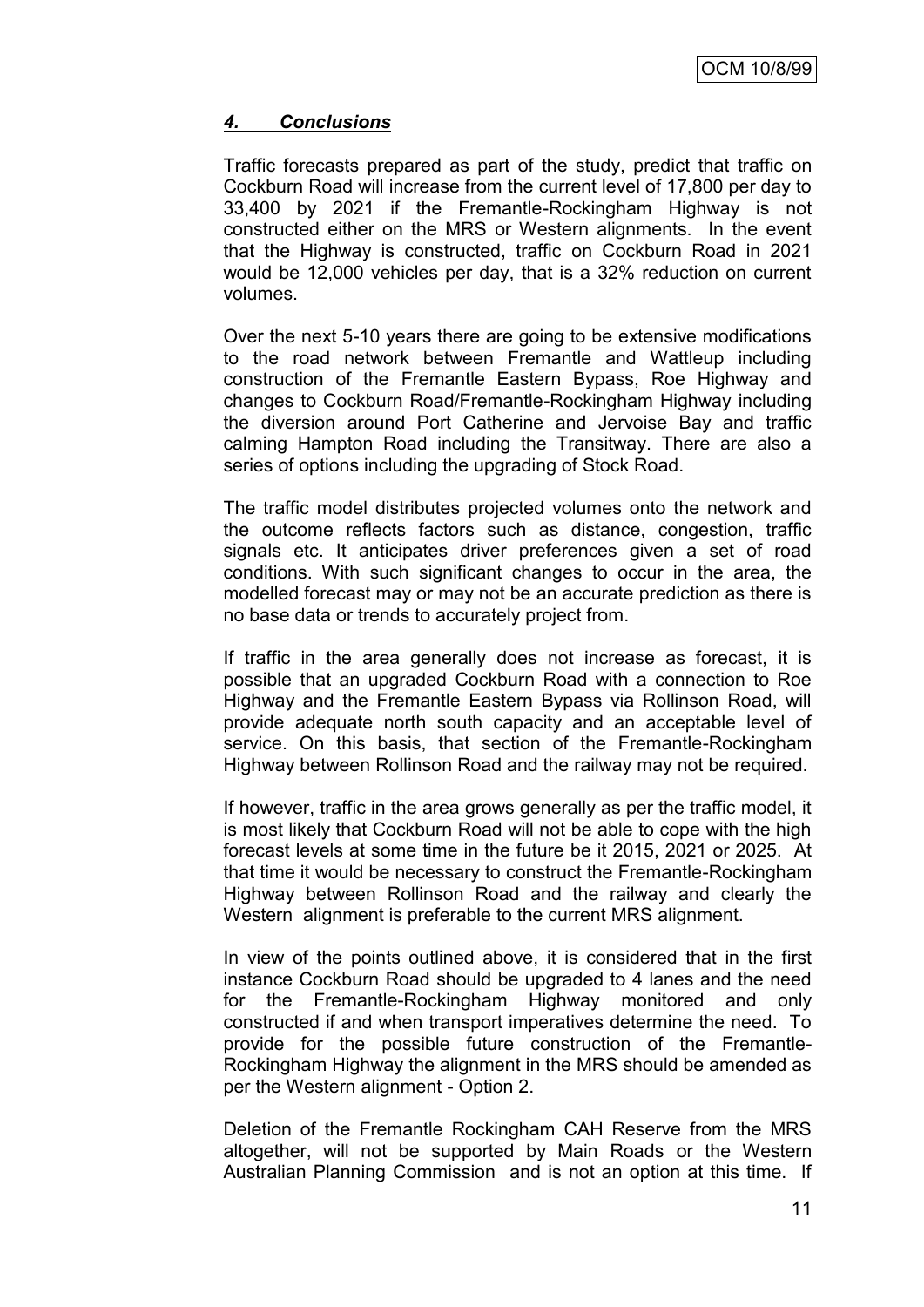the Western alignment is not acceptable then the existing MRS alignment will remain.

#### *Junction of Roe Highway, Fremantle-Rockingham CAH and Fremantle Eastern Bypass*

## *1. Options*

The report by Arup Transportation Planning evaluates two options for the junction of Roe Highway, Fremantle-Rockingham CAH and the Fremantle Eastern Bypass. Consideration is given to both the short term and long term options. The alternative configurations are shown on figures 2-5 in the Agenda attachments.

#### **MRS Alignment**

The Metropolitan Region Scheme shows the Fremantle-Rockingham CAH and Fremantle Eastern Bypass as the through route with an intersection with the future Roe Highway as shown on figure 2 in the Agenda attachments. The configuration has several transportation deficiencies including the inability for the intersection to be grade separated in the future if required and lack of a direct connection between the North Coogee area and the Fremantle Eastern Bypass northbound and eastbound on Roe Highway.

In the analysis by Arup Transportation Planning, the MRS alignment is referred to as the At Grade option.

#### **Grade Separated Option**

Council's Concept 2 which creates the Fremantle Eastern Bypass and Roe Highway as the through route to Stock Road with an intersection with Rollinson Road linking to either Cockburn Road or the Fremantle-Rockingham Highway, is referred to as the Grade Separated option. The long and short term configurations for this option are shown on figures 3 and 4 included in the Agenda attachments.

As part of this option it is possible to include local access to the residential development in the North East Quadrant. The connection for both the short term and long term configuration would be at Ommanney Street. The Ommanney Street connection was considered to improve local access. It is not required for district or regional traffic purposes.

## *2. Comparison of the Options*

Traffic modelling undertaken as part of the study forecasts the following traffic volumes for 2021.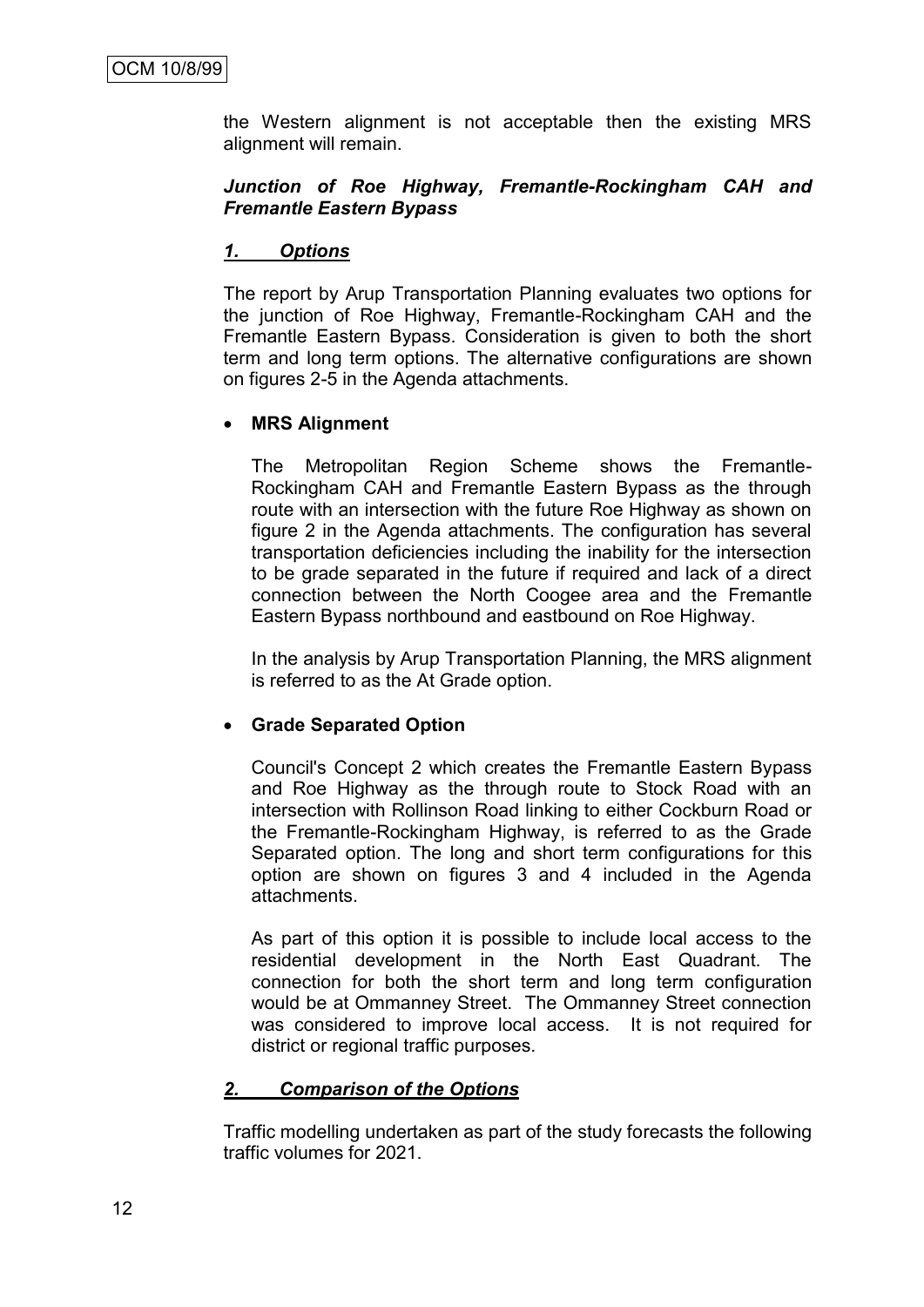| Road                                     | Location                             | 1996/1997<br><b>Traffic</b><br><b>Flow</b> | 2021<br><b>Traffic</b><br>Flow (At-<br>grade<br>Option) | 2021<br><b>Traffic</b><br><b>Flow</b><br>(Grade<br><b>Separated</b><br>Option) |
|------------------------------------------|--------------------------------------|--------------------------------------------|---------------------------------------------------------|--------------------------------------------------------------------------------|
| <b>Carrington Street</b>                 | south of Roe<br>Highway              | 13,700                                     | 20,200                                                  | 23,700                                                                         |
| <b>Carrington Street</b>                 | north of Roe<br>Highway              | 13,700                                     | 16,100                                                  | 15,700                                                                         |
| Cockburn Road                            | south of<br>Rockingham Road          | 17,800                                     | 12,000                                                  | 10,800                                                                         |
| <b>Fremantle Eastern</b><br>Bypass (FEB) | north of Roe<br>Highway              |                                            | 46,900                                                  | 45,600                                                                         |
| Fremantle-<br>Rockingham CAH             | south of Roe<br>Highway              |                                            | 28,500                                                  | 26,200                                                                         |
| Fremantle-<br>Rockingham CAH             | south of Rollinson<br>Road           |                                            | 25,800                                                  | 22,600                                                                         |
| Hampton Road                             | north of<br>Rockingham Road          | 30,700                                     | 17,400                                                  | 17,900                                                                         |
| Rockingham Rd *                          | east of FEB                          | 13,000                                     | 6,800                                                   | 7,400                                                                          |
| Rockingham Rd *                          | east of Hamilton<br>Road             | 16,000                                     | 16,600                                                  | 18,700                                                                         |
| Roe Highway                              | east of FEB                          |                                            | 19,500                                                  | 24,600                                                                         |
| Spearwood Avenue                         | east of Fremantle-<br>Rockingham CAH |                                            | 4,800                                                   | 2,000                                                                          |
| <b>Hamilton Road</b>                     | south of<br>Rockingham Road          | 7,290                                      | 6,400                                                   | 7,800                                                                          |

## **Traffic Volumes**

**\* The model included the proposed Transitway which is under consideration.**

The modelling shows that the traffic volumes within the Fremantle area are quite similar for both options. The main difference between the two options is a shift of about 3000 vpd in the Grade Separated option from the Fremantle-Rockingham CAH/Spearwood Avenue to Roe Highway/ Carrington Street. This is largely a result of the change in priority of the intersection of the grade separated option which encourages traffic to stay on Roe Highway. Whilst the overall traffic usage on the network is fairly consistent between the options, the regional roads in the area appear to carry a slightly higher proportion of the traffic loading in the At Grade option. Generally the volumes on the local roads are slightly higher for the grade separated options.

## *3. Comparisons of the Alternative*

The evaluation of the two options included a multi criteria assessment and sensitivity analysis. The broad grouping of criteria were Economic, Safety, Environmental, Social and Policy. A summary of the evaluation for each criteria is as follows: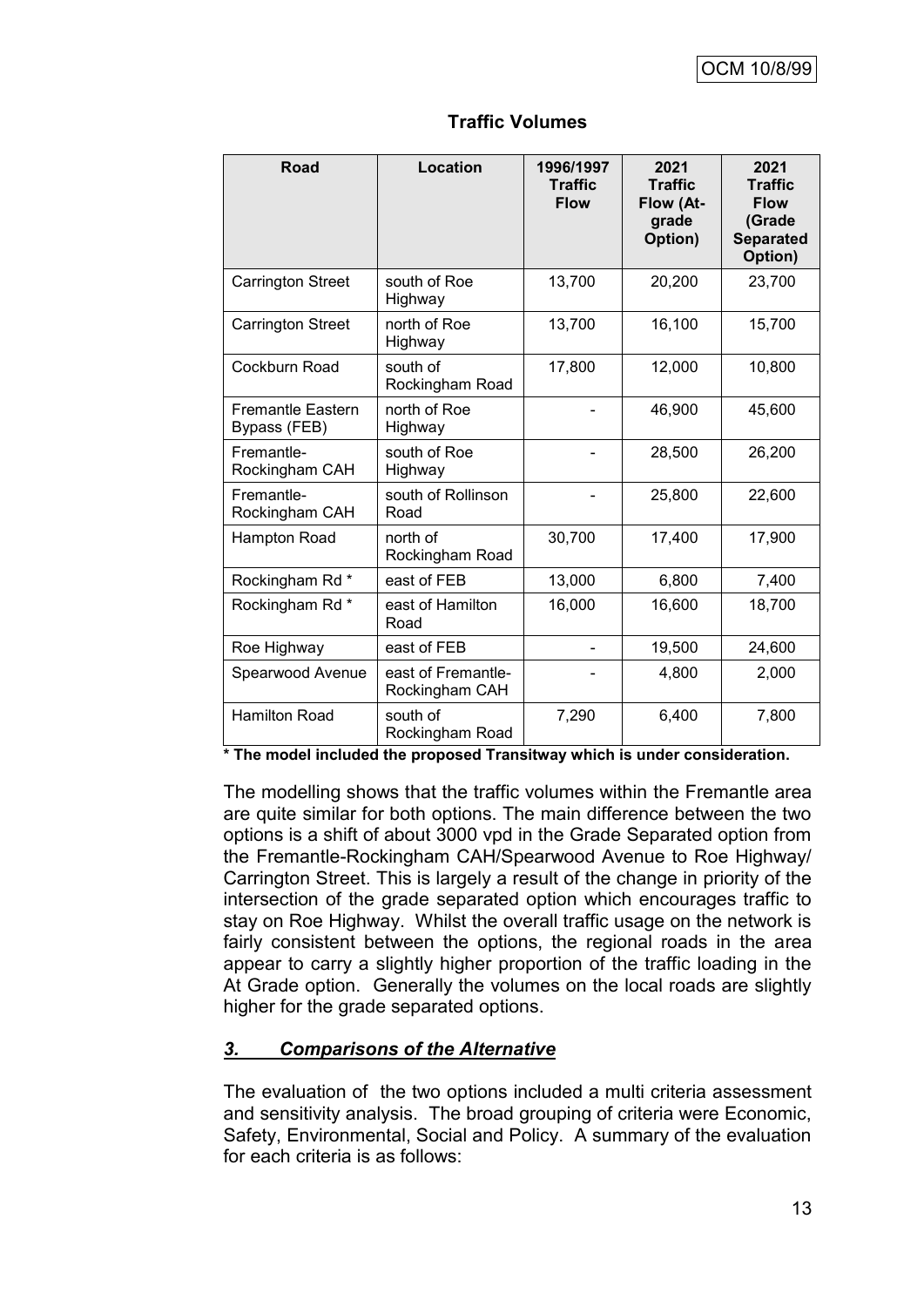## **Economic Benefits**

The At Grade option scored better for construction costs, land consumption and maintenance, whilst the Grade Separated option scored higher for savings in vehicle operating and travel time costs. Overall the benefits score was the same for each option.

#### **Safety Benefits**

The Grade Separated option scored better than the At Grade option due to less conflict points.

#### **Environmental Benefits**

The Grade Separated option scored best mainly due to better operating conditions and less visual impact on residents. The Grade Separated option also has a much lower profile which will reduce noise impact and eliminate the stop start traffic noise associated with the At Grade intersection.

The At Grade option affects a Heritage building on the corner of Rockingham Road and Davilak Avenue (Marks House - Category B) whilst the Grade Separated option affects a house on the corner of Rockingham Road and Healy Road (Banks House) which a recent assessment concluded, should be included in the Municipal Inventory and designated Category C.

#### **Social Benefits**

Both options may result in severance and resumption due to road closures although the At Grade option restricts access over a larger area.

#### **Policy Objective Benefits**

Both options support the aims of the Regional Transport Strategy score equally.

Overall, the assessment suggests that the Grade Separated option is the preferred option for the junction, providing a strong connection from Roe Highway to the Fremantle Port and providing the option of grade separation at this important intersection if required in the future. Each sensitivity test resulted in the grade separated option being the preferred option.

#### *4. Conclusions*

The assessment of options undertaken by Arup Transportation Planning for Main Roads, has confirmed that Council's proposal to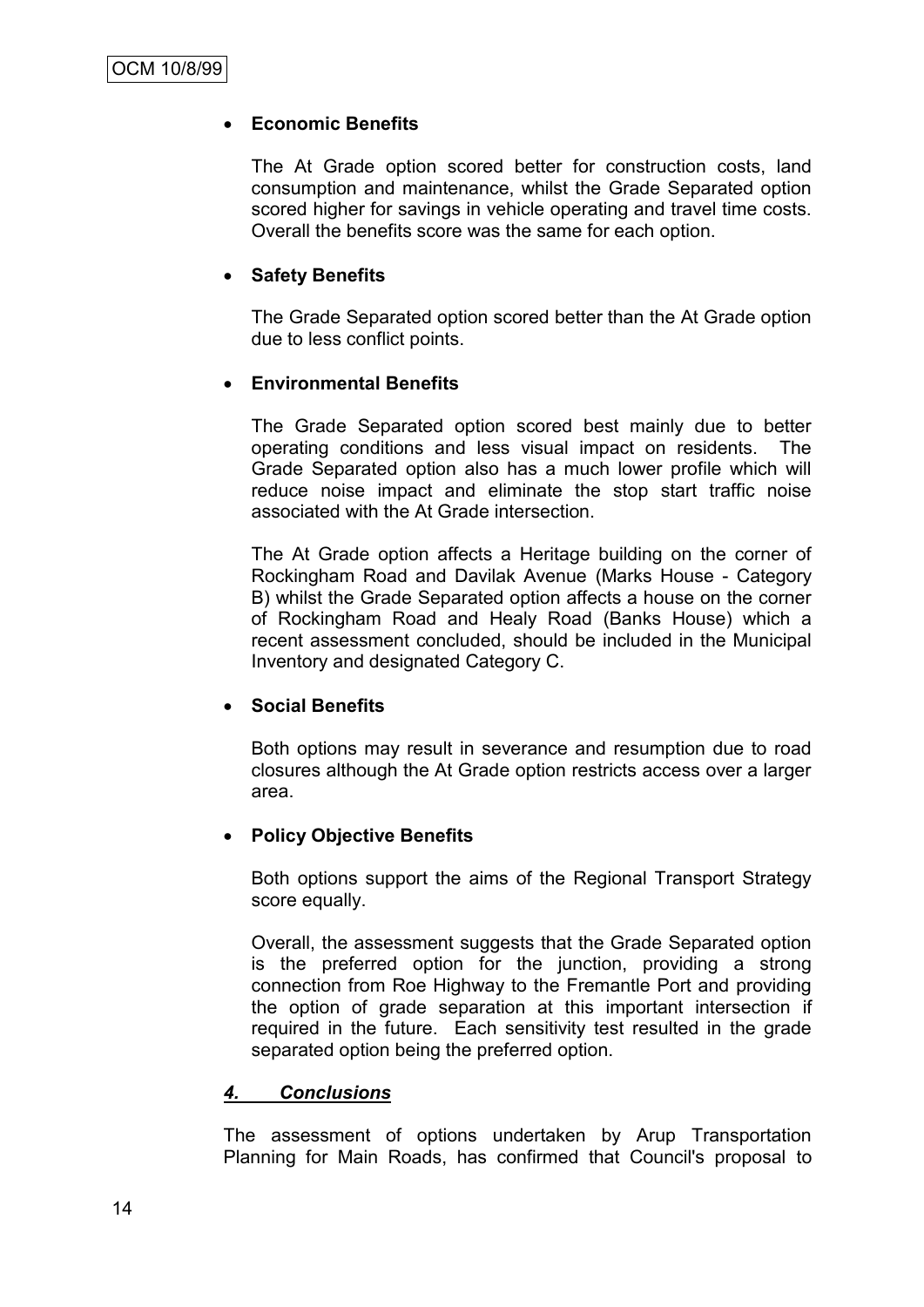directly connect the Fremantle Eastern Bypass to Roe Highway to place greater emphasis on Stock Road is technically sound.

The traffic modelling shows that the resultant volumes on the coast road, be it Cockburn Road or the Fremantle-Rockingham CAH, will be marginally lower than for the current MRS configuration which was one of the desired objectives albeit that it was hoped that the volumes would be considerably lower than those forecast.

As noted in the conclusions on the alternative alignments for the Fremantle-Rockingham Controlled Access Highway, significant changes are proposed to the road network between Fremantle and Wattleup and it will take some time to determine how effective the Fremantle Eastern Bypass/Roe Highway is in diverting traffic to Stock Road.

No major issues or impediments have been identified in the assessment of the Fremantle Eastern Bypass - Roe Highway link and accordingly, it is recommended that Council reconfirm its earlier endorsement of this option.

#### *5. Other Matters*

#### **5.1 Ommanney Street Link**

The Grade Separated option provides the opportunity for a link to Ommanney Street. The link is not required for regional or district traffic but rather, was included to improve local access into the western portion of Hamilton Hill.

Whilst providing improved local access, the link to Ommanney Street also provided the opportunity for district traffic to use the link as a shortcut to Carrington Street.

It is considered that the disadvantage of extraneous traffic through the area outweighs the advantage of improved local access and accordingly, it is recommended that the Ommanney Street link be deleted.

#### **5.2 First Stage Connection**

Figure 4 shows the first stage connection of the Fremantle Eastern Bypass - Roe Highway Road and construction of a single carriageway of the Roe Highway to Stock Road.

The connection of major arterial roads such as the Bypass and Roe Highway to local roads as an interim situation, causes major safety and amenity problems for residents along those routes as has been evidenced in numerous locations throughout the Metropolitan Area.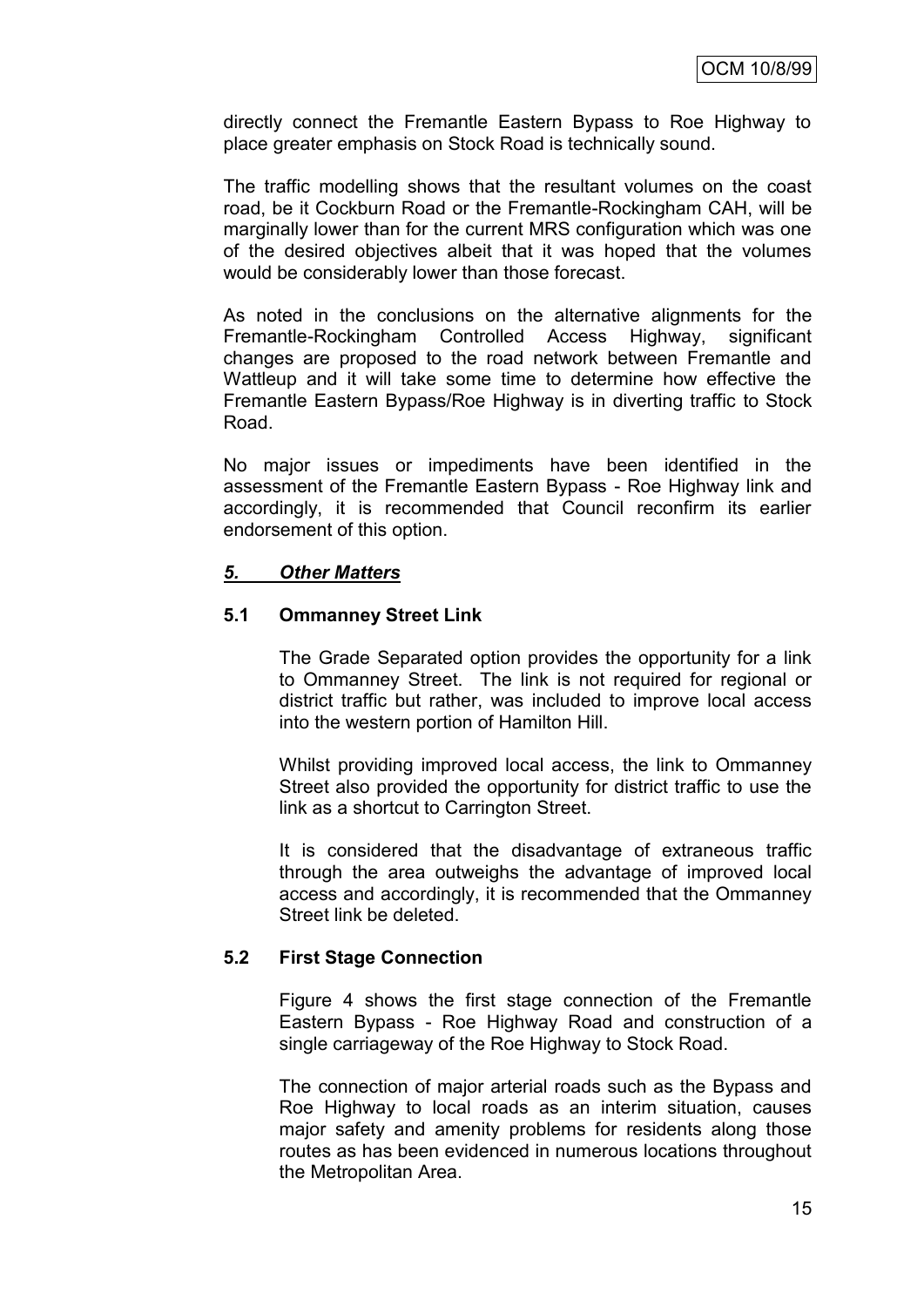In December 1997, SMEC Australia undertook a study for Main Roads to determine the impact of constructing the Fremantle Eastern Bypass without the Roe Highway connection.

The study modelled the local road network for 2002 both with and without the Fremantle Eastern Bypass based on the At Grade option. Accordingly, it is difficult to determine the potential impact on Rockingham or Forrest Roads if the Roe Highway is not constructed to Stock Road as part of Stage 1.

A crude calculation of the possible order of traffic that could occur on Forrest Road is shown below as based on the following assumptions:

- 2021 Fremantle Eastern Bypass traffic is split 54% to Roe Highway and 46% to the Fremantle-Rockingham Highway. (Arup Transportation Planning)
- The Rollinson Road/Cockburn Road is not likely to be attractive to regional traffic as the Roe Highway/Forrest Road Stage 1 link. The Arup Transportation modelling for the evaluation of options for the Fremantle-Rockingham Highway option, shows a differential of 13.5% between the Cockburn Road and Fremantle-Rockingham Highway options.

| Location                 | 96    | <b>Roe Hwy</b><br>54% of<br><b>FEB</b> | 13.5%<br><b>Differential</b><br>due to<br><b>Cockburn</b><br>Road | <b>Estimated</b><br><b>Total</b><br><b>Volume</b><br>2002 |
|--------------------------|-------|----------------------------------------|-------------------------------------------------------------------|-----------------------------------------------------------|
| East of<br>Rockingham Rd | 3,412 | 9,880                                  | 1,110                                                             | 14,392                                                    |
| East of<br>Carrington St | 6,995 | 9,880                                  | 1,100                                                             | 17,975                                                    |
| West of Stock<br>Road    | 6,212 | 9,880                                  | 1,100                                                             | 17,192                                                    |

#### **Forrest Road Traffic Volumes**

The estimated total volumes for Forrest Road for 2002 when the bypass is opened, will be in the order of 14-18,000 vehicles per day if the Roe Highway is not constructed through to Stock Road. This is in the same order of traffic currently on Rockingham Road between Carrington Street (15,990) and Spearwood Avenue (19,917).

Whilst the expected volumes are within the normal capacity of a 4 lane road, it would exceed the environmental carrying capacity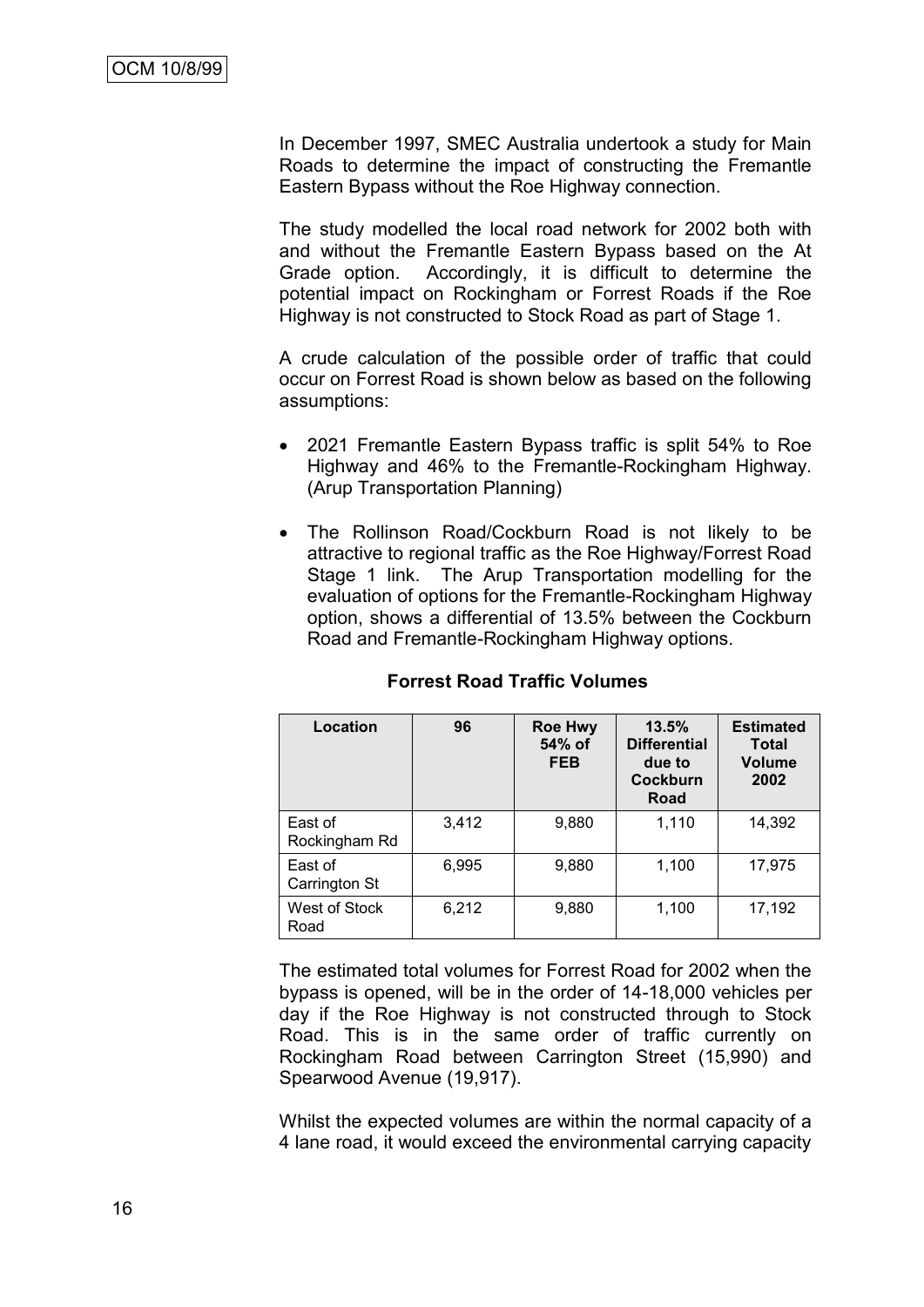given the number of access points, property access and geometric problems.

In view of the above, it is considered that Roe Highway should be constructed as a single carriageway to Stock Road as Stage 1 of the project. This will involve construction of an additional 2km of road.

Transform WA allocated funds for the construction of the Fremantle-Rockingham CAH for 98/99 to 02/03. It is considered that this funding should be reprioritised and allocated to construction of the Roe Highway to Stock Road to coincide with the opening of the Bypass.

Should this not be agreed to by Main Roads and the Minister for Transport, it is considered preferable to establish a link to Forrest Road which more closely aligns with the ultimate road system rather than Rockingham Road.

#### **Strategic Plan/Policy Implications**

Items 6.4.1 and 6.4.4 of the Corporate Strategic Plan refer to the Fremantle Bypass and Roe Highway.

#### **Budget/Financial Implications**

N/A

#### **Implications of Section 3.18(3) Local Government Act, 1995**

Nil

#### **14.3 (OCM1\_8\_1999) - PROPOSED WORKSHOP AND POWDER COATING PLANT - UNIT 6, LOT 98, 6 GEELONG COURT, BIBRA LAKE - OWNER: R A CASTLEDINE PTY LTD - APPLICANT: BEETA BUDDY INNOVATIVE PRODUCTS (1117392) (MT) (NORTH) (MAP 7) (ATTACH)**

# **RECOMMENDATION**

That Council:

(1) approve the application for a workshop & powder coating plant on Lot 98; 6 Geelong Court subject to the following conditions:

Standard Conditions

1. Standard conditions contained in Council Policy PD17 as determined appropriate to this application by the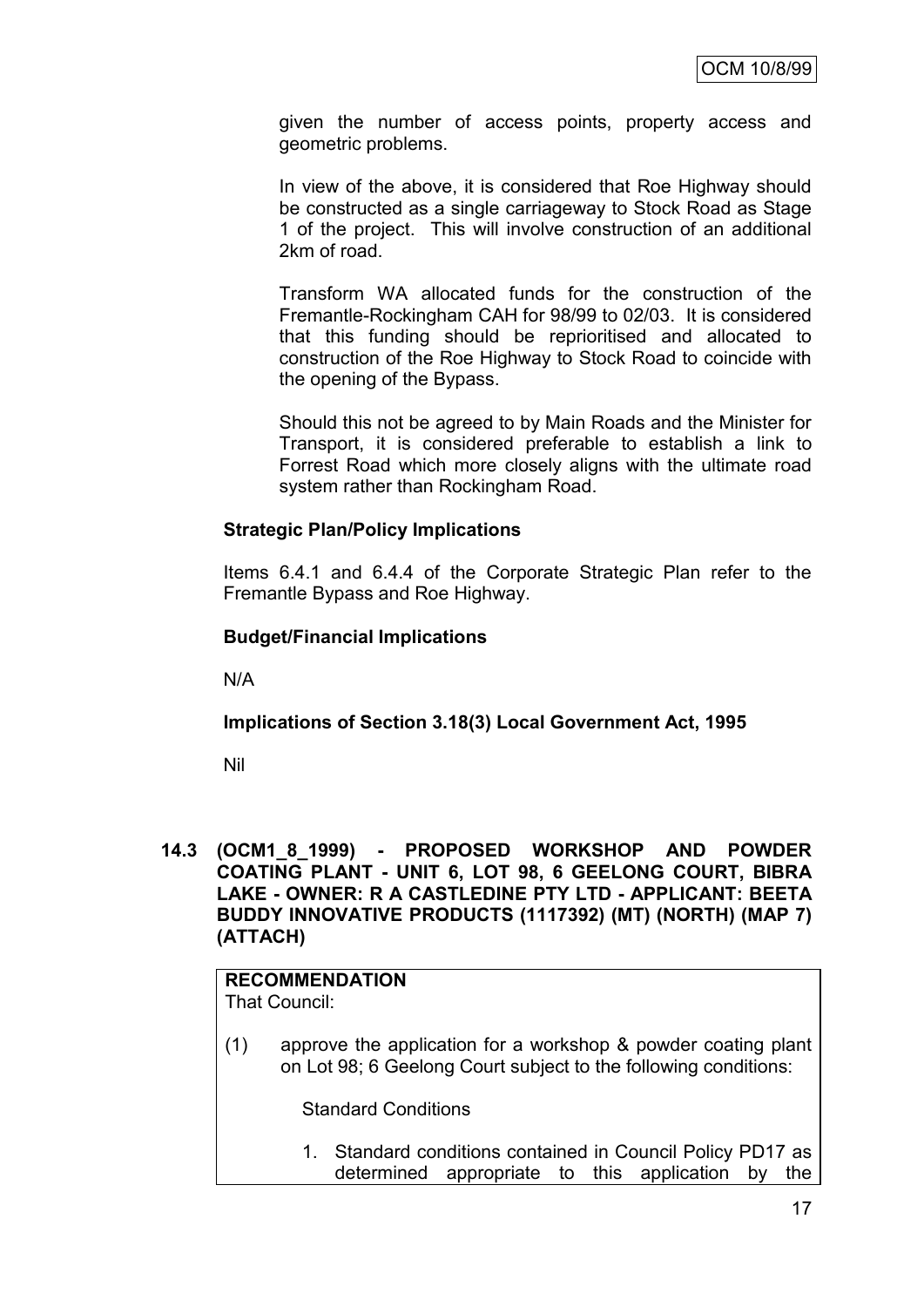delegated officer under clause 7.6 of Council"s District Zoning Scheme Nº 2.

#### **COUNCIL DECISION**

#### **Background**

| ZONING:    |                            | <b>MRS: INDUSTRY</b>  |  |
|------------|----------------------------|-----------------------|--|
|            |                            | DZS: GENERAL INDUSTRY |  |
| LAND USE:  | <b>VACANT FACTORY UNIT</b> |                       |  |
| LOT SIZE:  | <b>STRATA LOT</b>          |                       |  |
| AREA:      | 334 <sup>2</sup>           |                       |  |
| USE CLASS: | "D"                        |                       |  |

#### **Submission**

The application is to use a factory unit for constructing and powder coating tools for use in automotive workshops (eg raised platforms, swing lifts). The process includes welding together prefabricated metal, cleaning up the metal before powder is sprayed on and then hardened on in an oven. A plan of the proposed internal use of the factory unit is included in the Agenda Attachments.

#### **Report**

The powder coating process has the potential to deem the process a "Noxious Industry" under the McNeice ruling. The process of applying powder involves sprayed it on in a spray booth and collecting the dust that does not stick to the item. Three dust collectors are proposed to collect this dust. If Council determines that the collection is to prevent a nuisance to adjoining owners, then the process would be deemed a Noxious Industry, not a permitted use in the General Industry zone.

In the Full Court case City of Cockburn vs McNeice Industrial Systems Pty Ltd, the principle was established that where preventative measures are necessary to prevent a nuisance to the health of the inhabitants of the district, the use amounts to an Offensive Trade and thus a Noxious Industry.

In the opinion of the officer the use is not a noxious industry for the following reasons:

1. The collection of dust is primarily part of the process itself. The applicant has confirmed that the primary reason for collecting the dust is so that it can be reused.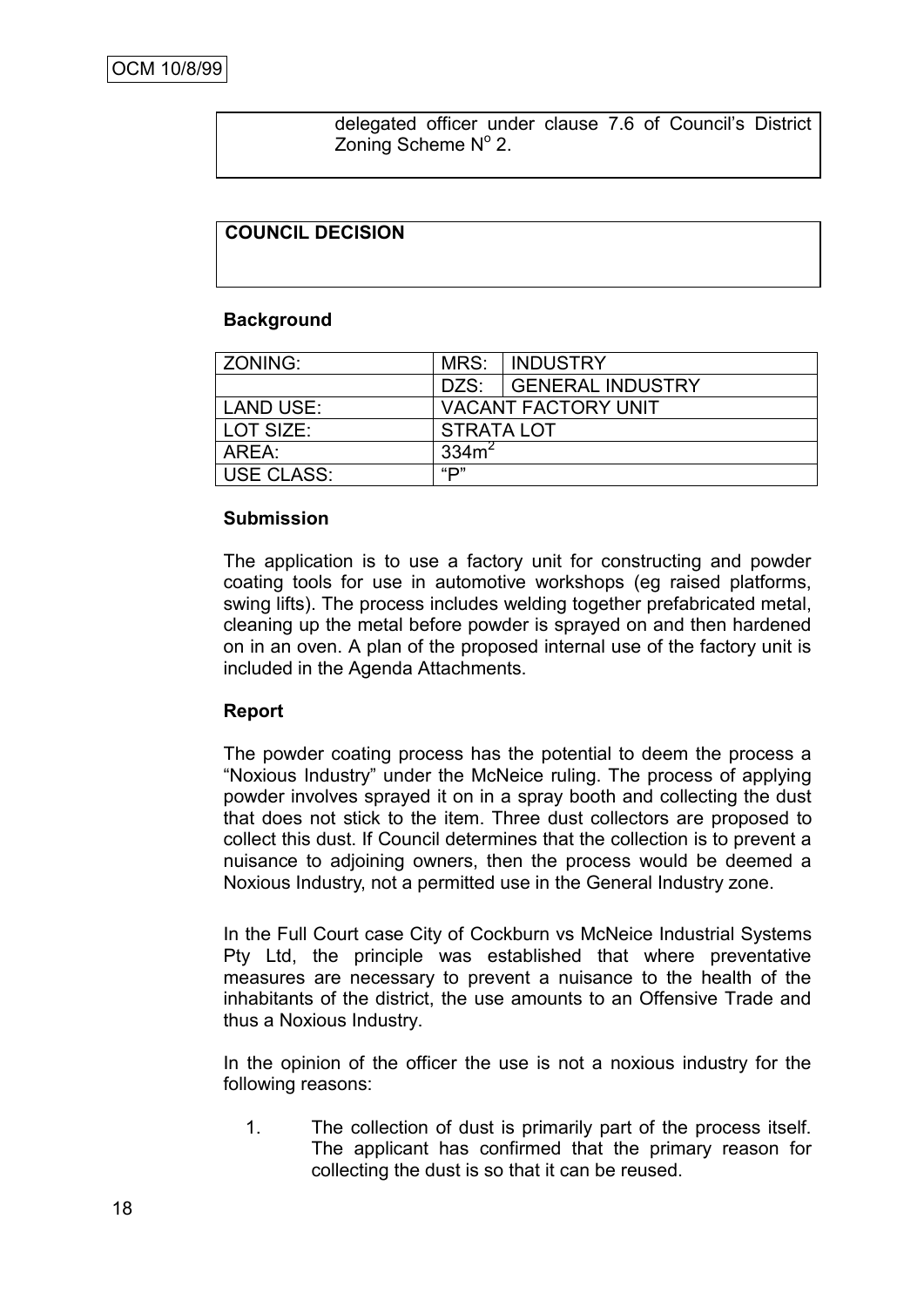- 2. The secondary reason for collecting the dust is for the occupational health and safety of the workers in the unit. The dust needs to be removed from the air so as not to pose a danger to workers in the unit. The air from the collectors is to be used in the drying ovens after going through the collectors.
- 3. Because the dust is being collected as part of the process and for occupational health and safety reasons, the collectors are not a measure to prevent a nuisance to the health of the inhabitants, and thus not a Noxious Industry. The use is a General Industry use, a permitted use on the lot.

The use is not expected to have a negative impact on the amenity of the area by way of noise or other factors. There will be some noise from the welding of the pre-fabricated metal, but not more than is reasonable in the General Industry zone. All Scheme requirements, including car parking, were satisfied in the development of the factory units.

## **Strategic Plan/Policy Implications**

N/A

#### **Budget/Financial Implications**

N/A

#### **Implications of Section 3.18(3) Local Government Act, 1995**

Nil

**14.4 (OCM1\_8\_1999) - PROPOSED EARTHWORKS - PT LOT 19 BARTRAM ROAD, SUCCESS AND JAA PT LOT 214 LYON ROAD, JAA PT LOT 212 LYON ROAD AND PT LOT 9 BEENYUP ROAD, ATWELL - OWNER: GOLD ESTATES - APPLICANT: DEVELOPMENT PLANNING STRATEGIES (5515502) (5515370) (5515369) (5515364) (CC)**

# **RECOMMENDATION**

That Council:

(1) approve the proposal for earthworks on Pt Lot 19 Bartram Road, Success and JAA Pt Lot 214 Lyon Road, JAA Pt Lot 212 Lyon and Pt Lot 9 Bartram Road, Atwell subject to the following conditions and footnotes.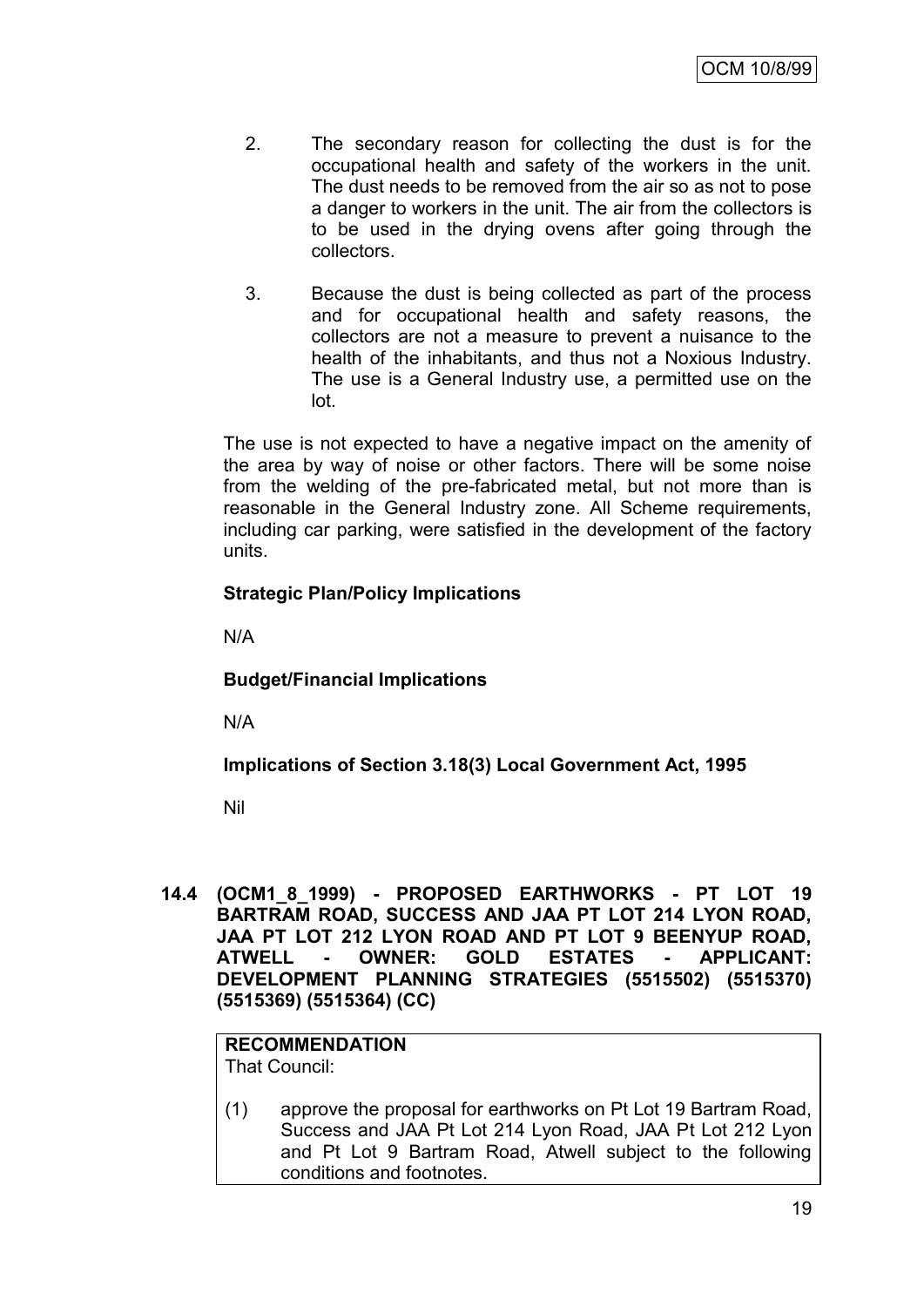- 1. Development being carried out in accordance with the plans and information contained within the documents titled "Thomsons Lake Subdivision Bulk Earthworks Contract" prepared by Gutteridge Haskins & Davey Pty Ltd dated June 1999 as amended and added to by letter of 26 July 1999 from Gutteridge Haskins & Davey Pty Ltd titled 'Thomsons Lake Bulk Earthworks' and plan 5706- 10C02 unless superseded by a condition of this approval.
- 2. Development being restricted to between the hours of 7AM and 5PM Monday to Saturday and not at all on Sunday and Public Holidays.
- 3. The applicant is to lodge with the Council a bond/bank guarantee for the sum of \$10,000 as a surety that any restitution works to property under the control of the Council damaged as result of the development will be undertaken. The bond/bank guarantee to be returned upon Council being satisfied with restitution works.
- 4. Dust management and clearing of vegetation being carried out in accordance with the plans and information contained within the documents titled "Thomsons Lake Subdivision Bulk Earthworks Contract" prepared by Gutteridge Haskins & Davey Pty Ltd dated June 1999 as added to and amended by Council's letter (attached) of 14 July 1999 titled 'Thomsons Lake Subdivision: Lots Pt 19;Pt 9: Pt 545; 214 & Pt 212 Bartram Road and Hammond Roads, Success –Dust Management'.
- 5. All stormwater being contained and disposed of on-site to the satisfaction of Council.
- 6. No earthworks or clearing of vegetation being undertaken within the portion of Lot JAA Pt 214 affected by the 340 metre buffer of the Water Corporation Jandakot Water Treatment Plant, and no earthworks or clearing to be undertaken within the portion of Lot JAA Pt 212 within 150 metres of the boundary to Lots JAA Pt 261 Lot 21 and Lot 20 Hammond Road, as shown on the plans dated 23 July 1999.
- 7. This approval remains valid for a period of two (2) years only. If development is not completed within this time the approval shall lapse. Where an approval has lapsed no development shall be carried out without the further approval of the Council having first been sought and obtained.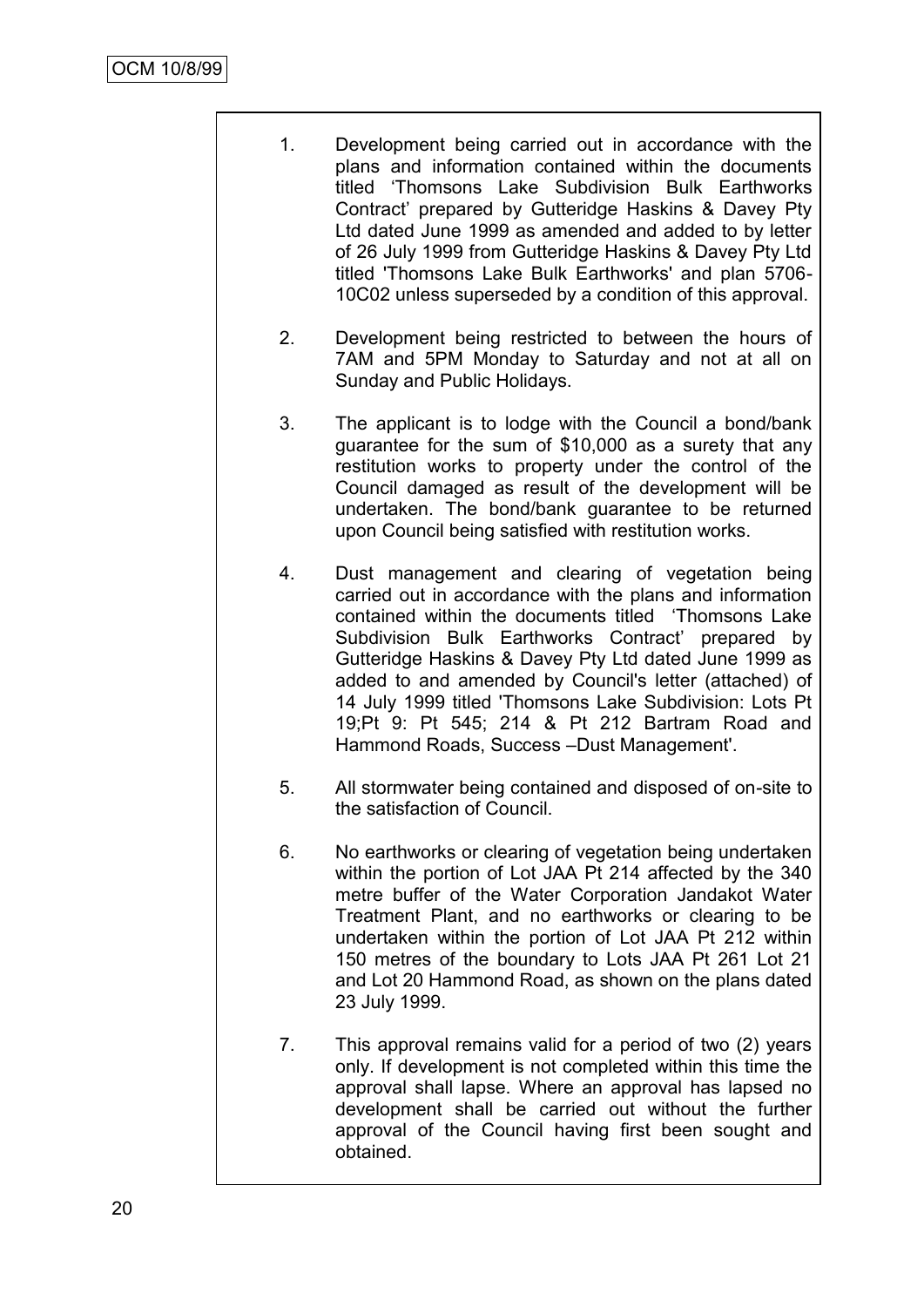- 8. The developer to erect signs on site for the duration of the development visible from Hammond Road and Bartram Road to the satisfaction of the Council. The signs are to advise the public of the existence of heavy vehicle traffic, proposed duration of earthworks and the phone contact details of the principle contractor and supervising engineer.
	- 9. The developer is required to prepare a Native Fauna Management Plan for all the vegetated areas within the application in accordance with Council Policy 42 - 'Native Fauna Protection Policy' prior to any earthworks being undertaken on the site.
	- 10. No burning of cleared vegetation on the site.

#### **Footnotes**

- 1. The Environmental Protection Act contains penalties where the noise limits prescribed by the Act are exceeded.
- (2) issue a Form 2 Notice of Approval valid for a period of 24 months.

## **COUNCIL DECISION**

#### **Background**

| ZONING:           |             | MRS:   Urban & Urban Deferred Abuts<br>Railways And Controlled Access<br>Highway |  |
|-------------------|-------------|----------------------------------------------------------------------------------|--|
|                   |             | DZS: Residential R15 Abuts Railways                                              |  |
|                   |             | And Controlled Access Highway                                                    |  |
| <b>LAND USE:</b>  |             | Vacant Land Future Urban Area                                                    |  |
| LOT SIZE:         | Total 162ha |                                                                                  |  |
| AREA:             | N/A         |                                                                                  |  |
| <b>USE CLASS:</b> |             | Use Not Listed                                                                   |  |

The subject lots are generally located in Success and the urban corridor on the west side of the Kwinana Freeway, with the exception of Pt Lot 9 Bartram Road which is located in on the east side of the Freeway in Atwell. Pt Lot 19 and Pt Lot 9 Bartram Road are within the adopted Success Structure Plan Area and have been granted subdivisional approval for residential development.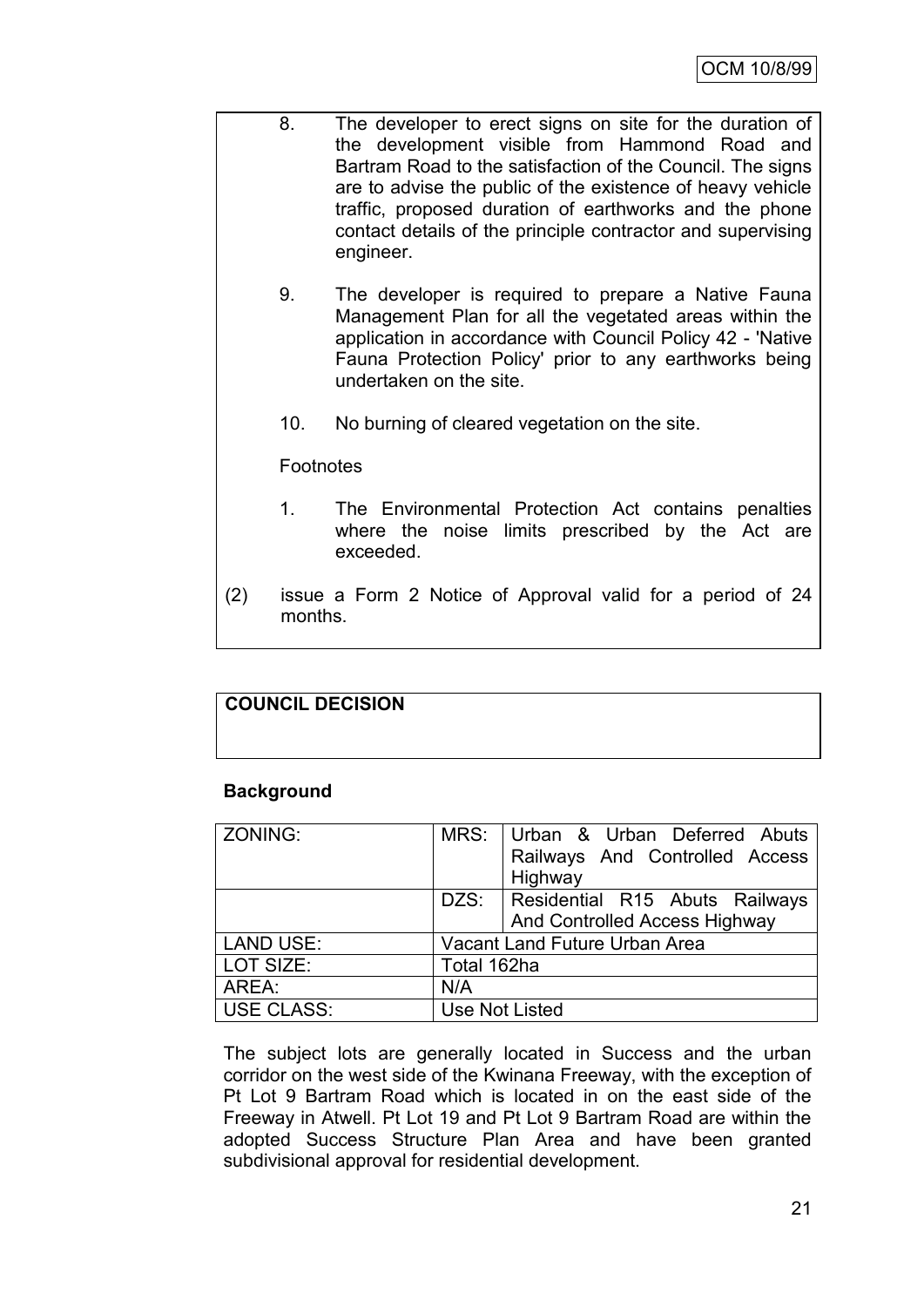The sites south of Bartram Road are Rural zone under TPS No.2 and Urban Deferred under the MRS. These sites are located in the draft Southern Suburbs District Structure Plan which is subject to another report in this agenda.

## **1.1.1.1.See Agenda Attachments for Locality Plan**

#### **Submission**

Application has been made to excavate sand from portions of Pt Lot 19 Bartram Road, Success and JAA Pt Lot 212 Gibbs Road for use as fill on other Gold Estates land (JAA Pt 214, Pt 212, Pt Lot 9) which is earmarked for future residential development.

The main characteristics of the proposal are as follows.

• Works to be undertaken in 2 stages:

Stage 1 is to be undertaken from approval to October 1999. Fill material is be cut from Cut Area C1 on PT Lot 19 (Thomsons Lake Stage 10) and transferred by truck to Fill Area F 2 Pt Lot 9 (Thomsons Lake Stage 12) on the east side of the freeway, and to Fill Area F 4 south of Bartram Road; and

Stage 2 is to be undertaken from May to September 2000. Fill material is to be cut from C1 and C2 and used to fill areas F1, F3, F 4.

- Vegetation and topsoil to be cleared from uncleared fill areas. Vegetation to be cut for fire wood and or burnt 12 weeks after stockpiling at locations 500 metres from closest resident.
- Haulage Routes restricted to Bartram, Hammond, Russell and Lyon Roads.
- Approximately 100 movements each day and each direction for trucks on route to Pt Lot 9 in Atwell.
- Proposed operating hours Monday to Saturday 7am to 5 pm.
- Traffic management to including warning signs on Hammond and Bartram Roads.
- Undertakings made in respect to dust management and the burning of cleared vegetation.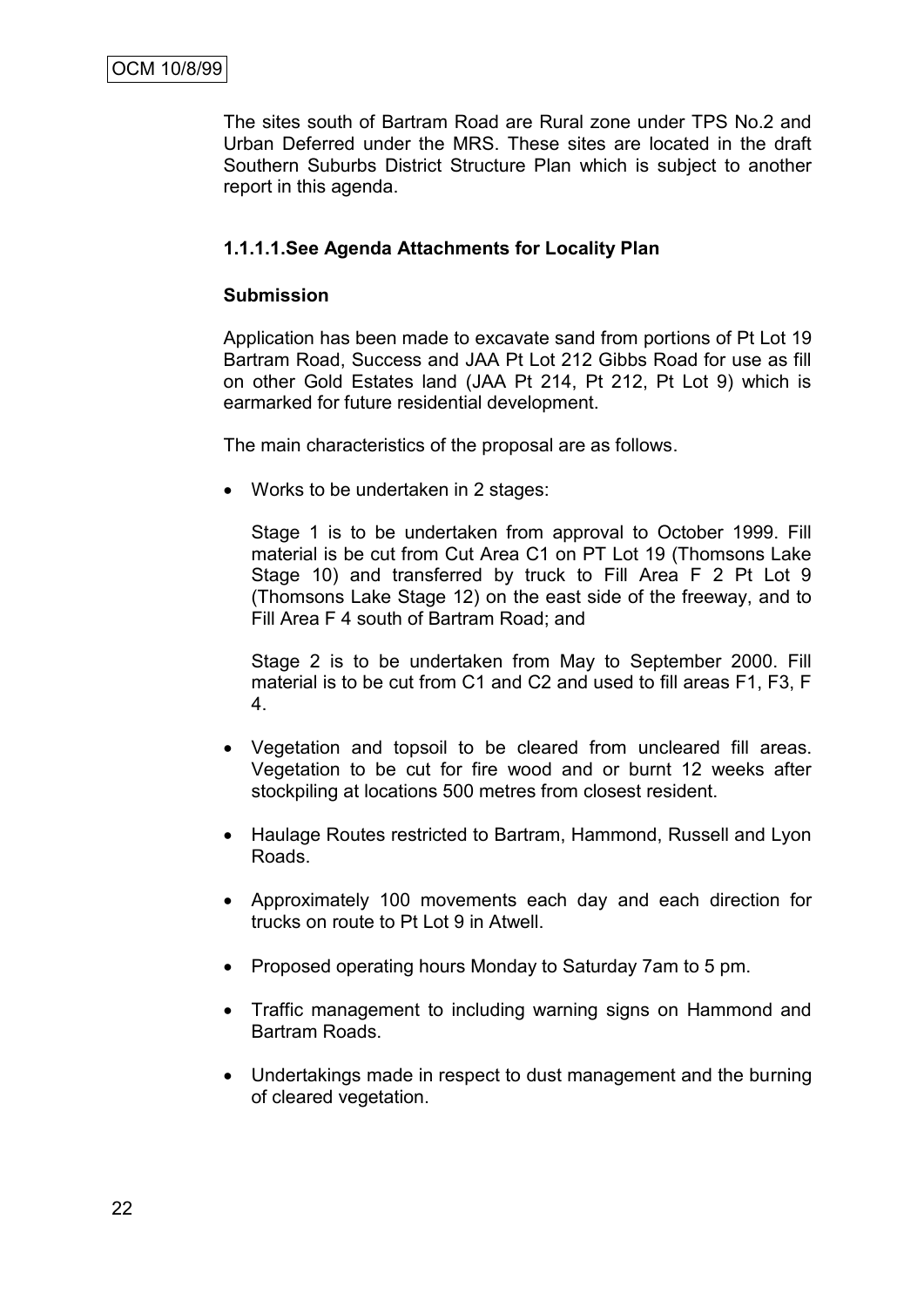#### **Report**

Earthworks for Pt Lot 19 and Pt Lot 9 Bartram Road are covered under current subdivision approvals. There are no subdivision approvals for sites south of Bartram Road. The proposed earthworks south of Bartram Road is considered a use not listed under TPS No. 2 and the absolute majority of Council is required for approval.

No clearing of vegetation or filling is to be allowed on the portion of Lot JAA Pt 214 affected by the 340 metre buffer of the Water Corporation Jandakot Water Treatment Plant, and the portion of Lot JAA Pt 212 identified in the draft Southern Suburbs District Structure Plan as a key local bushland and wetland area. These areas cannot be developed with residential uses and should be retained in their natural state as potential public open space.

A submission from an adjoining landowner was received. The submission raised concerns in respect to the effect the water table, storm water run off from adjacent fill areas, noise, operating hours, traffic and dust management. It is considered that the concerns of adjoining landowner can be satisfied with appropriate approval conditions. *See Agenda Attachments for Submission.*

Consulting authorities have raised no objections to the proposed earthworks.

Suitable undertakings have been made in the documentation in respect to traffic and dust management and clearing of vegetation. Any addition requirements can be conditioned.

The earthworks are a necessary precursor to the development of the land for residential and other related uses, and filling will allow for an adequate clearance of development from the ground water table.

The amount of fill for this project is estimated to be 500,000 cubic metres and will be moved over a period of 8 months. This demonstrates the enormity of the project so therefore, this is a major development in the context of the City of Cockburn.

#### **Strategic Plan/Policy Implications**

Earthworks on sites South of Bartram Road may be occur prior to adoption of the draft Southern Suburbs District Structure Plan and subdivision approval.

PD42 - Native Fauna Protection Policy applies.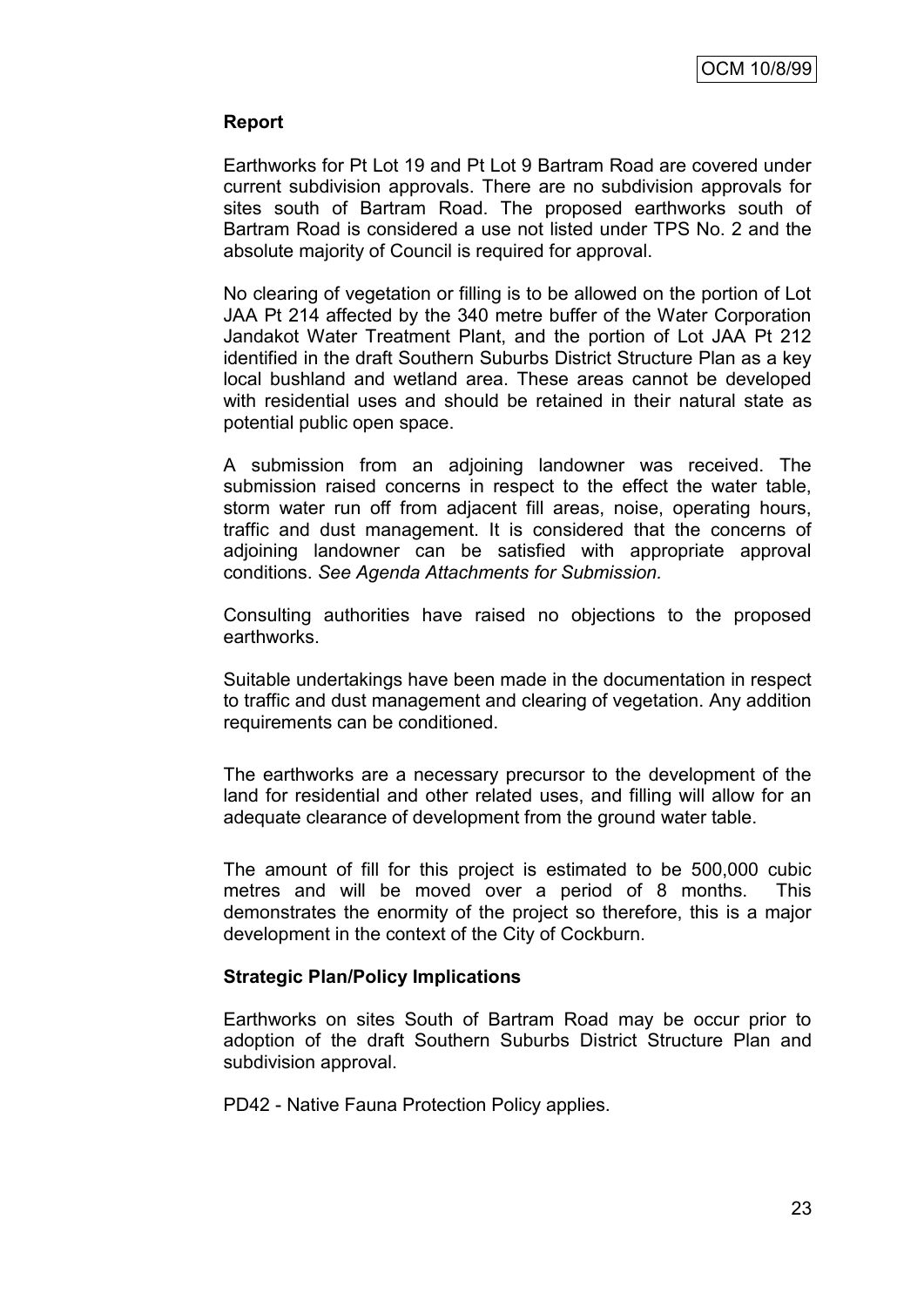## **Budget/Financial Implications**

N/A

**Implications of Section 3.18(3) Local Government Act, 1995**

Nil

#### **14.5 (OCM1\_8\_1999) - ENDORSEMENT OF JANDAKOT AIRPORT FLIGHT PATHS AND PROCEDURES REVIEW REPORT (1211) (WJH) (ALL) (ATTACH)**

#### **RECOMMENDATION**

That Council advise the Department of Transport that Council endorses the report entitled "Jandakot Towards the Fly Friendly Airport: Flight Path and Procedures Review (June 1999)" and request that the Department pursue the recommendations with urgency for the benefit of affected residents.

## **COUNCIL DECISION**

#### **Background**

On 10<sup>th</sup> November 1998 Council resolved to:

- "(1) *contribute \$5,000 from Account Number 200462 to the Jandakot Airport Flight Paths and Circuit Training Review, as proposed by the Department of Transport;*
- *(2) nominate Councillor Elpitelli and the Principal Environmental Health Officer as Council's representatives on the Jandakot Airport Flight Paths and Circuit Training Review Steering Committee; "*

A meeting of interested parties was held on 21<sup>st</sup> December 1998 where various issues were discussed and the final membership of the Steering Group was agreed as follows:

- Two representatives from each of the four Local Governments,
- One representative from each of Air Services Australia
- Jandakot Airport Holdings
- Jandakot Chamber of Commerce
- Royal Aero Club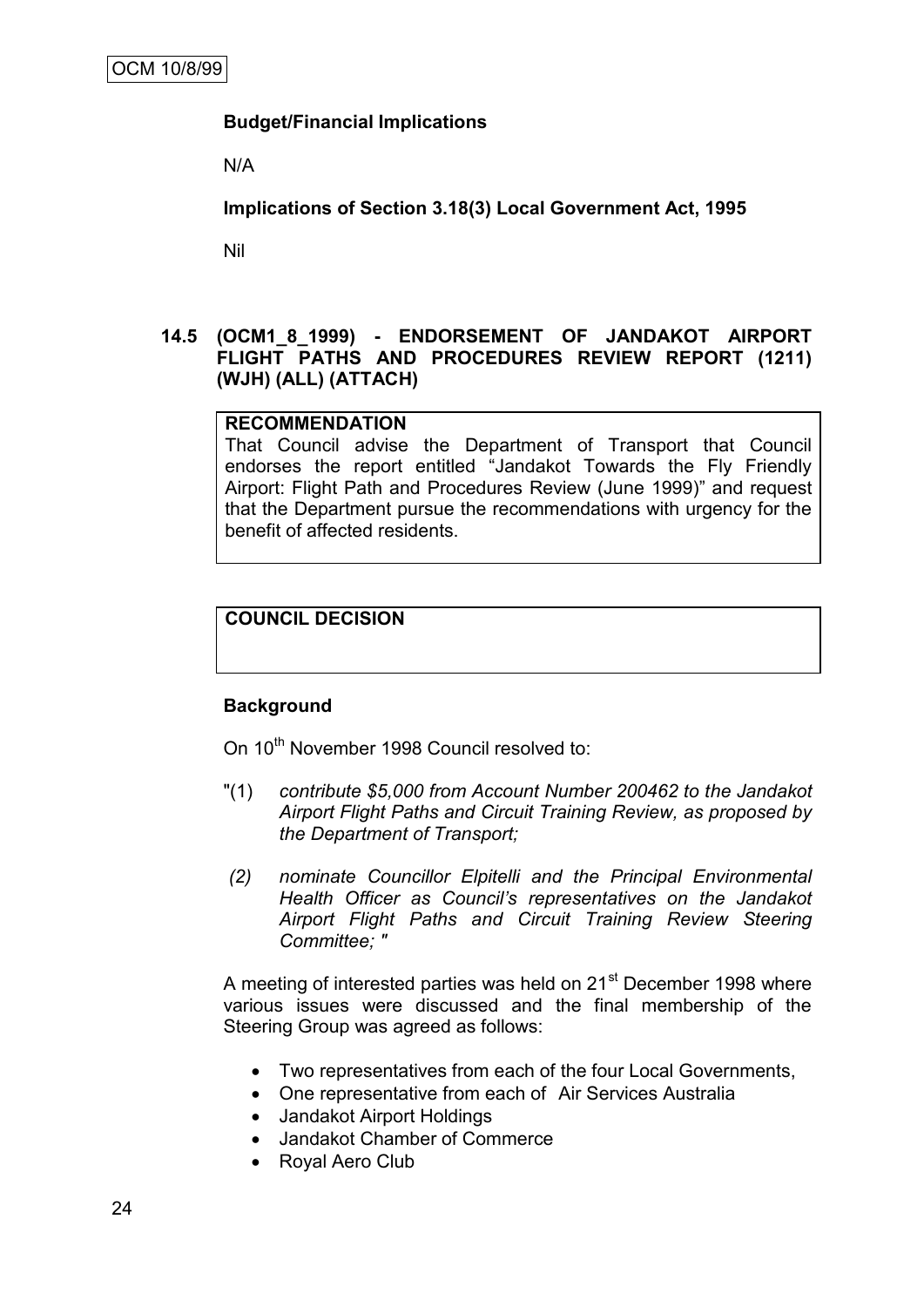- Three representatives from community groups (two from western side and one from eastern side of the airport)
- Two from Department of Transport to chair and provide executive support.

A further meeting was held on  $8<sup>th</sup>$  February 1999 to appoint the consultancy team, set the deadline for the draft report and agree the four terms of reference (as attached).

The consultants then met a focus group from each local Government area (Canning, Cockburn, Gosnells and Melville) in order to identify the concerns of the community and receive suggestions for possible solutions. The City of Cockburn Focus Group consisted of Councillor Elpitelli, the Manager Development Services and the Principal Environmental Health Officer and Community representatives from North Lake, Bibra Lake, South Lake, Atwell and Jandakot.

The consultants also met with:

- industry representatives from Jandakot Airport Holdings, the Jandakot Airport Chamber of Commerce, the Aircraft Owners and Pilots Association, and the Royal Aeroclub of WA;
- the state Department of Transport; and
- Air Services Australia and the Civil Aviation Safety Authority

A draft report was completed in mid April 1999. All Steering Committee members were then requested to provide written comment on the draft by 21 May 1999. The Principal Environmental Health Officer provided written comment on behalf of Council.

Following this a meeting of the Steering Committee was held on  $14<sup>Th</sup>$ June 1999, where the various comments were discussed and further explanation sought and given.

#### **Submission**

After due consideration of the comments on the draft report, the final report was finalised by the consultancy team and circulated on  $13<sup>th</sup>$  July 1999.

The report contains 53 recommendations grouped under the appropriate term of reference each having a priority ranking assigned. The text of the report provides the rationale for the recommendations. A copy of the Executive Summary of the report and the recommendations is attached to the agenda.

The report is based on the assumption that *"…Jandakot Airport will remain as Perth's major general aviation airport and pilots will continue to have rights to fly within the legal limits set by government."* The report also recognises that Aircraft noise causes continuing annoyance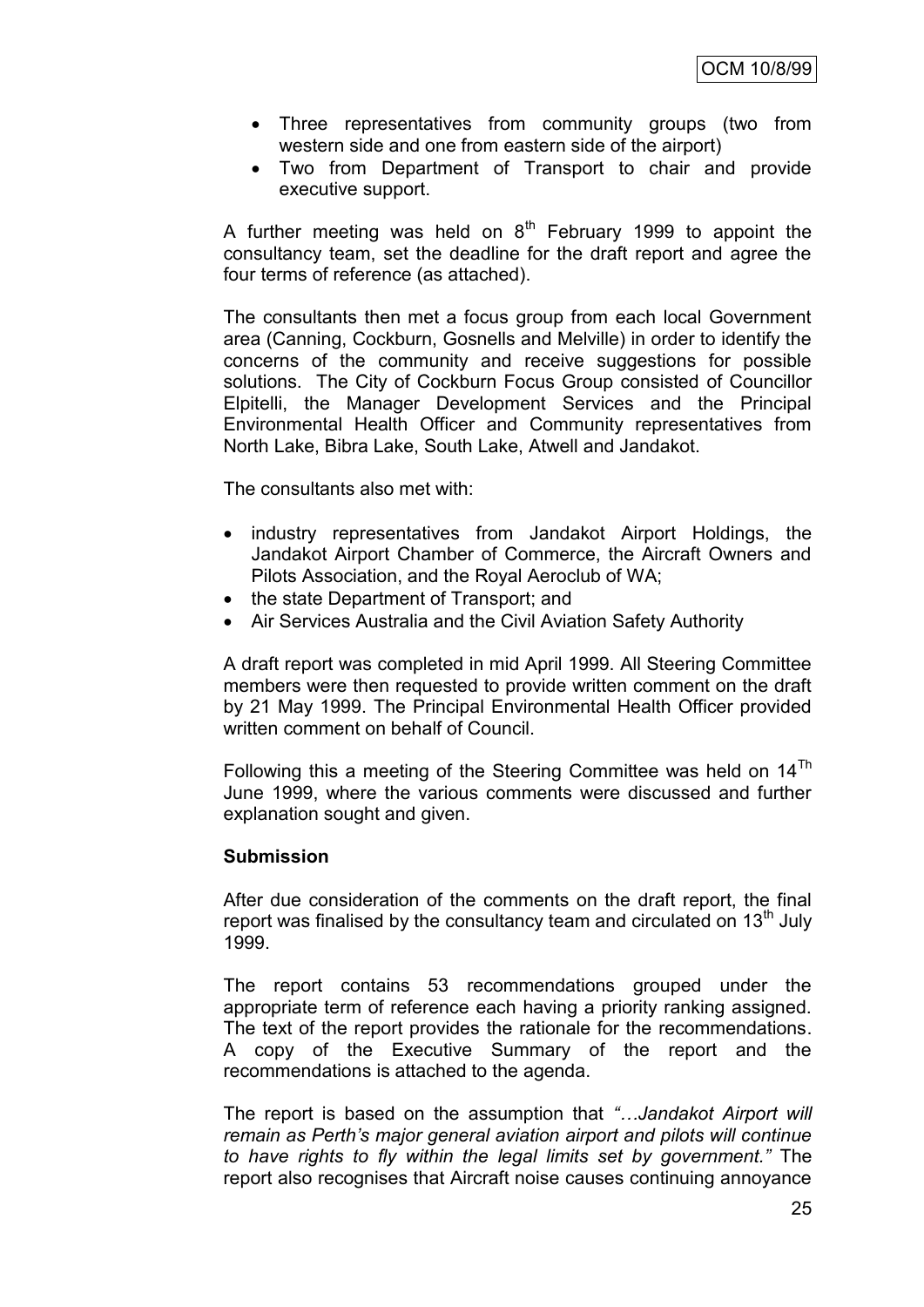and irritation to many members of the nearby community and that what *"…is required is for aircraft noise impacts to be minimised without compromising safety."* It is argued that this can only be achieved *"…by the co-operative participation of all involved, working towards preserving the rights of the community and the airport user."* 

Recommendations made, particularly those relating to increases in altitude, were limited by the considerable impact that Perth Airport Airspace has on Jandakot Airport Airspace.

*"Perth squeezes down the control zone at Jandakot and the allowable altitude limits in the approaches and departures in the east and west. In addition movements to the north are severely restricted."* 

A meeting of the Steering Committee was held on  $26<sup>th</sup>$  July 1999 to discuss the final report. In general, the report was supported by all parties despite the fact that some parties were disappointed that the report did not make recommendations that they preferred regarding matters of particular interest to them.

For example, committee members from the Kardinya Residents Association, the Winthrop-Murdoch Community Group and the North Lake Group, who are keen to see the North west outward bound route realigned from their suburbs or aircraft heights raised substantially, are aggrieved that a suitable recommendation was not made in the report.

Air Services Australia and the Civil Aviation Safety Authority, as federal government controlled enterprises and from whom many of the recommendations require the allocation of additional resources in an environment of deregulation and corporatisation, are not in a position to endorse the report. They did however give an undertaking to assist in the implementation of the recommendations and to continue to give advice as required, with a view that the report was of value in addressing aircraft noise issues.

Other Local Government representatives expressed the view that, considering the wide range of interests represented on the committee, it would be very difficult to get total agreement on all recommendations and to completely satisfy all parties, but that the report provided a solid basis on which to go forward.

The consultants were acknowledged for their work and were released.

The committee recognised that the implementation of the recommendations will be the key to improving the noise environment for the airport's neighbours. It was also recognised that, as in the main the federal government has the legislative power in relation to aircraft activities, the implementation of the recommendations is likely to be mainly a political process.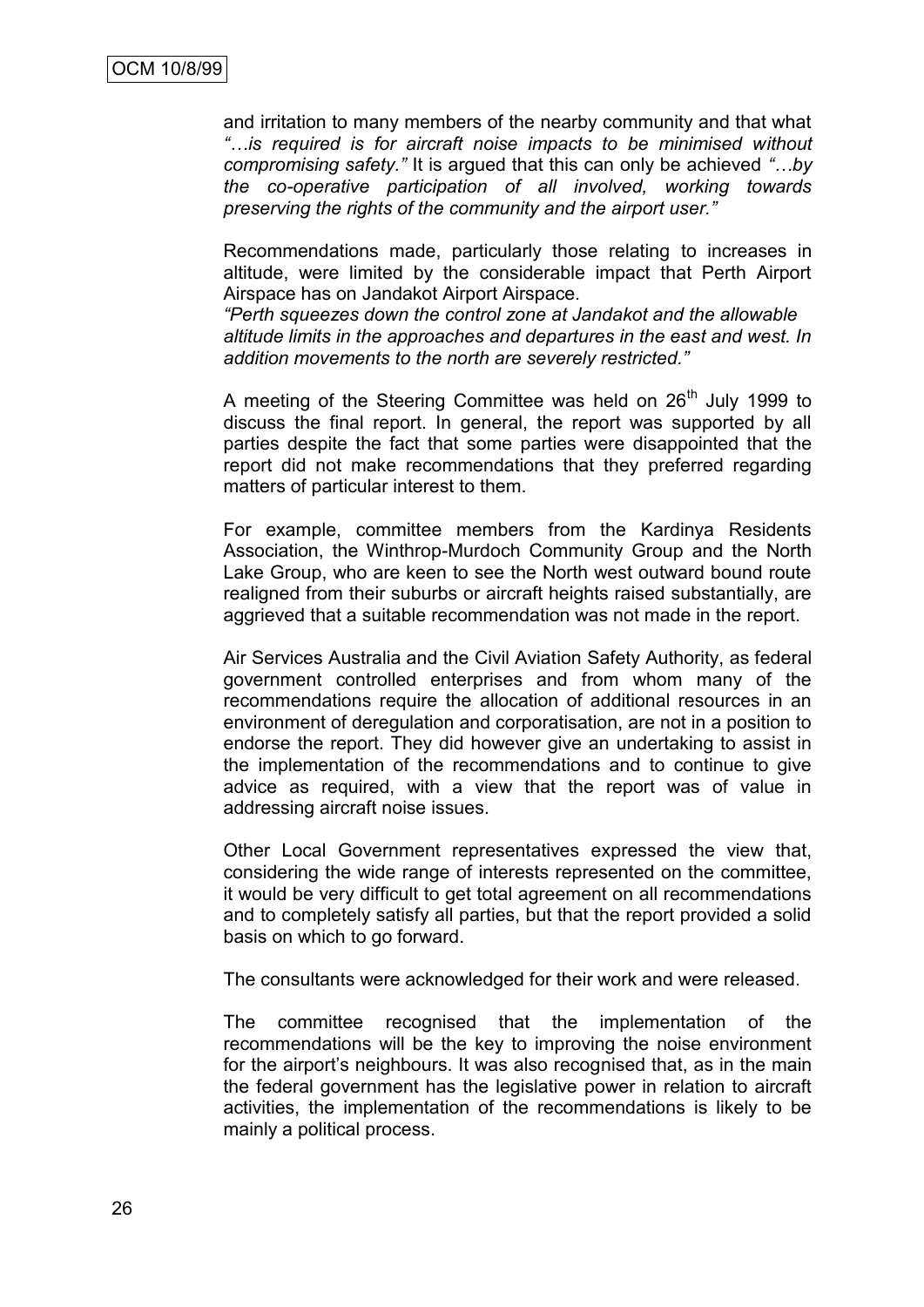Following endorsement of the report by the committee, the Department of Transport will refer the report to the state Aviation Policy Committee for adoption and referral to the federal Department of Transport and Regional Services. The CEO of Jandakot Airport Holdings indicated that he was keen to see the Jandakot Airport Consultative Group (JACG) reinstated at the conclusion of the steering committee activities. It was agreed that the JACG would have a major role in pursuing the implementation of the report's recommendations.

## **Report**

Noise from aircraft using Jandakot Airport has a significant impact on the environment of the surrounding area. These impacts are greatest within the circuit training areas and under the outward bound flight paths and are related to the following factors:

- level of noise emitted by the aircraft
- flight settings of the aircraft (eg rate of climb, power etc)
- aircraft altitude
- frequency of overflight
- predicability of overflight
- time of overflight

## **1. Flight Paths**

In addressing the Term of reference 1 in relation to flight paths the consultants determined that they could not recommend any change that would merely relocate aircraft noises impacts from one residential area to another or significantly increase already existing aircraft noise impacts on a residential area. Accordingly no recommendations were made to re-route flight paths.

There are six recommendations made under this term of reference. They focus on maximising the altitude of aircraft, as much as possible, as soon as possible, given the limitations imposed by Perth Airspace and maximising the entry of aircraft directly into Perth airspace.

## **2. Circuit Procedures and Alternative Locations for Circuits**

In considering this term of reference the consultative team did not consider any changes to circuit training that would merely relocate aircraft noises impacts from one residential area to another or significantly increase already existing aircraft noise impacts on a residential area.

There are 14 recommendations that focus mainly on:

- maximising the altitude of aircraft, as much as possible given the limitations imposed by Perth Airspace;
- investigating the possibility of relocating training circuit procedures to other airports;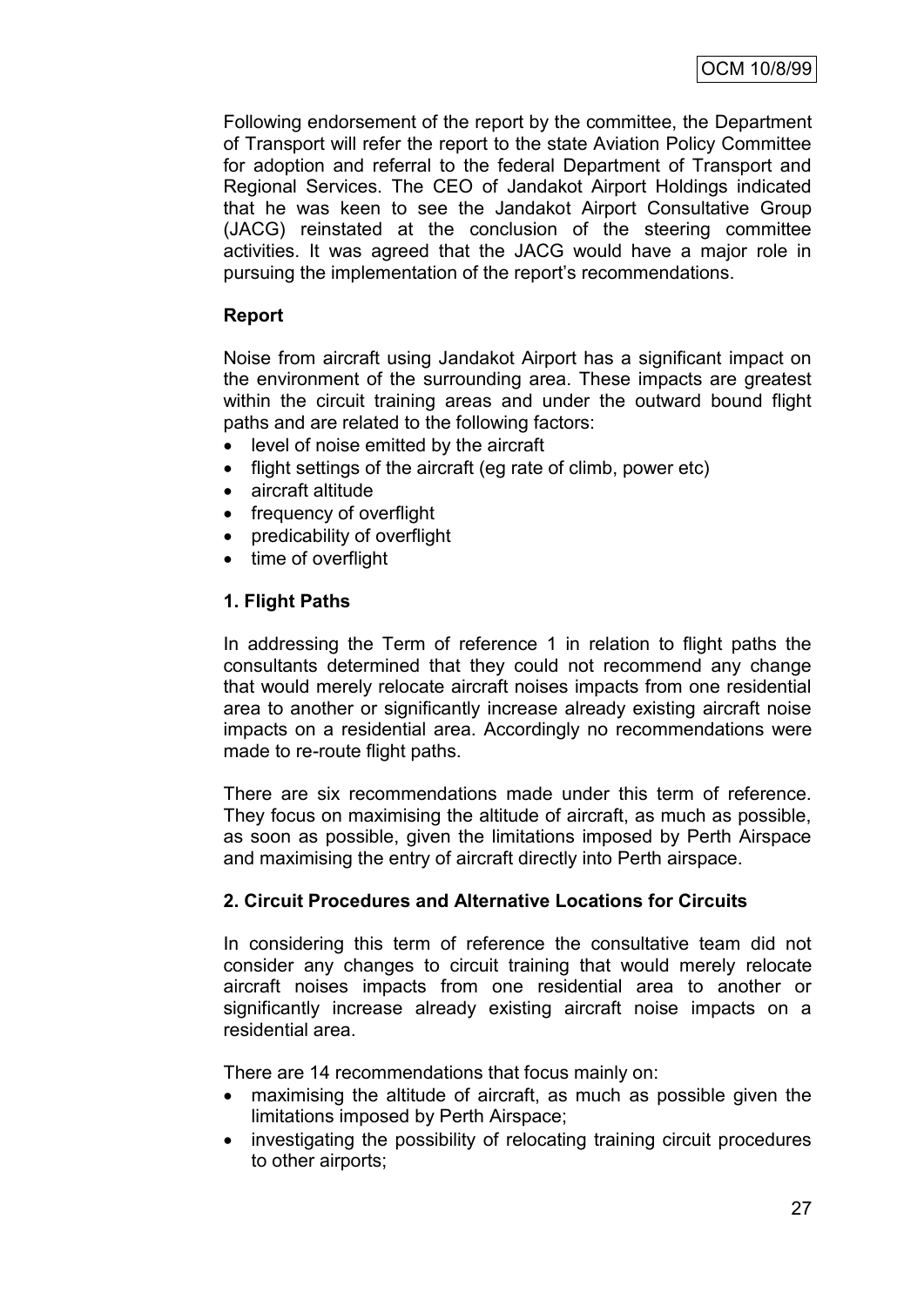- reviewing Perth Airspace design in order to determine if it can be redesigned such that it does not impact as severely on Jandakot Airspace;
- investigate the possibility of releasing Perth Airspace for Jandakot operations when Perth operations are low;
- curfews on circuit training and
- adequate staffing of control towers to allow other recommendations to be carried out.

## **3. Managing Aircraft Operations**

This section contains 21 recommendations that range through the following areas:

- including noise and environmental concerns in pilot training and evaluation;
- pursuing appropriate enforcement action for breaches of noise related requirements
- introduction of noise considerations in the approval and operation of special case events eg. "Warbirds" and displays
- reconvene the consultative committee
- review of the ANEF system and its applicability to Jandakot Airport
- identification of areas affected by aircraft noise and communication of such information to the community and to potential purchasers of land
- review of complaints system
- adoption of "Fly Friendly" and Fly Neighbourly principles

#### **4. Consultation**

Recommendations under this term of reference stress the need for adequate cooperation between all parties and consultation with all stakeholders regarding aircraft noise related matters.

The report is wide ranging and the recommendations provide a very useful tool for addressing aircraft noise impact on the community, on the premise that Jandakot Airport continues to operate. Not all stakeholders agree with all of the recommendations (or the lack of recommendations), but stakeholders involved in initiating and steering the review do believe that they are a good basis on which to go forward. It recommended that Council endorse the report as a basis on which to work to achieve positive outcomes for affected residents.

As with any other report of this nature the implementation of the recommendations is the key to ensuring beneficial change. Due to the fact that all of the legislative power in relation to Jandakot Airport rests with the Federal Government and a number of the recommendations go against prevailing policy the implementation process will be a political one. The state Department of Transport is keen to bring the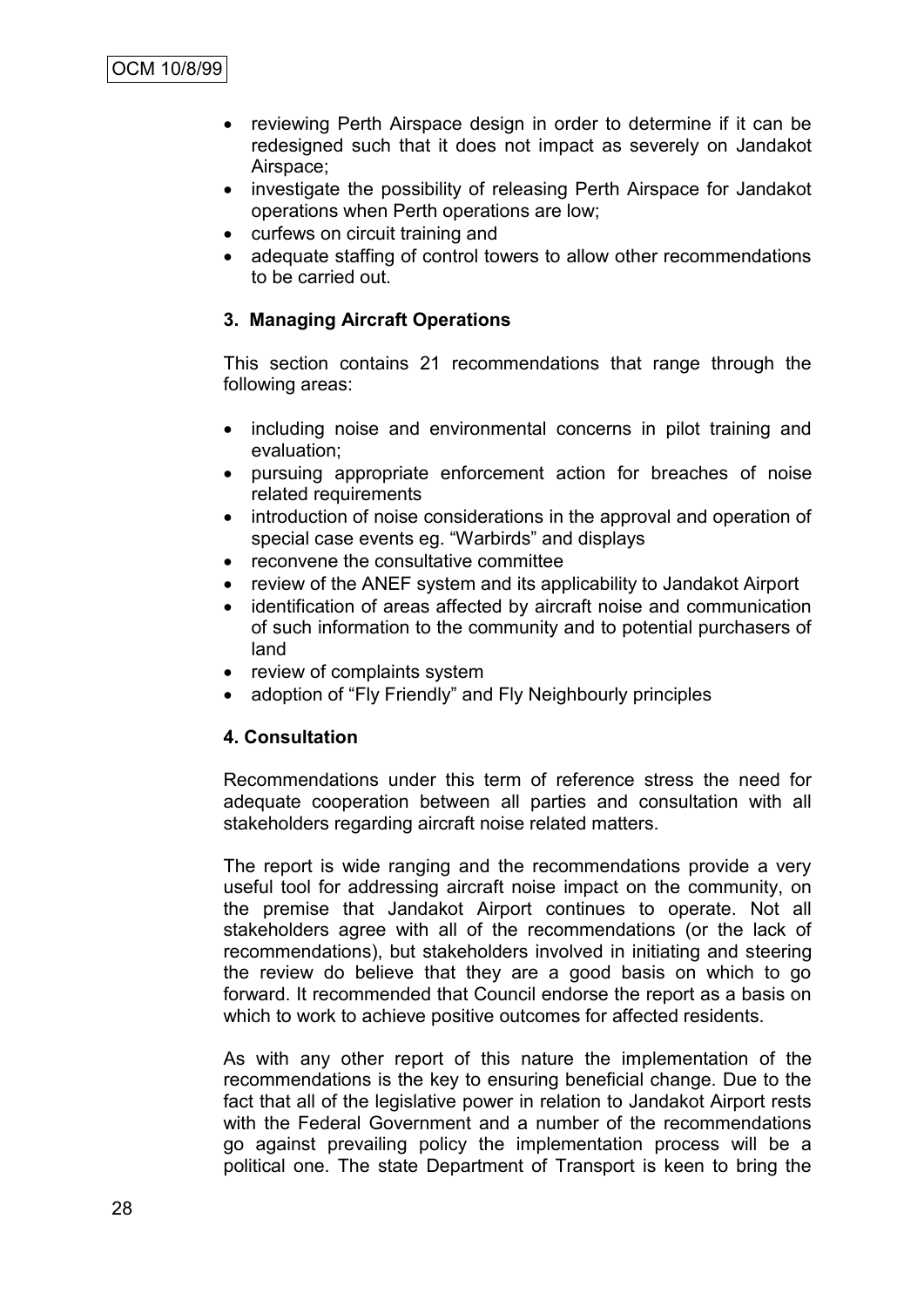report to the state Aviation Policy Committee prior to approaching the federal Department of Transport and regional services.

It is appropriate that the Department of Transport follow this course of action supported by a revived Jandakot Airport Consultative Committee as proposed by Jandakot Airport Holdings

#### **Strategic Plan/Policy Implications**

N/A

#### **Budget/Financial Implications**

Recommendations 3.13, 3.15 and 3.21 require Council to take specific action, some of which is already in place and all of which can be accommodated in the current budget.

#### **Implications of Section 3.18(3) Local Government Act, 1995**

Nil

#### **14.6 (OCM1\_8\_1999) - PROPOSED SHED AND LEAN-TO - LOT 26, 136 BRITANNIA AVENUE, BEELIAR - OWNER: C PARATORE & D CARARRA - APPLICANT: D CHEON & ASSOCIATES (3318253) (MT) (COASTAL) (MAP 9) (ATTACH)**

# **RECOMMENDATION**

That Council:

- (1) refuse the application for a shed and lean-to on Lot 26; 136 Britannia Avenue, Beeliar for the following reason:
	- 1. The proposed use of the shed for the commercial-scale storage of craypots is not permitted in the Rural Zone;
- (2) advise the applicant of Council"s decision accordingly.

**COUNCIL DECISION**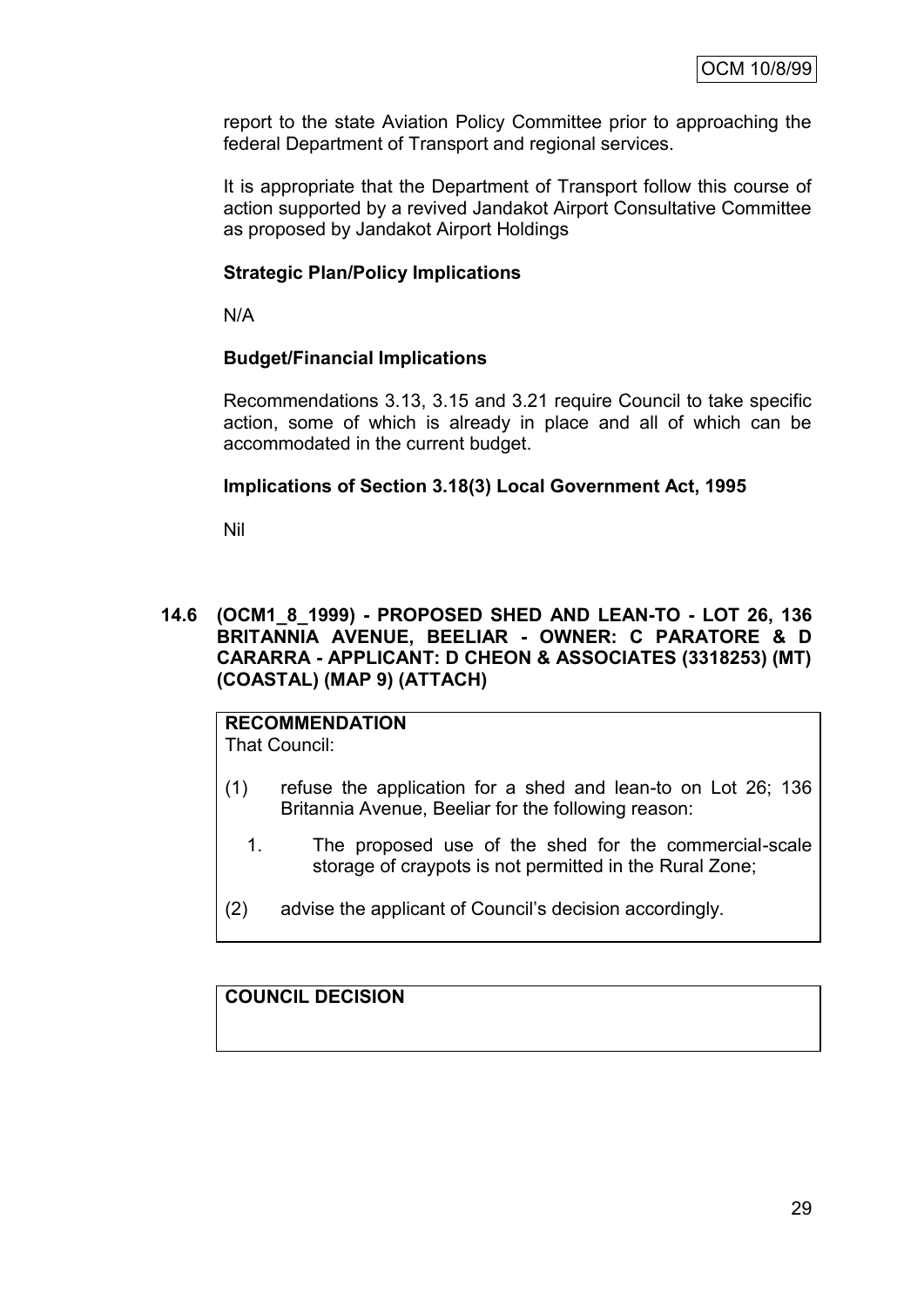## **Background**

| ZONING:           | MRS: I             | Rural                                                                            |
|-------------------|--------------------|----------------------------------------------------------------------------------|
|                   | DZS:               | Rural                                                                            |
| LAND USE:         |                    | Vacant (House & Ancillary Accommodation<br>Approved & In Process Of Being Built) |
| LOT SIZE:         | 4048m <sup>2</sup> |                                                                                  |
| AREA:             | 396m <sup>2</sup>  |                                                                                  |
| <b>USE CLASS:</b> | "D"                |                                                                                  |

#### **Submission**

The plans indicate a shed 18 long by 12 metres wide with an adjoining 18 long by 10 metre wide lean-to. The total area is 396m<sup>2</sup> and the wall height is 4.2 metres. A copy of the submitted plans is included in the Agenda Attachments.

A letter from the landowner dated 27 July 1999 states the shed "*will be used for storage of my business equipment eg craypots, ropes, floats etc.."*

#### **Report**

The submission from the owner confirms the use of the shed is to store equipment for a fishing business. Council Policy PD 18 requires that the use of the shed comply with Council"s requirements for the zone. Storage of craypots is classed as a "Warehouse" – which is an "X" use in the Rural Zone. Given the size of the shed, the storage of craypots would be on a commercial-scale, rather than a small-scale which would be incidental to the domestic or rural use of the property. It is for this reason that the applicant is recommended for refusal. There may be some potential for odour from the pots and the equipment.

The shed is quite large in scale, but is not totally out of place in the area. There are a number of existing sheds of similar size nearby, most notably a colourbond shed of similar scale approved on a neighbouring property. The lie of the land means the shed will be most visible from the west, where there is primarily land used for market gardening. There are a number of residential dwellings close by but the majority are to the east and the shed will not be visible from this direction. On balance it is considered the scale of the shed would not detrimentally affect the amenity of the area.

#### **Strategic Plan/Policy Implications**

PD 18 "Ancillary Outbuildings (Sheds) in Special Rural and Rural Zones" states:

"A*ny shed in excess of 200m<sup>2</sup> in area… (in the) Rural zone must be referred to Council for development approval. The*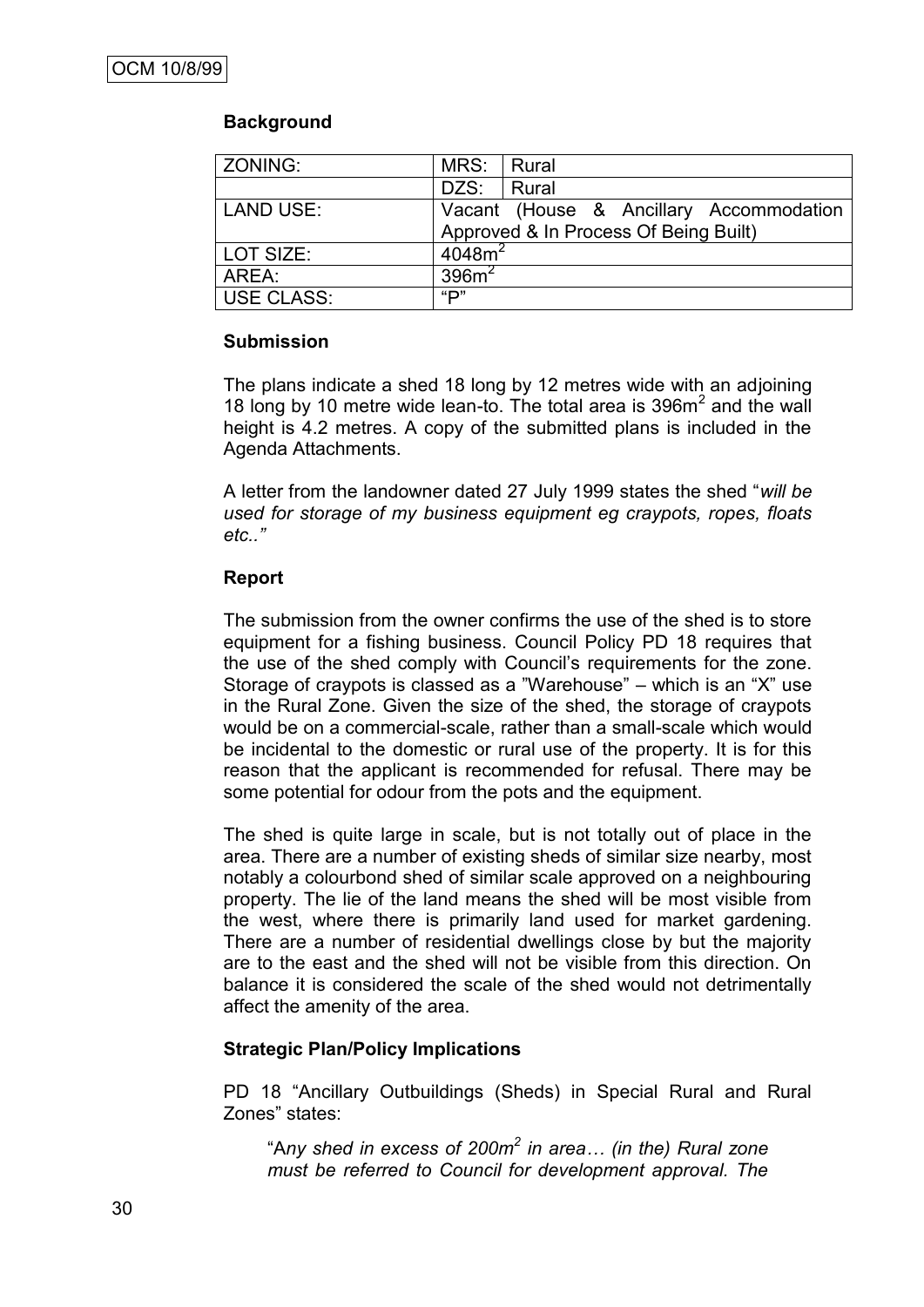*applicant must provide a statement of proposed use for the outbuilding for Council's determination."*

## **Budget/Financial Implications**

N/A

**Implications of Section 3.18(3) Local Government Act, 1995**

Nil

**14.7 (OCM1\_8\_1999) - PROPOSED AMENDMENT TO POLICY PD28 "AGED OR DEPENDENT PERSONS DWELLINGS AND ANCILLARY ACCOMMODATION ON RURAL OR SPECIAL RURAL LOTS" (9003) (MT) (ATTACH)**

# **RECOMMENDATION**

That Council:

- (1) amend Council Policy PD 28 "Aged or Dependant Persons Dwellings and Ancillary Accommodation on Rural or Special Rural Lots", in pursuance of Part 11 – "Policies" in the District Zoning Scheme No. 2, by:-
	- 1. In Clause 1.0 "Definitions" inserting below the definition of ancillary accommodation the bold type words:-

*"Applications which do not comply with a floor area of 100m<sup>2</sup> shall be regarded by Council as grouped dwellings".*;

2. In Clause 2.1 - "Requirements" inserting a third dot point and the words:-

> *"the maximum floor area shall not exceed 100m<sup>2</sup> (excluding carport/garage)*";

3. In Clause 3.0 - "Special Rural Zones" inserting a seventh dot point and the words:-

> *"the maximum floor area shall not exceed 100m<sup>2</sup> (excluding carport/garage) where the area of the lot is a minimum of 4 hectares. (Where the area is less than 4 hectares, see Clause 4)*";

4. Inserting a Clause 4.0 – "Priority 2 Source Protection Area" after Clause 3.0 – "Special Rural Zones" and the words:-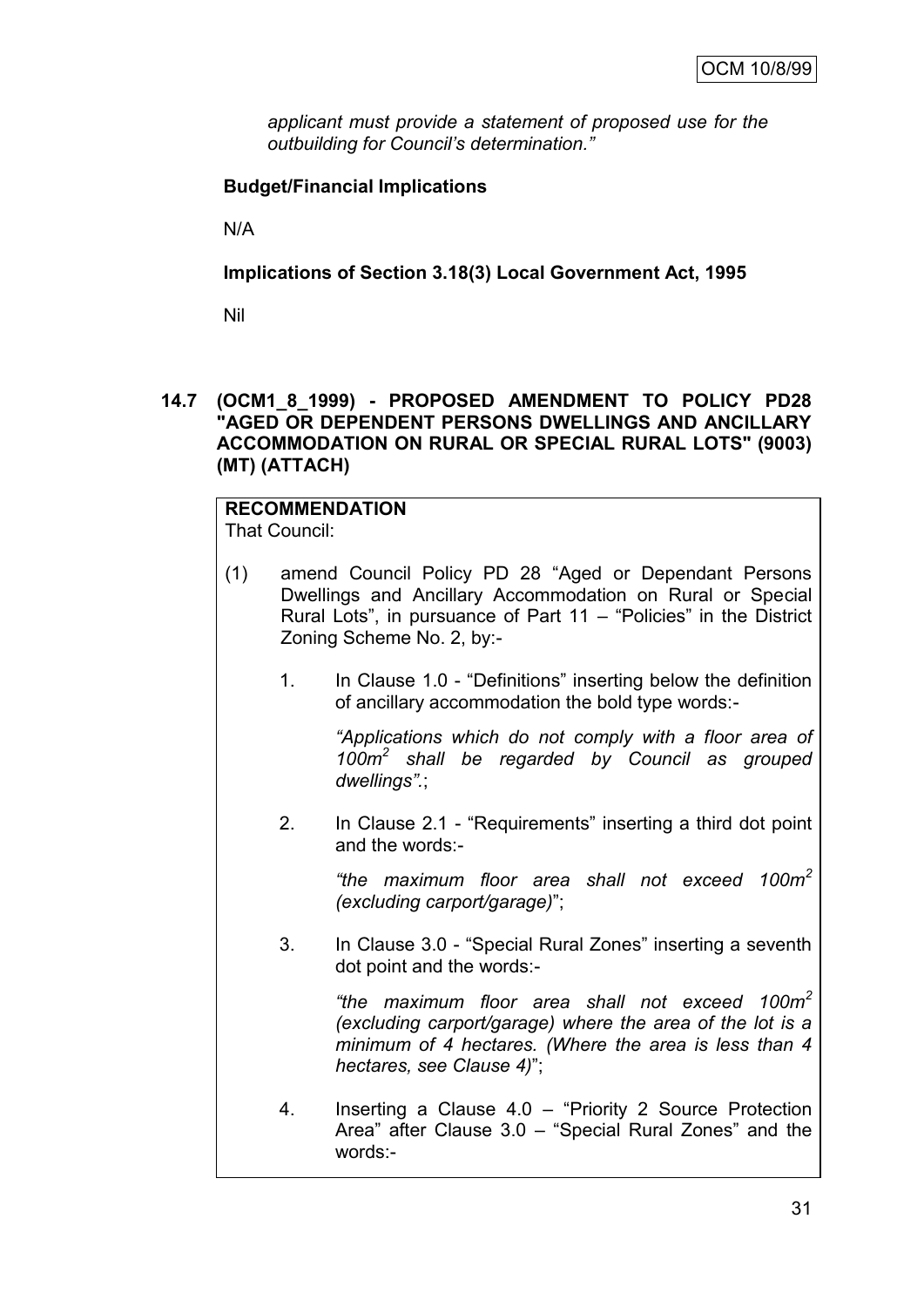"*In addition to the requirements in Clause 2 and Clause 3, applications within the Priority 2 Source Protection Area are subject to the provisions of the Statement of Planning Policy No. 6 - Jandakot Groundwater Protection Policy. The effect is that where lot area is less than 4 hectares, the maximum floor area is (excluding carport/garage). Where the lot area is 4 hectares or above, the maximum floor area remains 100m<sup>2</sup>* ."

(2) advertise the policy amendment for a period of 21 days in accordance with 11.1.1 of District Zoning Scheme No. 2.

## **COUNCIL DECISION**

#### **Background**

In December 1998 Council adopted Policy - "Aged or Dependant Persons Dwellings and Ancillary Accommodation on Rural or Special Rural Lots". It was the officer"s recommendation that a maximum floor area of  $60m^2$  be set for all applications. Council removed this requirement.

A legal opinion was sought from Council"s solicitors at the time. A copy is included in the Agenda Attachments.

#### **Report**

There is a need to review Policy PD 28 to define the maximum floor area for aged and dependant persons and ancillary accommodation. The policy does not contain a restriction on the size of dwelling that maybe approved as aged and dependant persons or ancillary accommodation. This has led to the approval of dwellings that could be described as group dwellings. Large second dwellings have been approved on Rural and Special Rural lots. In essence, it has allowed second dwellings where otherwise only one house could be approved. This situation was anticipated by Council's solicitors in their advice 1997 – *"…it may be desirable to specify a floor limit in order to try to avoid defacto grouped dwellings established (*sic*) in such zones."*

Currently under DZS No.2 the following provisions apply:

 A single house is a "P" (permitted) use in both a Rural and Special Rural zone;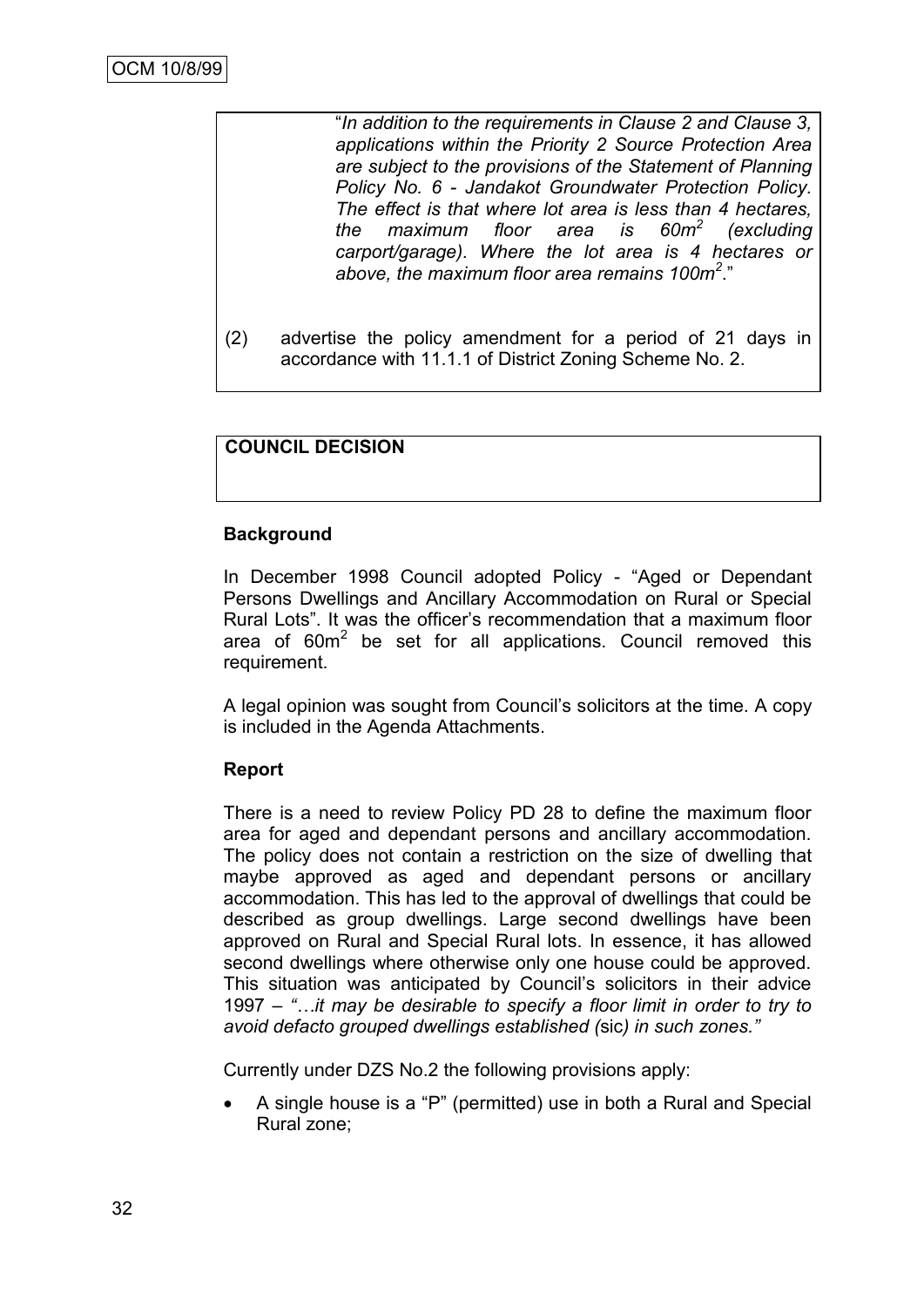- An Aged or Dependant Persons" Dwelling is an "AA" (discretionary) use in a Rural zone, but is an "X" use (not permitted) in a Special Rural zone;
- Ancillary Accommodation is not listed in DZS No. 2, however Clause 5.3.3 allows for ancillary accommodation as defined in the R-Codes;
- Two Grouped dwellings are an "X" use (not permitted) in the Rural and Special Rural zones.

There are three applications for ancillary or dependant persons accommodation in this Council Agenda. It is an opportunity for Council to examine three case studies and review the policy relating to them.

It is proposed that aged and dependant persons and ancillary accommodation be restricted to a maximum floor area of  $100m^2$ (excluding carport/garage). This is small by modern day housing standards (the average new house is approximately 200 $m<sup>2</sup>$ ). However, 100m<sup>2</sup> is enough for a 2 bedroom dwelling, with the normal amenities and living areas. A dwelling exceeding the  $100m<sup>2</sup>$  would be deemed to be a group dwelling and not permitted.

An exception to this requirement would apply in the Priority 2 Source Protection Areas, because of the requirements of the Statement of Planning Policy No. 6 "Jandakot Groundwater Protection Policy". A maximum floor area of 60m<sup>2</sup> must be imposed where the lot area is less than 4 hectares. Two of the applications were referred to the Water & Rivers Commission, who recommended both be refused. A copy of their response is included in the Agenda Attachments. The S.P.P. No. 6 allows a maximum effluent loading of one septic unit per 2 hectares. Dwellings considered to be ancillary can hook up to the existing septic system of the main dwelling. A dwelling exceeding  $60m^2$ (excluding carport/garage) is not deemed to be ancillary accommodation and therefore requires a separate septic system. Hence, in the Priority 2 Area an ancillary dwelling must be no more than  $60m<sup>2</sup>$  when the lot is smaller than 4 hectares, which includes the vast majority of the lots in the City"s Special Rural Zones. Where the lot area is 4 hectares or greater, a proposed dwelling between  $60m^2$  and 100m<sup>2</sup> could still be approved. Section 5AA Policies of the WAPC are "relevant considerations" in the exercise of a planning discretion.

With regard to aged and dependant persons dwellings, It could be argued that a different floor area limit be applied to as the  $100m<sup>2</sup>$ proposed for ancillary accommodation. However, it is the officer"s opinion that for the sake of consistency a uniform limit should be applied. For example, if a different floor area was applied to aged persons accommodation, a dwelling allowing an elderly parent to live with their son or daughter would be judged differently to one allowing a daughter or son to live on a lot with their parents in the main dwelling.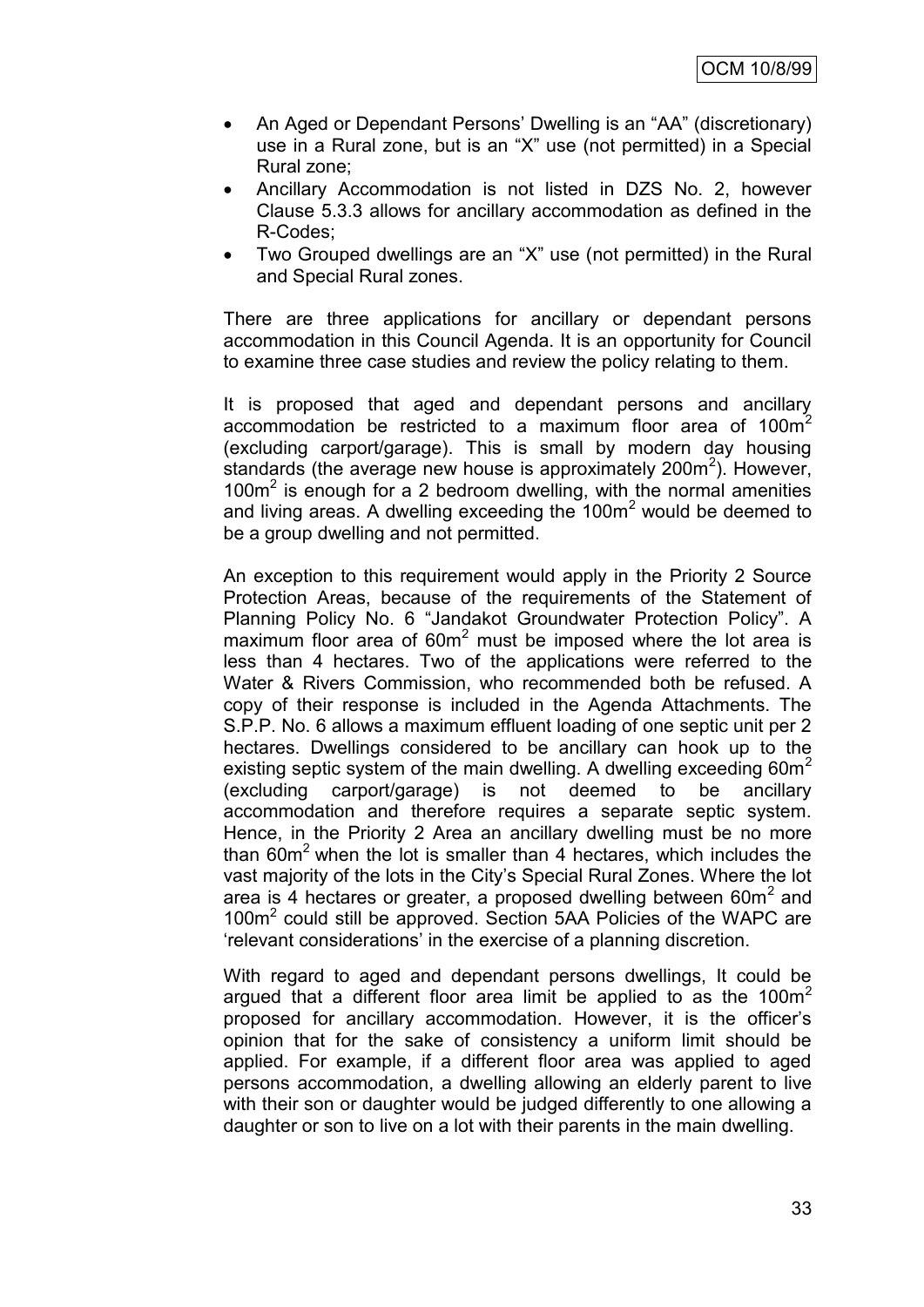## **Strategic Plan/Policy Implications**

A copy of the existing Policy PD 28 is attached to the Agenda.

The amendment to the Policy must be advertised in accordance with recently gazetted Amendment 191 – which added Part 11 "Policies" to Council"s Scheme.

#### **Budget/Financial Implications**

N/A

## **Implications of Section 3.18(3) Local Government Act, 1995**

Nil

#### **14.8 (OCM1\_8\_1999) - PROPOSED ANCILLARY ACCOMMODATION - LOT 57, 8 BANKSIA COURT, JANDAKOT - OWNER/APPLICANT: E T CARTER (5514337) (MT) (EAST) (MAP 18) (ATTACH)**

# **RECOMMENDATION**

That Council:

- (1) refuse the application for ancillary accommodation on Lot 57; 8 Banksia Court, Jandakot for the following reason:
	- 1. The proposed dwelling is inconsistent with the objectives of the Priority 2 Source Protection Area and Statement of Planning Policy No. 6.
- (2) advise the applicant of Council"s decision accordingly but that Council is prepared to consider a similar application if the floor area is not more than  $60m^2$ .

## **COUNCIL DECISION**

#### **Background**

| ZONING:           | MRS:              | I RURAL                    |
|-------------------|-------------------|----------------------------|
|                   | DZS:              | SPECIAL RURAL ZONE NO. 1 - |
|                   |                   | <b>PRINSEP ROAD</b>        |
| <b>LAND USE:</b>  | <b>HOUSE</b>      |                            |
| LOT SIZE:         | 36 068 $m2$       |                            |
| AREA:             | 212m <sup>2</sup> |                            |
| <b>USE CLASS:</b> | "Х"               |                            |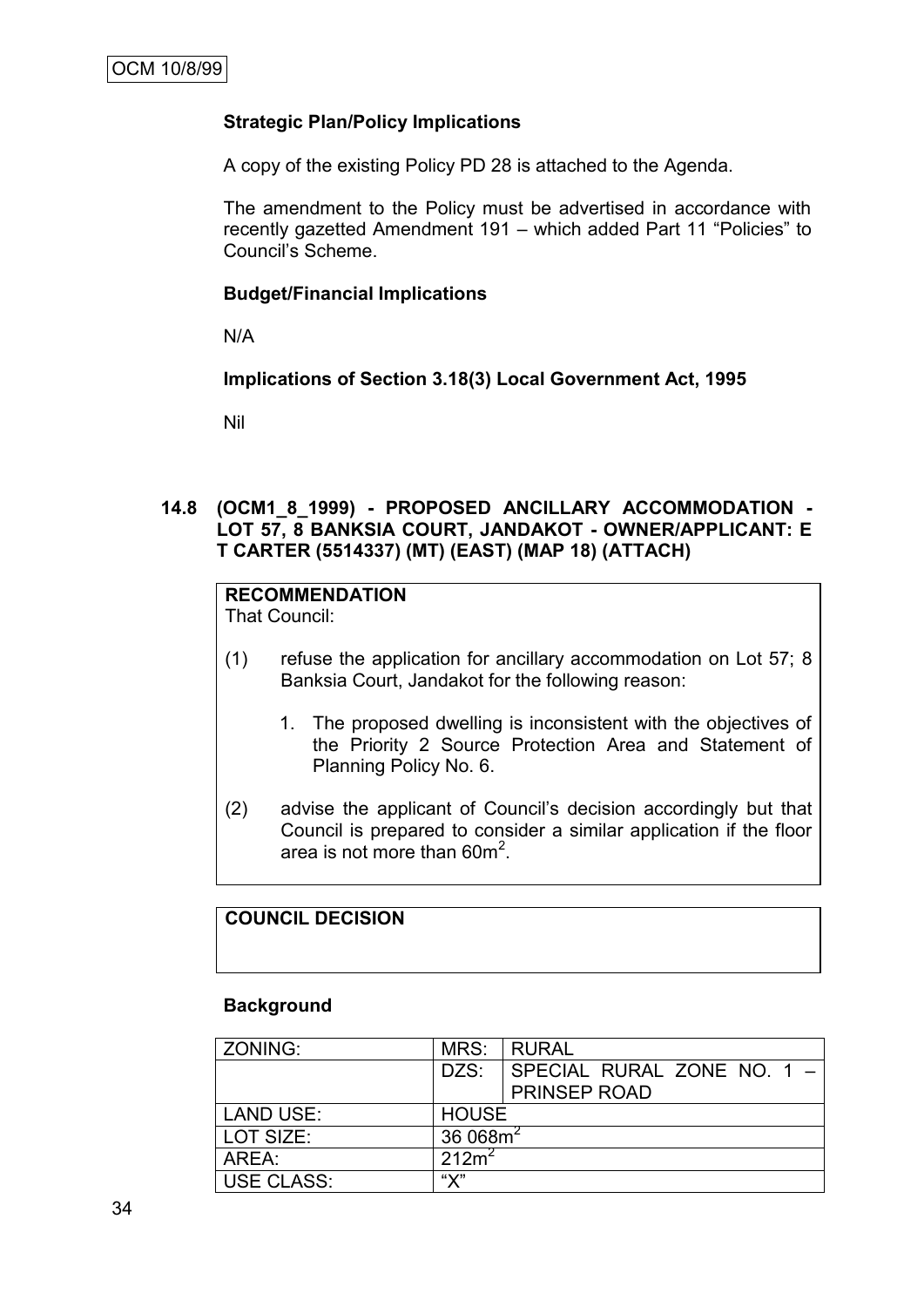## **Submission**

The submitted plans indicate a 3 bedroom, 2 bathroom brick dwelling with an area of  $212m^2$ . A copy of the site plan is included in the Agenda Attachments. The dwelling is for the owner"s daughter and her children. A letter from the owner is included in the Attachments.

The application was referred to the Water & Rivers Commission for their comment. They opposed the development of ancillary accommodation. A copy of their response is in the Agenda Attachments.

## **Report**

A review of Policy PD 28 relating to ancillary accommodation is included in this Agenda. Please refer to this item for a discussion of the major issues relating to ancillary dwellings.

The subject lot is within the Priority 2 Source Protection Area. The lot area is under 4 hectares and accordingly the Water and Rivers Commission recommended refusal of the application.

If the floor area was confined to  $60m^2$ , it could be recommended for approval. The dwelling is suitably located on the lot and should not have an impact on neighbouring properties. The owner wishes to have her daughter and grandchildren live in close proximity to her.

#### **Strategic Plan/Policy Implications**

Council Policy PD 43 "Rural – Water Protection Zone (MRS) Jandakot" applies to this application. It states it shall be referred to the Water & Rivers Commission and Council shall have due regard for any advice received from them.

#### **Budget/Financial Implications**

N/A

## **Implications of Section 3.18(3) Local Government Act, 1995**

Nil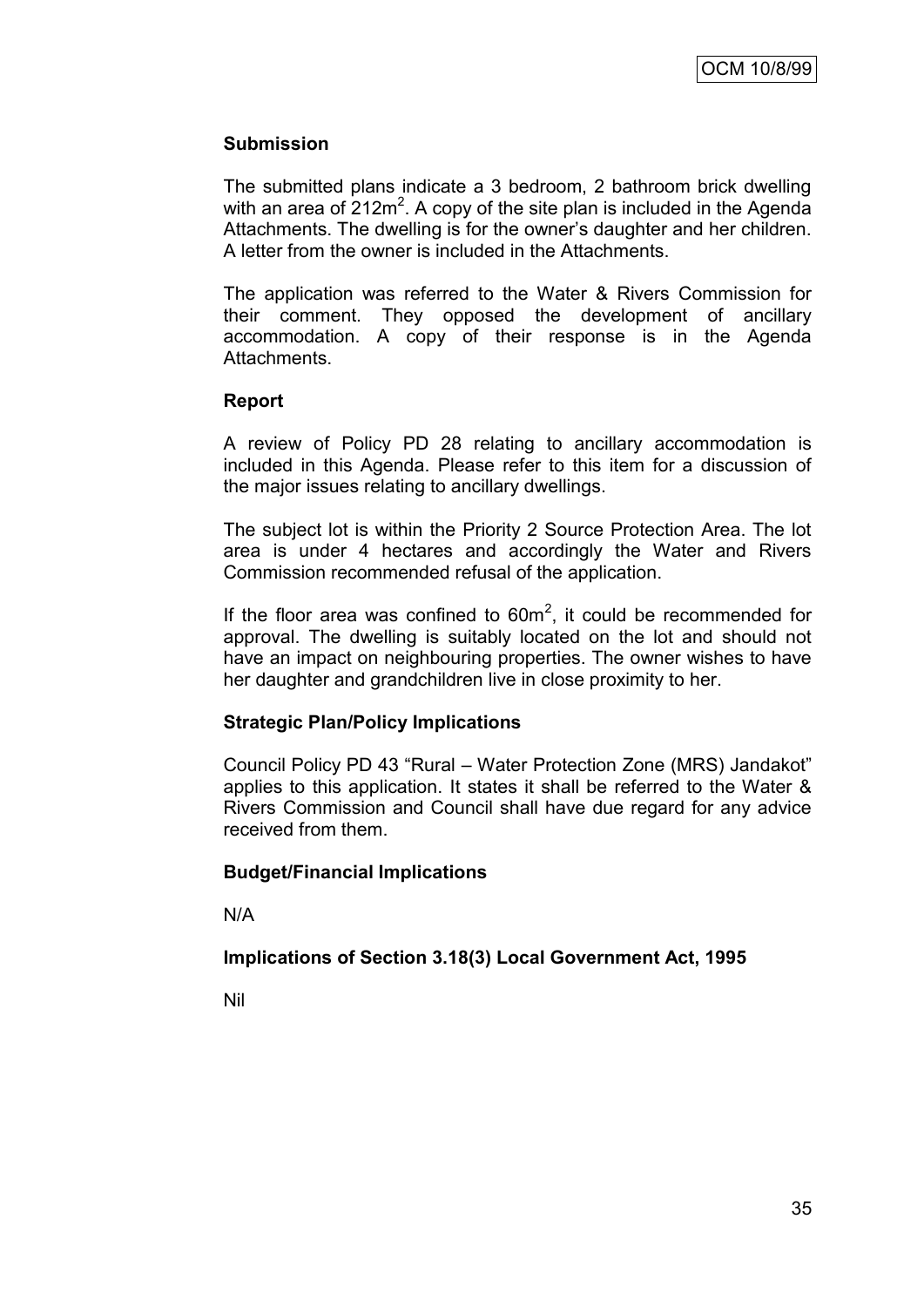#### **14.9 (OCM1\_8\_1999) - PROPOSED AGED/DEPENDENT PERSONS DWELLING - LOT 114, 679A ROCKINGHAM ROAD, MUNSTER - OWNER/APPLICANT: S & P J HILLIARD (3411438) (MT) (COASTAL) (MAP 9) (ATTACH)**

## **RECOMMENDATION**

That Council:

- (1) approve the application for a dependant persons' dwelling on Lot 114; 679A Rockingham Road, Munster;
- (2) issue a Form 2 Notice of Approval valid for 2 years.

#### **COUNCIL DECISION**

#### **Background**

| ZONING:           | MRS:              | URBAN DEFERRED |  |
|-------------------|-------------------|----------------|--|
|                   | DZS:              | I RURAL        |  |
| LAND USE:         | <b>HOUSE</b>      |                |  |
| LOT SIZE:         | 9004 $m2$         |                |  |
| AREA:             | 119m <sup>2</sup> |                |  |
| <b>USE CLASS:</b> | $A^*A$            |                |  |

#### **Submission**

The submitted plans indicate a 3 bedroom, 1 bathroom dwelling with attached carport. It will be located next to a new main dwelling occupied by the owners. The Agenda Attachments include a copy of the site plans.

The owners have provided evidence from their daughter"s doctor and employer that the daughter and her husband are intellectually handicapped and require assistance from the parents.

#### **Report**

Please refer to the item in this Agenda on the proposed amendments to Policy PD 28 "Aged or Dependant Persons Dwellings and Ancillary Accommodation on Rural or Special Rural Lots ". This item includes a discussion of the issues relating to aged and dependant persons dwellings.

There is a genuine need to have the daughter and husband located near to the parents. If the floor area complies with the proposed policy, the dwelling could be approved. It meets all the Scheme requirements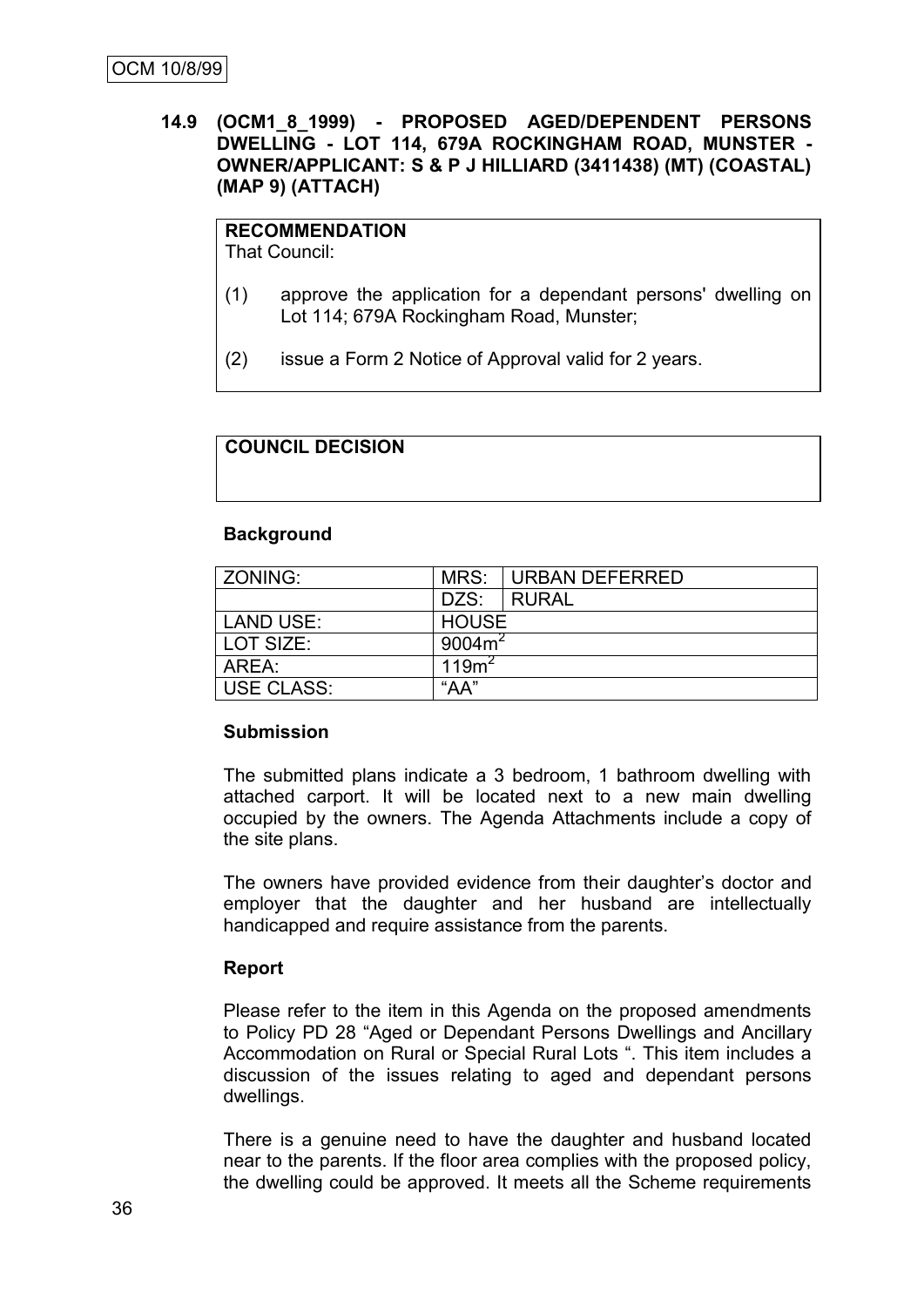and will not impact on the amenity of the area. The proposed dwelling area is  $97m^2$  (excluding carport), and therefore complies with the propose requirements of PD28.

## **Strategic Plan/Policy Implications**

Policy PD28.

#### **Budget/Financial Implications**

N/A

#### **Implications of Section 3.18(3) Local Government Act, 1995**

Nil

#### **14.10 (OCM1\_8\_1999) - PROPOSED ANCILLARY ACCOMMODATION - LOT 303, 3 CESSNA DRIVE, JANDAKOT - OWNER: B R & G L SHORT - APPLICANT: K SHORT (5515397) (MT) (EAST) (MAP 19) (ATTACH)**

# **RECOMMENDATION**

That Council:

- (1) refuse the application for ancillary accommodation on Lot 303; 3 Cessna Drive, Jandakot for the following reason:
	- 1. The proposed dwelling is inconsistent with the objectives of the Priority 2 Source Protection Area and Statement of Planning Policy No. 6.
- (2) advise the applicant of Council"s decision accordingly but that Council is prepared to consider a similar application if the floor area is not more than  $60m^2$ .

## **COUNCIL DECISION**

#### **Background**

| ZONING:          | MRS:                    | l RURAL                     |
|------------------|-------------------------|-----------------------------|
|                  | DZS:                    | SPECIAL RURAL ZONE NO. 12 - |
|                  |                         | JANDAKOT ROAD, JANDAKOT     |
| <b>LAND USE:</b> | <b>HOUSE &amp; SHED</b> |                             |
| LOT SIZE:        | 20 087 $m^2$            |                             |
| AREA:            | 253m <sup>2</sup>       |                             |
| USE CLASS:       | "V"                     |                             |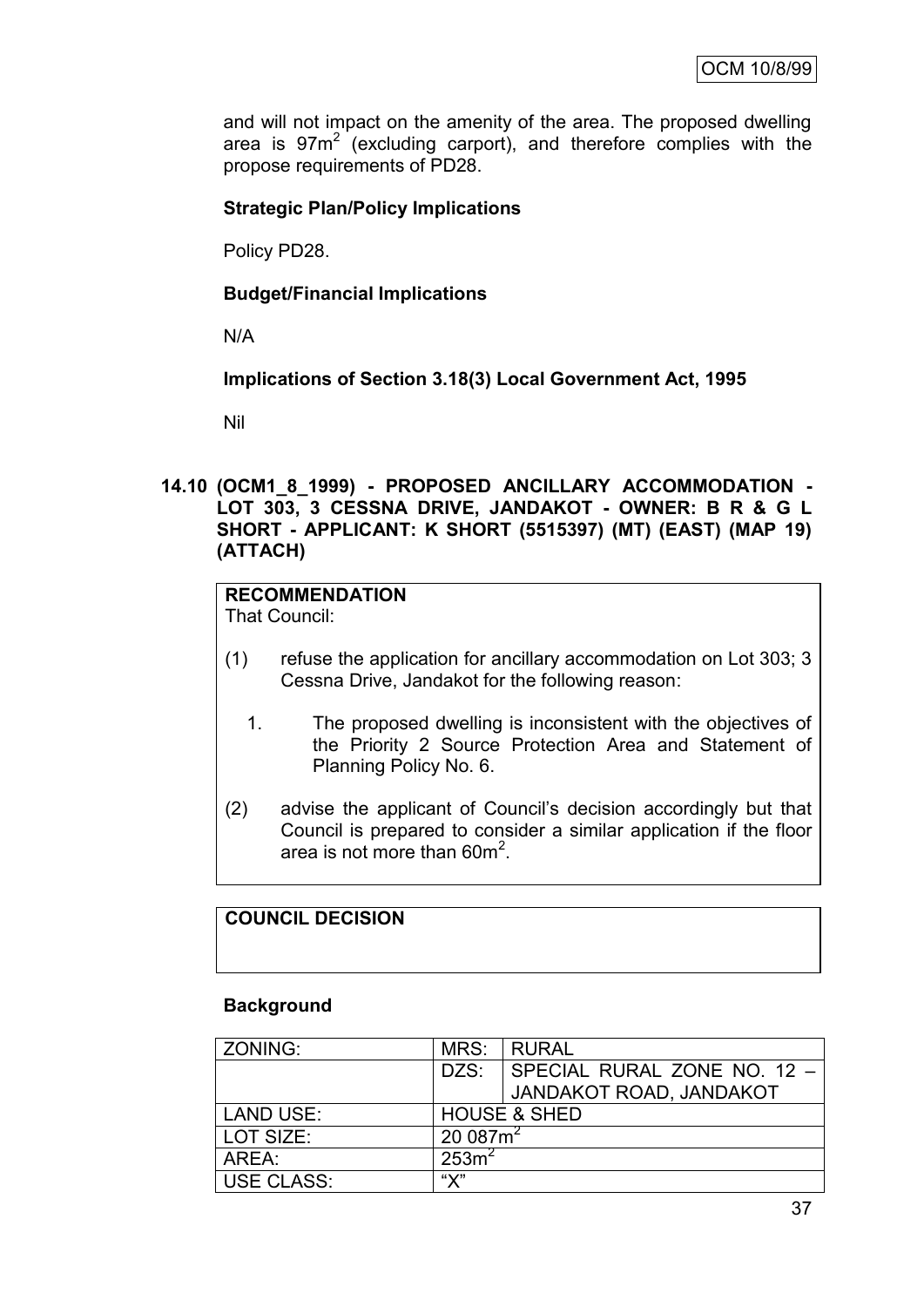#### **Submission**

The submitted plan indicate a 2 bedroom, 1 bathroom dwelling with a double garage below. A copy of the plans is included in the Attachments. The dwelling is for the current owners who will be living in it approximately 30% of the year. The rest of the year they will be living elsewhere. The owners' daughter and her husband will occupy the main dwelling.

The application was referred to the Water & Rivers Commission for their comment. A copy of their response is included in the Attachments.

#### **Report**

A review of Policy PD 28 relating to ancillary accommodation is included in this Agenda. Please refer to this item for a discussion of major issue relating to ancillary dwellings.

The subject lot is within the Priority 2 Source Protection Area. The lot area is under 4 hectares and accordingly the Water and Rivers Commission recommended refusal of the application.

If the floor area was confined to  $60m^2$ , it could be recommended for approval. The dwelling is suitably located on the lot (within the building envelope) and will not impact on neighbouring properties. The owners wish to have a place to stay when they return to Perth to visit their daughter and grandchildren.

#### **Strategic Plan/Policy Implications**

Council Policy PD 43 "Rural – Water Protection Zone (MRS) Jandakot" applies to this application. It states it shall be referred to the Water & Rivers Commission and Council shall have due regard for any advice received from them.

#### **Budget/Financial Implications**

N/A

#### **Implications of Section 3.18(3) Local Government Act, 1995**

Nil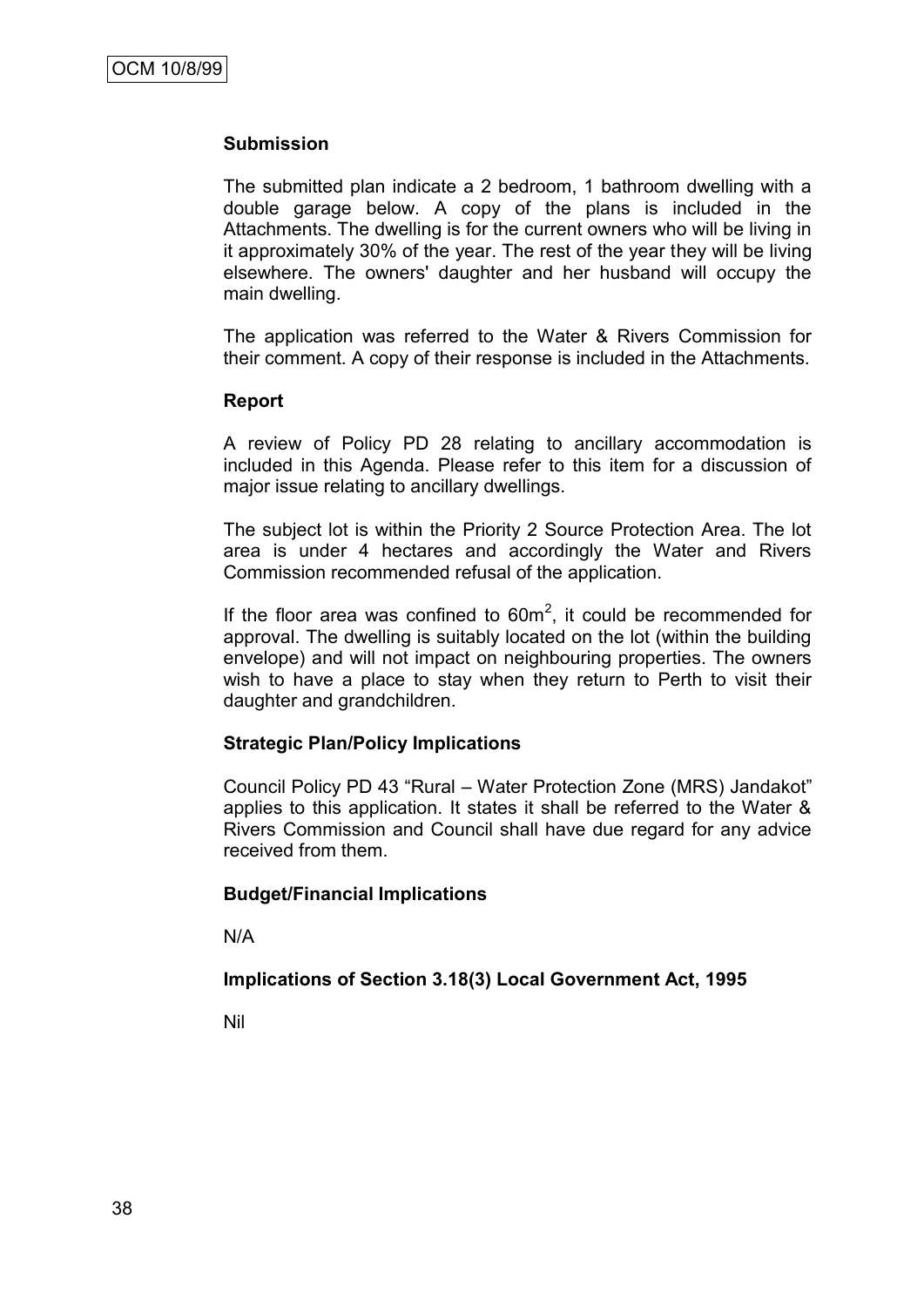#### **14.11 (OCM1\_8\_1999) - SOUTHERN SUBURBS DISTRICT STRUCTURE PLAN (9638) (9640) (SOS) (EAST) (MAPS 15, 16, 20, 21) (ATTACH)**

## **RECOMMENDATION**

That Council:

- (1) Receive the draft Southern Suburbs District Structure Plan;
- (2) Adopt the schedule of submissions and the recommended responses contained within the Agenda Attachments;
- (3) Forward the draft Southern Suburbs District Structure Plan and schedule of submissions to the Ministry for Planning with a view to progressing the adoption of the Plan;
- (4) Advise those persons who made a submission of Council"s decision.

## **COUNCIL DECISION**

#### **Background**

Council, at its meeting held on 20 April 1999, resolved to initiate Amendments 206 and 207, and at its meeting of 22 June 1999, initiated Amendment 211. The three amendments propose the establishment of the Success Lakes, Gaebler Road and Atwell South Urban Development Areas respectively.

The draft Southern Suburbs District Structure Plan has been prepared as the basis for progressing rezoning and development of land in Atwell, Success and Banjup. Initially it has a role in facilitating the lifting of the Urban Deferment in the Metropolitan Region Scheme and ultimately will form the framework for the preparation of detailed development plans for the future urban cells.

In accordance with previous Council resolutions, the Plan and supporting report have been forwarded to all affected landowners and servicing authorities for comment. The comment period closed on 28 July 1999. Copies of the Plan were provided to Commissioners on 7 July.

#### **Submission**

The draft Southern Suburbs District Structure Plan illustrates the conceptual development of approximately 500 hectares of future urban land in the Kwinana Freeway corridor. It supersedes previous regional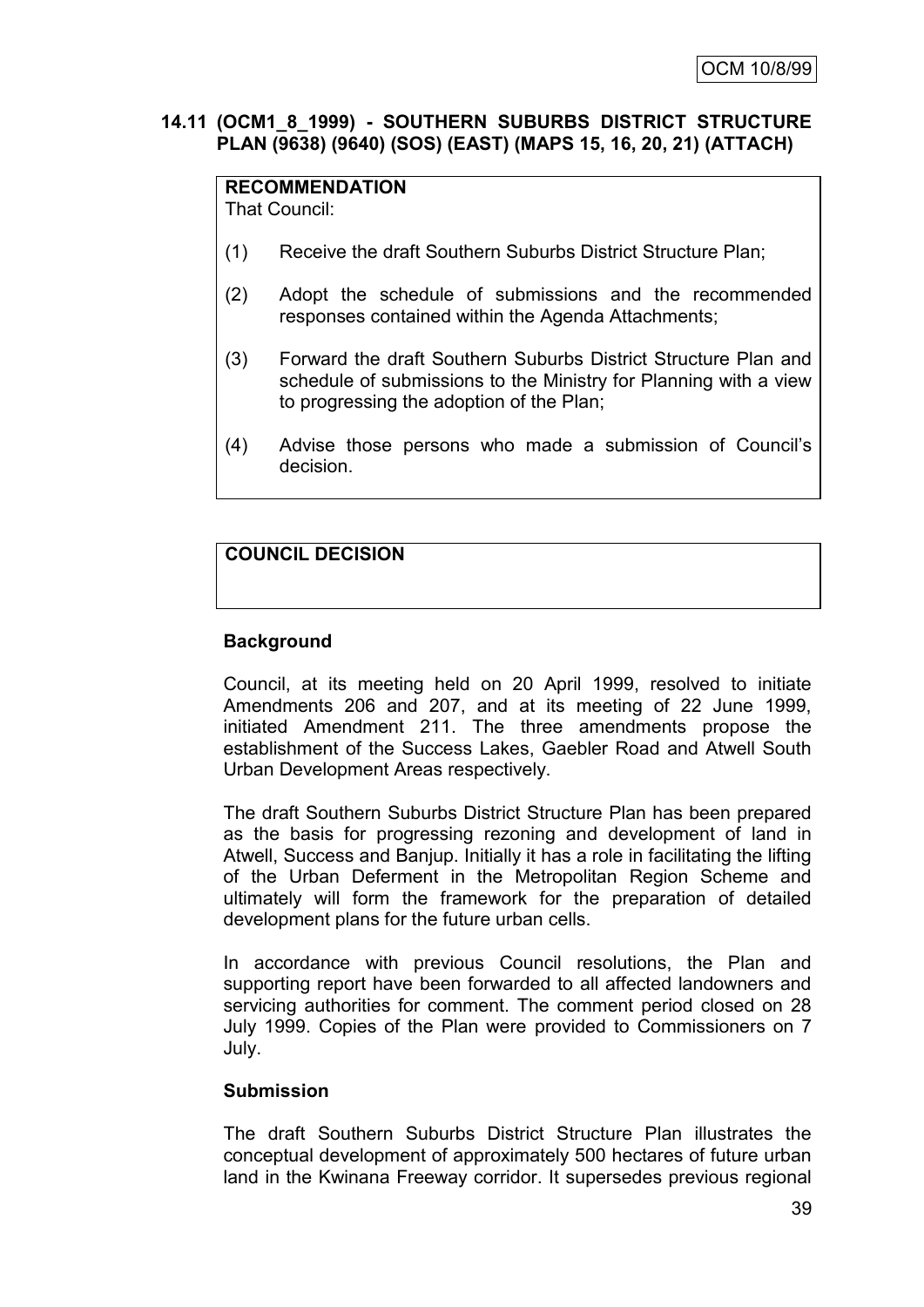planning for the locality, namely the South Jandakot Mandogalup District Structure Planning Study 1993.

The Plan shows the broad land use and development framework including the major road network, commercial, education, community and open space areas and is supported by a detailed report. The supporting information details such matters as the statutory and strategic planning considerations, development constraints, design philosophy and implementation.

A total of 18 written submissions on the Plan have been received during the consultation period. The submissions are summarised in a schedule included in the Agenda Attachments.

The Western Australian Planning Commission is to consider the lifting of the Region Scheme Urban Deferment at its committee meetings to be held in August and September.

#### **Report**

With the exception of the owner of the poultry farm at Lot 19 Hammond Road, it is evident from the submissions received that there is support for the Structure Plan amongst affected landowners. Many have made comment about specific aspects of the Plan. Whilst responses to the issues raised are included in the schedule of submissions, this report further expands upon the key issues below.

Responses from servicing authorities and government agencies indicate no major impediment to the appropriate development of the area.

The key issues emerging from the submissions requiring detailed responses are as follows:

#### *Public Open Space/Drainage Calculations*

Section 5.4 of the Southern Suburbs District Structure Plan sets out the Public Open Space requirements and how drainage and conservation areas will be treated.

The submissions point out the differences between POS requirements set out in the Structure Plan report, Councils Policy PD 13, WAPC Policy DC2.3 and element 4 of the Community Codes. The submissions argue that Council's requirements should be in accordance with those of the Western Australian Planning Commission and that as this is a matter of detail, it should not be included in the Structure Plan report.

A comparison of requirements is set out in the following table.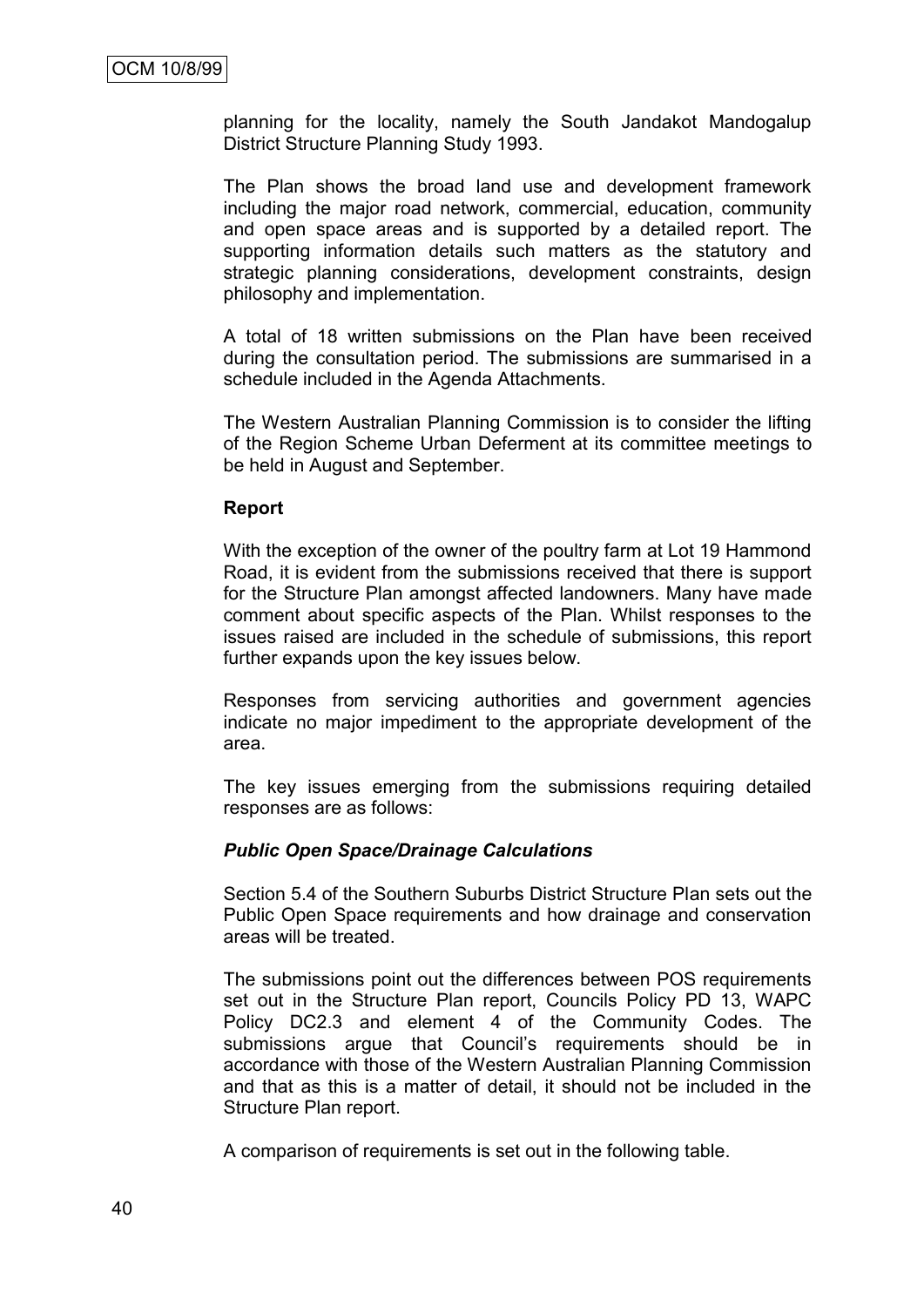|                                                           | <b>Council</b><br><b>Policy</b>                                                                                                                                                                                        | <b>Southern</b><br><b>Suburbs</b>                                                                | <b>WAPC Policy</b><br><b>DC 2.3</b>                                                                                                                                                                                                                                                                             | <b>Community Code</b><br><b>Element 4</b>                                                                                                                                                                                                                                                                                            |
|-----------------------------------------------------------|------------------------------------------------------------------------------------------------------------------------------------------------------------------------------------------------------------------------|--------------------------------------------------------------------------------------------------|-----------------------------------------------------------------------------------------------------------------------------------------------------------------------------------------------------------------------------------------------------------------------------------------------------------------|--------------------------------------------------------------------------------------------------------------------------------------------------------------------------------------------------------------------------------------------------------------------------------------------------------------------------------------|
| Amount                                                    | <b>PD 13</b><br>10 % with<br>cash in lieu<br>only if<br>resultant<br>POS would<br>be less than<br>1500m <sup>2</sup>                                                                                                   | 10%                                                                                              | 10% but the<br>Commission may<br>support 2% cash<br>in lieu being spent<br>on the<br>development of<br>the POS                                                                                                                                                                                                  | Commission may<br>agree to discount<br>the POS<br>contribution by 2%<br>where the codes<br>have been followed<br>and the parks<br>developed to at<br>least basic level of<br>landscaping.                                                                                                                                            |
| Drainage                                                  | No credit for<br>sumps,<br>detention<br>basins and<br>compensatin<br>g basins<br>designed for<br>less than 1 in<br>ten year<br>capacity. Up<br>to 50% credit<br>for additional<br>land required<br>for 1:100<br>event. | Drainage to<br>be separate<br>lot and not<br>included in<br>10%. No<br>credit for<br>water area. | Sumps not part of<br>10%.<br>Commission may<br>agree to accept in<br>part or whole<br>items such as<br>landscaped<br>compensating<br>basins. 100%<br>credit may be<br>given where the<br>land is contoured,<br>unfenced, not<br>subject to<br>inundation and is<br>fully useable for<br>recreation<br>purposes. | Credits will be<br>allowed for dual<br>drainage and<br>recreation reserves<br>$-$ up to 100% of<br>swales not subject<br>to permanent<br>inundation, that is<br>only inundation in a<br>storm greater than<br>1:10.<br>Artificial Lakes,<br>permanent<br>drainage up to 50%<br>credit but not to<br>exceed 20% of total<br>POS area. |
| <b>EPP Lakes</b><br>and wetland<br>conservation<br>areas. | Wetlands not<br>acceptable<br>unless<br>deemed to<br>comply<br>criteria are<br>met.                                                                                                                                    | Not included<br>as part of<br>10%.                                                               | Not covered.                                                                                                                                                                                                                                                                                                    | Wetlands up to<br>50% credit but not<br>to exceed 20% of<br>the total POS area.                                                                                                                                                                                                                                                      |
| <b>Buffer areas.</b>                                      | Areas less<br>than 30<br>meters in<br>width not<br>acceptable.                                                                                                                                                         | Not covered.                                                                                     | Not covered.                                                                                                                                                                                                                                                                                                    | Not covered.                                                                                                                                                                                                                                                                                                                         |

#### **PUBLIC OPEN SPACE REQUIREMENTS**

The above comparison shows Councils Policy and the principles outlined in the Southern Suburbs District Structure Plan are generally in accordance with the Commissions Policy DC 2.3 relating to POS.

The reduction of POS to 8% as provided for in the Commissions Policy DC 2.3 is subject to the agreement of the Commission, Council and the developer. As a general rule Council has not supported reductions in the 10% POS requirement or agreed to Cash in Lieu.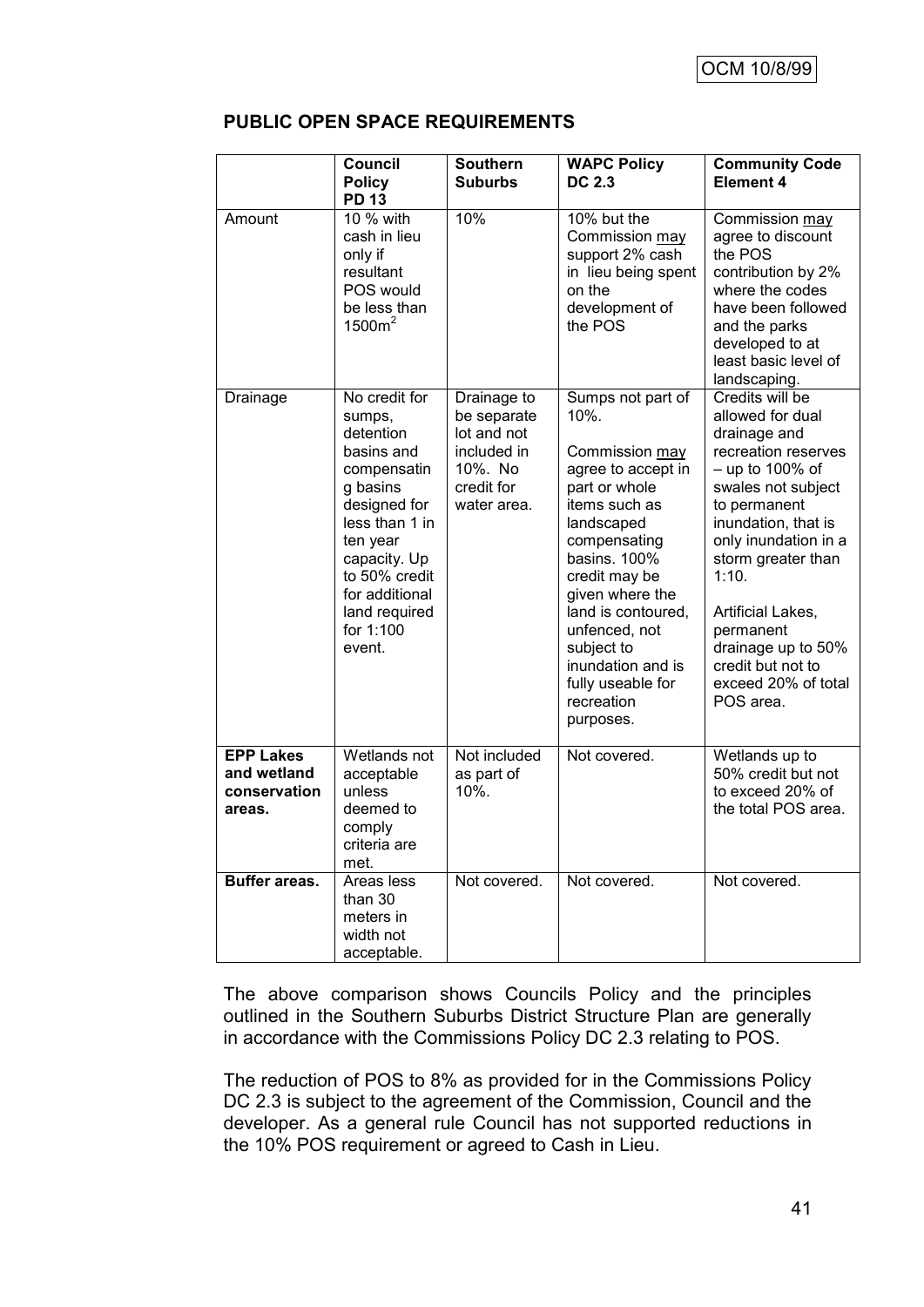Much of the land in the subject portion of the Southern Suburbs District Structure Plan contains EPP lakes, conservation wetlands and has a high water table. If the community code provisions are applied to the area there is no doubt that the areas for drainage and conservation purposes would generally be in excess of the maximum claimable 40% and additional area could be claimed for drainage swales/detention areas.

On this basis at least 40% of the 8% POS could be for non POS uses. This leaves 50 - 60% of a reduced amount of POS based on the community code model to provide for neighbourhood and local parks, active recreation areas and bushland protection as outlined in the report. Based on identified needs and past experience, 8% POS allowing for credits for drainage and conservation areas will be totally inadequate.

It is considered that the Council policy is appropriate for the area and that there should be no changes in that regard. It is also considered important that Councils position be clearly enunciated in the Southern Suburbs District Structure Plan as this document will be a reference document for people wanting to purchase land in the area.

In respect to the Southern Suburbs District Structure Plan it is recommended that Section 5.4 be amended to clearly state that the principles outlined are those on which the City will base it assessment of Open Space requirements and respond to subdivision applications.

#### *Primary Schools - Distribution and Location*

Taylor Burrell, in their submission, raised doubts about the projected number of lots in the area south of Russell Road and west of the Freeway and whether a primary school is required. The submission states that within the precinct south of Russell Road, the lot yield will be in the order of 300 lots less than that shown in the Structure Plan report and if this is applied over the whole structure planning area it is apparent that there is at least one surplus primary school.

Section 5.5 and figure 5.5 of the Structure Plan provide information on primary school requirements. Figure 5.5 shows 2 catchment areas south of Russell Road and west of the Freeway, which each serve an estimated 1620 lots.

These figures have been reviewed in light of the Taylor Burrell submission. The area of land to be urbanised has been verified, with various future land uses deducted from the gross area. A crude estimate has been made based on 11 lots per net hectare.

Taylor Burrell suggested that a more accurate methodology is to deduct a percentage of the net subdividable area for roads and divide the balance by the anticipated average lot size. Taylor Burrell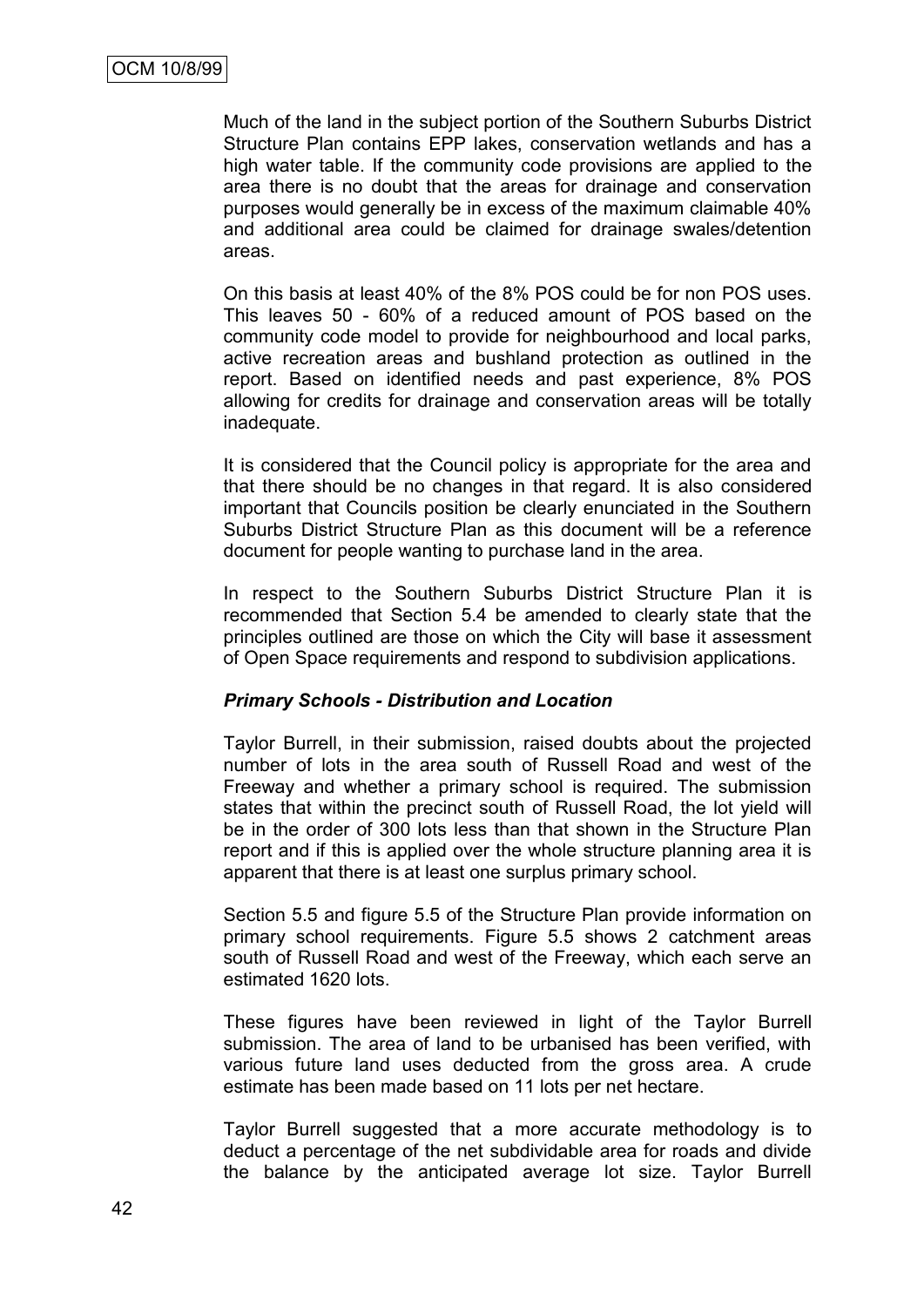suggested that roads in subdivisions designed in accordance with the Community Code could be as high as 28% compared to 22-25% in conventional subdivisions.

Landowners in the area have made submissions that POS should be provided at the rate of 8% rather than 10% proposed by Council. Accordingly estimates have been prepared for both 8 and 10%.

#### **DEVELOPMENT AREA CALCULATIONS - PRIMARY SCHOOL REQUIREMENTS**

| Land                                                                    | <b>Hectares</b> |
|-------------------------------------------------------------------------|-----------------|
| Cell 29/31B Russell, Frankland, Rowley, Kwinana Freeway                 | 239.54          |
|                                                                         |                 |
| (excludes land required for Russell, Rowley Roads and<br>Frankland Ave) |                 |
| Cell 31A Frankland, southern boundary of Harry Warring                  | 82.10           |
| Reserve, western limit of urban area, Rowley Road                       |                 |
| (excludes land for Frankland Ave                                        |                 |
| and Rowley Road)                                                        |                 |
| <b>Total</b>                                                            | 321.64          |
| Less                                                                    |                 |
| 2 primary schools @ 4 ha                                                | 8               |
| Drainage                                                                | 6               |
| Commercial (lot 202)                                                    | 3               |
| Commercial other                                                        | $\mathfrak{p}$  |
|                                                                         |                 |
| Gross subdividable area                                                 | 302.64          |
| 10% POS                                                                 | 30.30           |
| Net subdividable area                                                   | 271.97          |
| OR.                                                                     |                 |
| 8% POS                                                                  | 24.20           |
| Net subdividable area                                                   | 278.44          |

#### **Estimated yield based on 10% POS**

271.97 ha @ 11 lot /net ha = **2991 lots or**  $271.97$  ha minus 76.15 ha (28% for roads) = 195.82 ha total area of lots @ 600m2 average lot size = **3263 lots** @ 650m2 average lot size = **3012 lots**

#### **Estimated yield based on 8% POS**

```
278.44 ha @ 11 lot /net ha = 3062 lots
or
278.44 ha – 77.97 ha (28% for roads) = 200.47 ha total area of lots
@ 600m2 average lot size = 3341 lots
@ 650m2 average lot size = 3084 lots
```
The above calculations show the following;

• The estimates produced by the crude methodology (11 lots/net ha) and the methodology suggested by Taylor Burrell (deduction 28%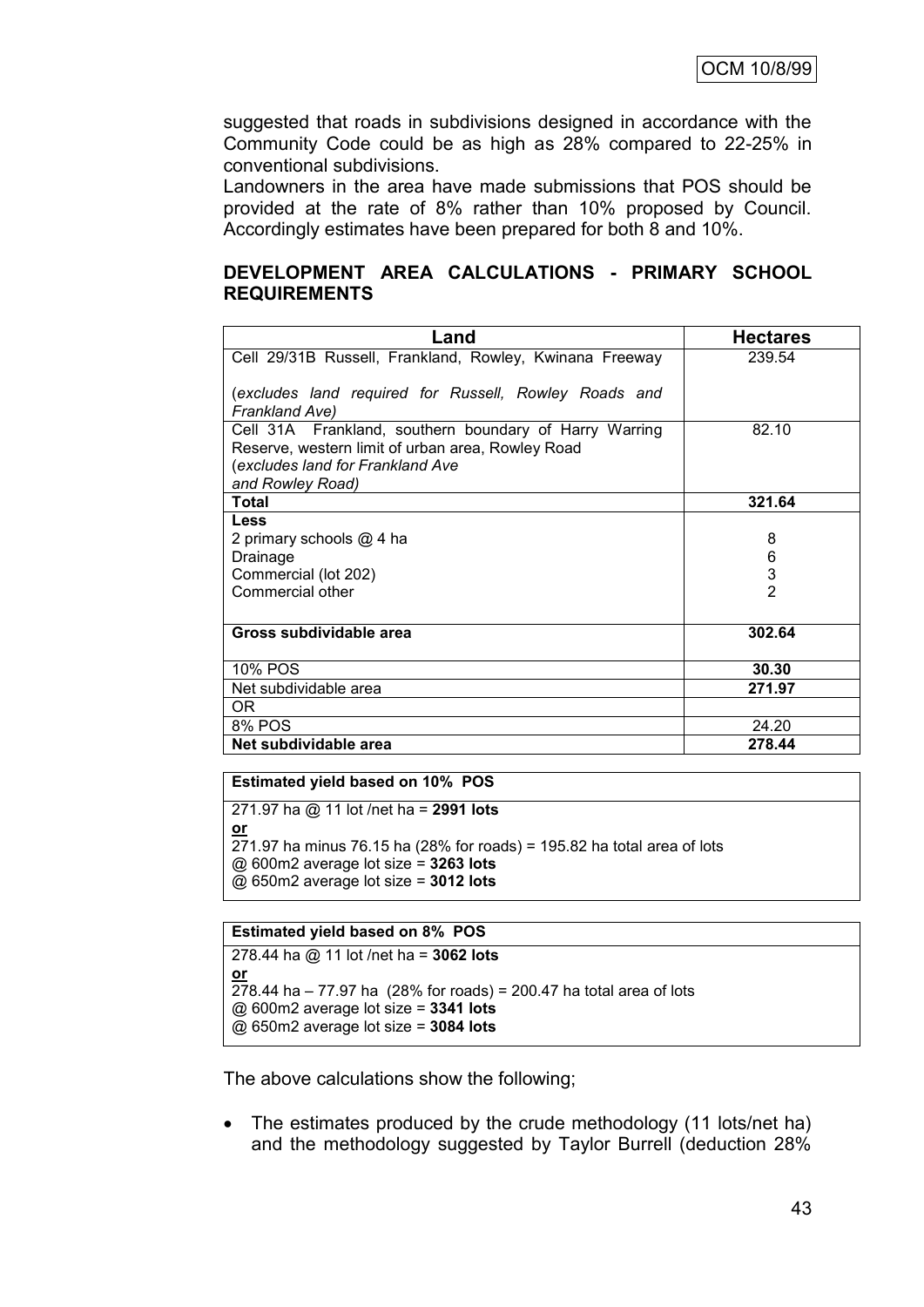for roads and applying an average lot size) produce very little difference in the estimated number of lots.

- Taylor Burrell have advised that development as per the Community Code as proposed for their clients will result in roads occupying approx 28% of the land which is higher than in more conventional designs. Hence if the land is developed along more conventional principles the yield will be higher than those stated above. It is considered likely that a significant portion of the area could be developed along more conventional lines due to the multiple ownership situation south of Gaebler Road. Also it is noted that there is no guarantee that the Jamboree and Landcorp land will not be sold and subdivided along more conventional lines (the recent MDP survey labels Landcorp land "to be sold" and Jamboree tried to sell its holding earlier this year and disposal is still an option).
- The estimates above are in the order of those shown on figure 5.5 of the draft Southern Suburbs District Structure Plan (3240 lots in total). There is no discrepancy of 300 lots as stated by Taylor Burrell.
- Based on the lot estimates, it is clear that there is a need for two primary schools south of Russell Road and west of the Freeway.
- Land owned by Landcorp and Jamboree north of Gaebler Road is likely to be subdivided in the short to medium term whereas south of Gaebler Road development is not likely to occur until much later until such time issues associated with multiple ownership are resolved and market garden activities cease on some of the land. This has the following implications;
	- $\triangleright$  There is a need to secure a whole primary school within the Landcorp/Jamboree land to ensure students in this area can be accommodated.
	- $\triangleright$  If in the longer term student generation rates change, the number of students per school increases or lot yields change there is the flexibility to review the role of the proposed primary school in the area west of Frankland Avenue. This could include an option of being a temporary school in houses.
	- Development of the Southern Suburbs District Structure Plan area will take in the order of 15-20 years to be completed. At this time it is not possible to fine tune demographics for the area. The estimated number of lots south of Russell Road results in 2 primary schools the catchments of which are towards the upper limit of the normal requirement range. Accordingly it is considered prudent to proceed on the basis of requiring two primary schools and continue to monitor the need as more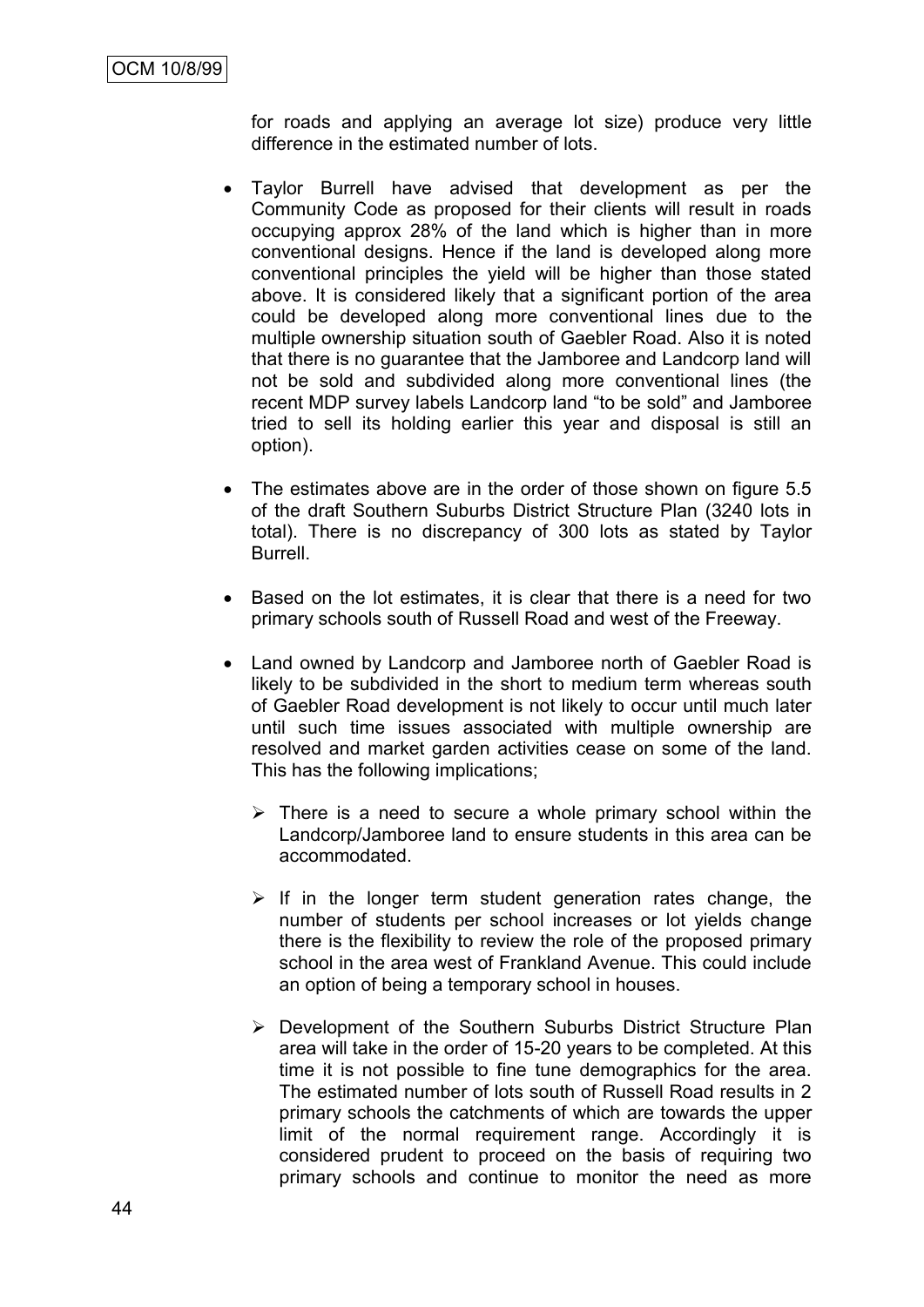detailed planning and development in the area proceeds over time.

- In respect to the catchments north of Russell Road it should be noted that an area of residential development north of Beeliar drive and west of Poletti Road is also within the catchment of the Success primary school and accordingly the catchment areas north of Russell Road are likely to be marginally higher than shown.
- The alternative location for the school across Gaebler Road proposed by Taylor Burrell is not acceptable on the grounds that it partly occupies land designated as a conservation category dampland and includes several houses including one which is fairly new and portion of an intensive market garden.

The Education Department has not provided a formal response to the school site issues raise by Taylor Burrell or Kim Valenti & Assoc on behalf of J & N Simpson. Copies of correspondence will be forwarded separately to Commissioners immediately it is received.

## *Bushland Retention*

The submission by the Roberts Day Group on behalf of Landcorp objects to the Plan"s indication of the land south of Gibbs Road (Lot 204) as a possible Bushplan site.

Landcorp believe that retention of the site for bushland conservation conflicts with MRS urban deferred zoning and is not supported by any previous regional environmental study undertaken in the general area. It argues that it would be more accurate to show the proposed development of the land for urban purposes (as outlined in the Roberts Day Group Plan) with an indicative note suggesting the land use will determined further upon consideration of the City"s submission on Bushplan for inclusion of the land within a regional parks and recreation reserve. Furthermore, Landcorp argue that the Roberts Day Group Plan still shows the retention of 14 hectares of Lot 204 for inclusion within a POS reserve. It argues that the most significant environmental features would be retained, including a sumpland and adjoining vegetation.

The issue of the retention of Lot 204 as a Bushplan site is to ultimately to be considered by the Ministry for Planning. Council has previously resolved through its submission on Bushplan that the site is reserved for Parks and Recreation in the MRS. This is what Amendment 211 and the Structure Plan reflects. Supporting the submission would conflict with Council"s previous resolutions. However as noted in the Plan report, in the event that the Council Bushplan submission is not supported, then the plan submitted by Roberts Day Group is considered to be a suitable basis for progressing planning in the region.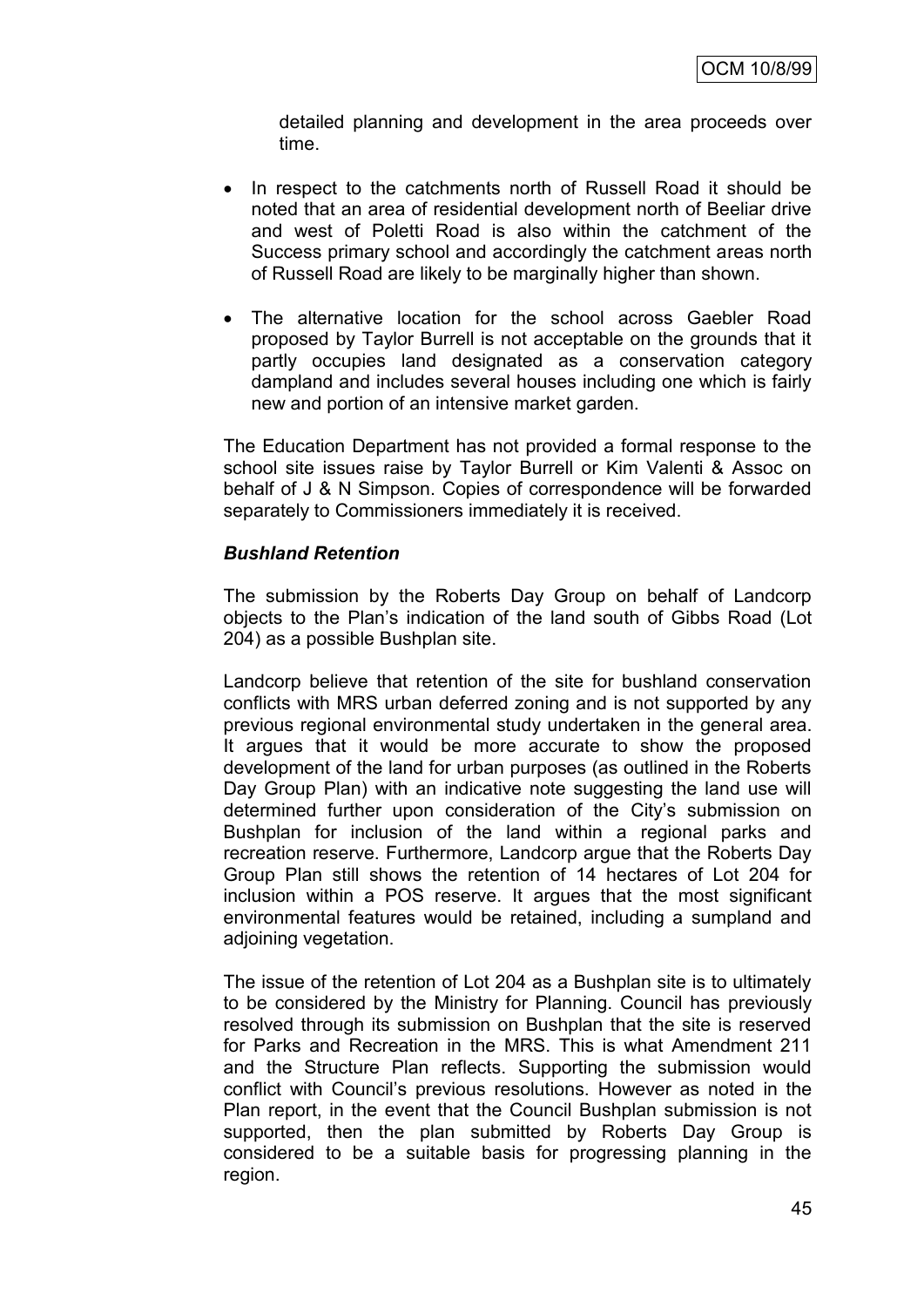#### *Retail Centres*

One of the submissions (by CHS Pty Ltd) objected to the number and size of the retail centres shown in the Plan area. It suggested that the main commercial centre should be located adjacent to the proposed Success transit station (corner of Kwinana Freeway and Russell Road), as opposed to its location shown in the Plan (corner of Russell and Hammond Roads). The submission argues this site would be preferable for reasons of optimising public transport and access, reducing car usage, ability to provide shared car parking in peak times, and better viability of the centre. It should be noted that the alternative location suggested in the submission includes portion of the land owned by the CHS Pty Ltd.

The position of the commercial centre being moved to near the transit station is not supported. This centre is intended to offer convenience goods and it is unlikely that people would use rail transport for the type of retail facilities to be located there (eg grocery shopping and other shops typical of small local shopping centres such as newsagent, video store, take away food). The location of the neighbourhood centre as shown in the Structure Plan is central to the catchment with convenient access. The area adjacent to transit station is intended to contain a small amount of retail floorspace, primarily for convenience goods ideally suited to users of the railway and the park and ride station, but not of the size and scale suggested in the submission.

The location and size of retail centres in the Plan reflects the criteria of the Community Code for the projected population. The Plan shows a series of walkable catchments. The centre at the corner of Hammond and Russell Roads will form the key neighbourhood centre, with the other centres intended for small convenience-type shops strategically located within the residential area based on a series of defined walkable catchments.

#### **Frankland Avenue Road Reserve**

The Structure Plan report refers to the need to maintain the width of the Frankland Avenue road reserve at 40 metres to accommodate a high voltage power line, earthworks and the proposed Tramway Recreational Trail. The submission from Taylor Burrell advocates reduction of the reserve from 40 to 32 metres, arguing that designs have been prepared for the road indicating the ability to contain all infrastructure within a 32 metre width. The status of the Tramway Trail is questioned and objection is raised against the Plan"s proposal for the western verge of the road reserve to retain vegetation. An alternative alignment for the Trail via Russell, Pearse and Mandogalup Roads is suggested.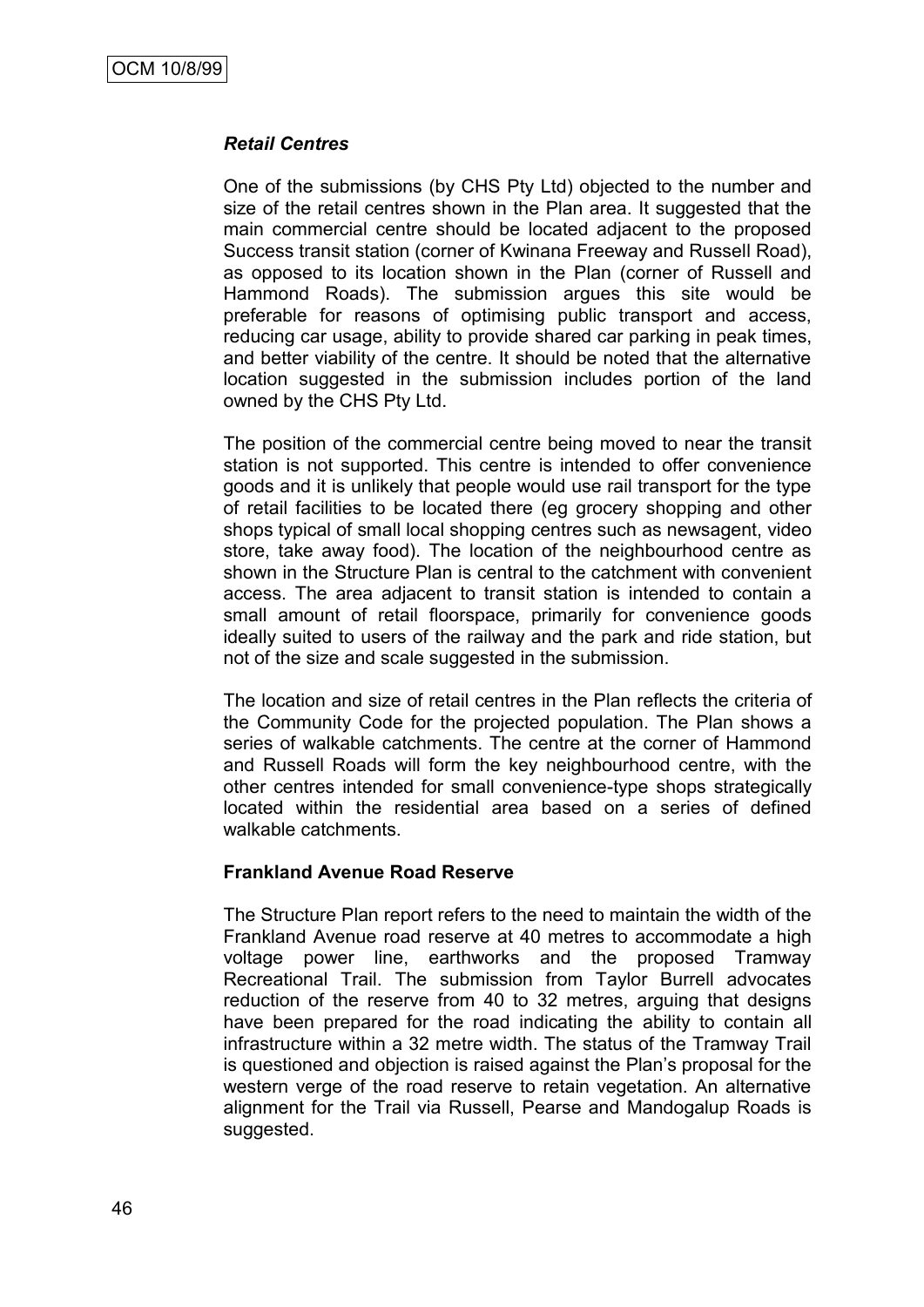The reduction of the reserve to 32 metres is not supported. The Tramway Trail is an important recreational/conservation proposal initiated by the Ministry for Planning which is supported by Trailswest and Council. Consultants have prepared a Trails Master Plan for Council and recommend the route alongside Harry Waring Reserve, which is a more direct link to the continuance of the trail in the Town of Kwinana, than that suggested in the submission. The existence of the MRS Parks and Recreation reserve adjacent to Frankland Avenue south of Harry Waring reserve supports this position. Also there is doubt that infrastructure and earthworks can be accommodated within a 32 metre wide reserve, particularly as the concept prepared is considered inadequate in terms of a safe separation distance between the carriageways and the high voltage line pylons. Furthermore, as Harry Waring is a fenced marsupial reserve, earthworks and the Trail must be accommodated within the road reserve and there is no scope to have the Trail in the marsupial reserve.

## *Russell Road Realignment*

One of the submissions recommends retaining Russell Road on its current constructed alignment (as opposed to realigning to the current MRS alignment). This issue is not supported for the reasons outlined in the Structure Plan report (section 3.2), that is, the MRS reserve alignment allows for a safer intersection between (new) Hammond and Russell Roads, particularly given it is a trucking route and longer sight distances are required than usual. The planned deviation of Hammond Road intersecting with the current Russell Road alignment would result in unacceptable intersection geometry which would also necessitate changes to the alignment of Hammond Road.

#### Residential Densities

One of the landowner submissions advocates higher densities in close proximity to the proposed Success transit station. There are no objections to the philosophy behind this request, however the determination and allocation of residential densities is more appropriately dealt with at the Development Plan stage.

#### *Local Roads*

The Taylor Burrell submission objects to the alignment of local distributor road proposed to extend south from the intersection of Russell Road and Hammond Roads into the Gaebler Road Development Area. It recommends re-alignment as illustrated in the Taylor Burrell Plan included in the Agenda attachments.

The suggested alternative location of the local distributor was based on providing two north south bus routes south of Russell Road. Barfield Road was propose as the second route. The resultant walking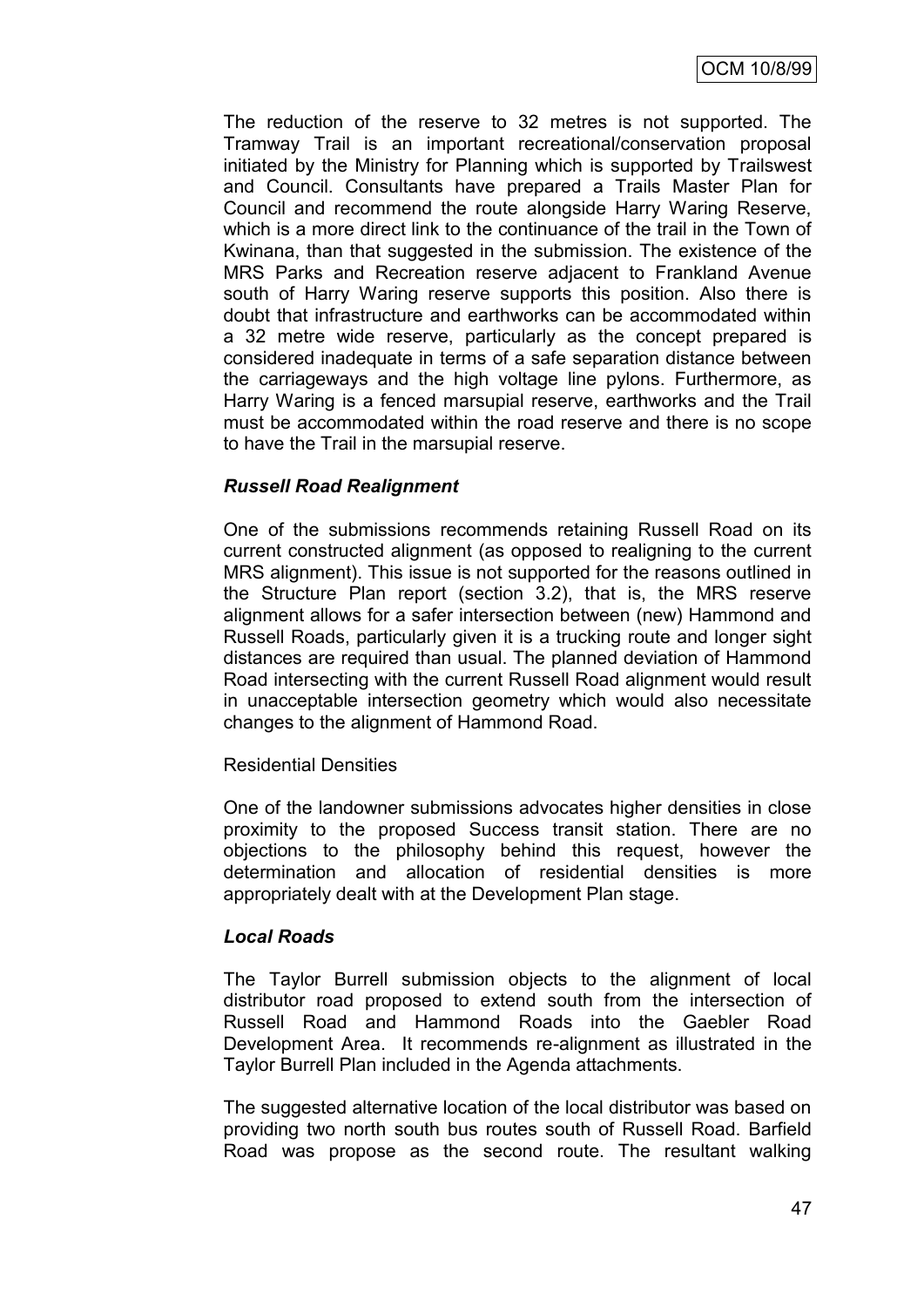distances to the bus route would be approximately 270 metres compared to a general requirement of 500 metres.

A more central local distributor as per the draft Southern Suburbs District Structure Plan would achieve the following;

- Provision of a single bus route that meets the standard criteria applied by the Department of Transport.
- · 400 metre walkable catchments which are more central within the residential area.
- · 400 metre walkable catchments in accordance with the community codes, that is that the schools and active open space are located at the fringe of the walkable catchments as is shown on the plan included in the Agenda attachments.
- A more even distribution of walkable catchments which reduces the extent of overlap and minimises voids between catchments that are evident on the plan included in the Agenda attachments.

Urgent advise has been sought from the Department of Transport regarding bus routes south of Russell Road. Copies of correspondence will be forwarded separately to Commissioners immediately it is received.

#### **Summary**

The Structure Plan and comments made during the public consultation period demonstrate that all regional planning considerations for the Southern Suburbs area have been accounted for. It is evident that there is no major impediment to the orderly and proper planning for the area and that the Structure Plan can adequately form the framework for progressing planning proposals, including the production of detailed Development Plans.

It is recommended that the Southern Suburbs District Structure Plan be progressed and finally adopted by the Western Australian Planning Commission and Council to provide certainty for the landowners as they progress to more detailed planning of their respective areas.

#### **Strategic Plan/Policy Implications**

- PD 8 Bushland Conservation
- PD13 Public Open Space
- PD 23 Buffer Zones
- PD 25 Liveable Neighbourhoods Community Codes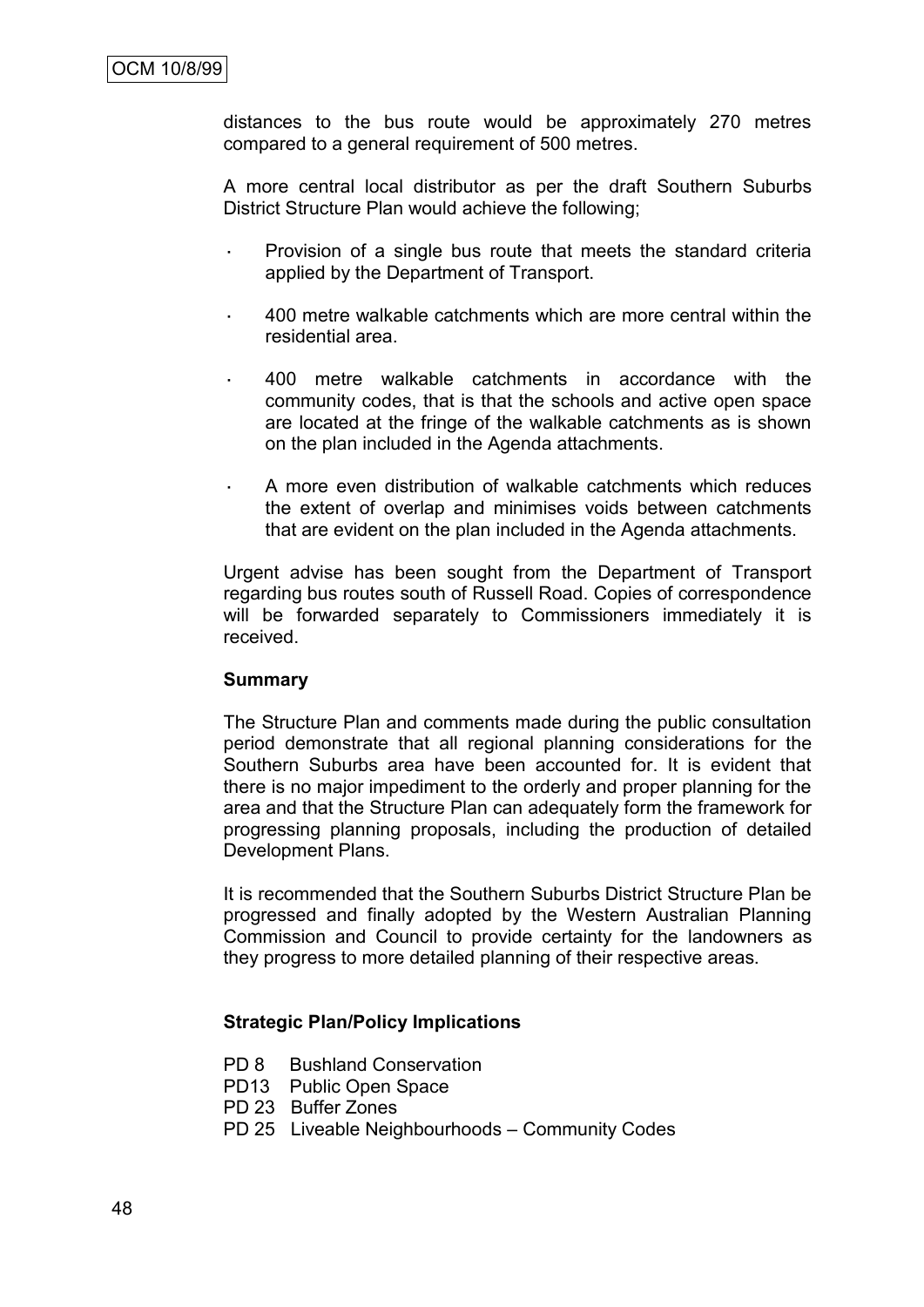## **Budget/Financial Implications**

N/A

**Implications of Section 3.18(3) Local Government Act, 1995**

Nil

## **15. FINANCE AND CORPORATE SERVICES DIVISION ISSUES**

#### **15.1 (OCM1\_8\_1999) - MINOR BOUNDARY ADJUSTMENT - RESERVE 42981 - COCKBURN ROAD, HENDERSON (3317213) (KJS) (ATTACH)**

#### **RECOMMENDATION**

That Council request the Department of Land Administration to excise 47 sq.m. from Reserve 42981 Cockburn Road, Henderson in order to realign Russell Road and Cockburn Road, to facilitate the Jervoise Bay development.

## **COUNCIL DECISION**

## **Background**

Main Roads WA has previously requested minor adjustments to reserves in the vicinity of Reserve 42981, in order to realign Russell Road and Cockburn Road, to facilitate the Jervoise Bay development. Endorsement subject to existing infrastructure being re-established has been granted,in relation to Reserves 39455 and 39584 - Council resolution of 17 November 1998 states:

*That Council:*

- *(1) prepare an advice to the Department of Land Administration, that the City of Cockburn supports the amendments to Reserves 15741, 39455 and 39584;*
- *(2) seek from Jervoise Bay Projects, fully costed undertakings to reinstate fencing and other infrastructure associated with the affected reserves;*
- *(3) seek from Jervoise Bay Projects, undertakings that they will promote to the State Planning Commission of Western Australia,*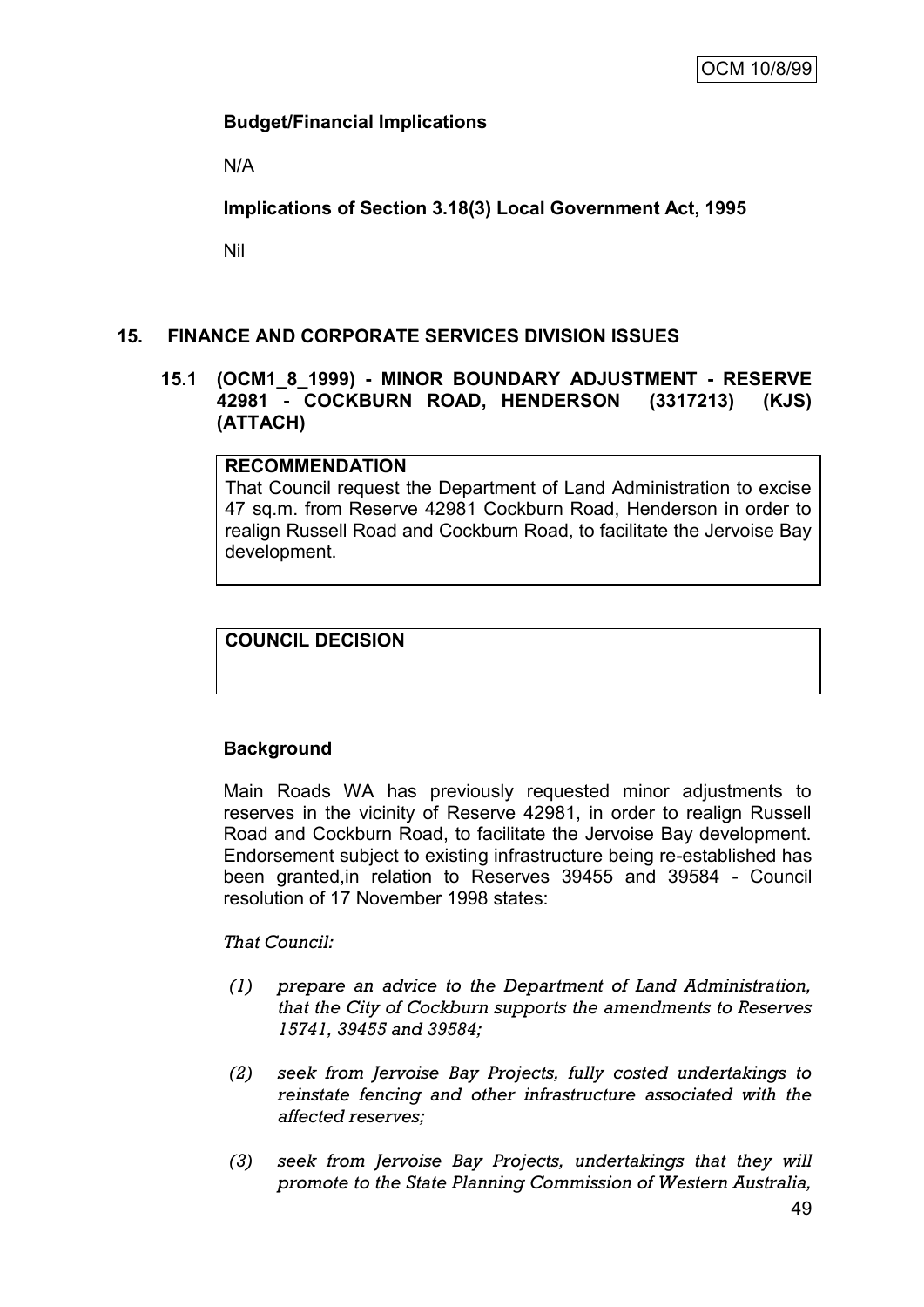*the re-vesting of the Metropolitan Region Scheme Road Reserve, being the Cockburn Road Deviation south of the northern prolongation of Reserve 39455 and that the land be included in the Beeliar Regional Park;* 

- *(4) when 2 and 3 above have been complied with, send advice contained within 1 above to the Department of Land Administration; and*
- *(5) defer consideration of the request from Jervoise Bay Projects to amend Reserve 24309 until the Council has received a full report from the Planning Services Department on the EPA Report and recommendations on the "Industrial Infrastructure and Harbour Development, Jervoise Bay - October 1998".*

#### **Submission**

N/A

#### **Report**

The minor excision from Reserve 42981 was overlooked by Main Roads, but in a letter and Plan received on 19 July 1999, is now being requested.

The excision of 47 sq.m. will have no detrimental impact on the public recreation reserve. The area of the reserve will now be 4,670 sq.m.

#### **Strategic Plan/Policy Implications**

N/A

**Budget/Financial Implications**

N/A

#### **Implications of Section 3.18(3) Local Government Act, 1995**

Nil

#### **15.2 (OCM1\_8\_1999) - LAND EXCHANGE - RESERVE 1712 - RUSSELL ROAD, HENDERSON - WA LIMESTONE (4412065) (KJS) (ATTACH)**

#### **RECOMMENDATION** That Council advise WA Limestone that the City of Cockburn is not prepared to accept an offer to effect a land exchange of the City's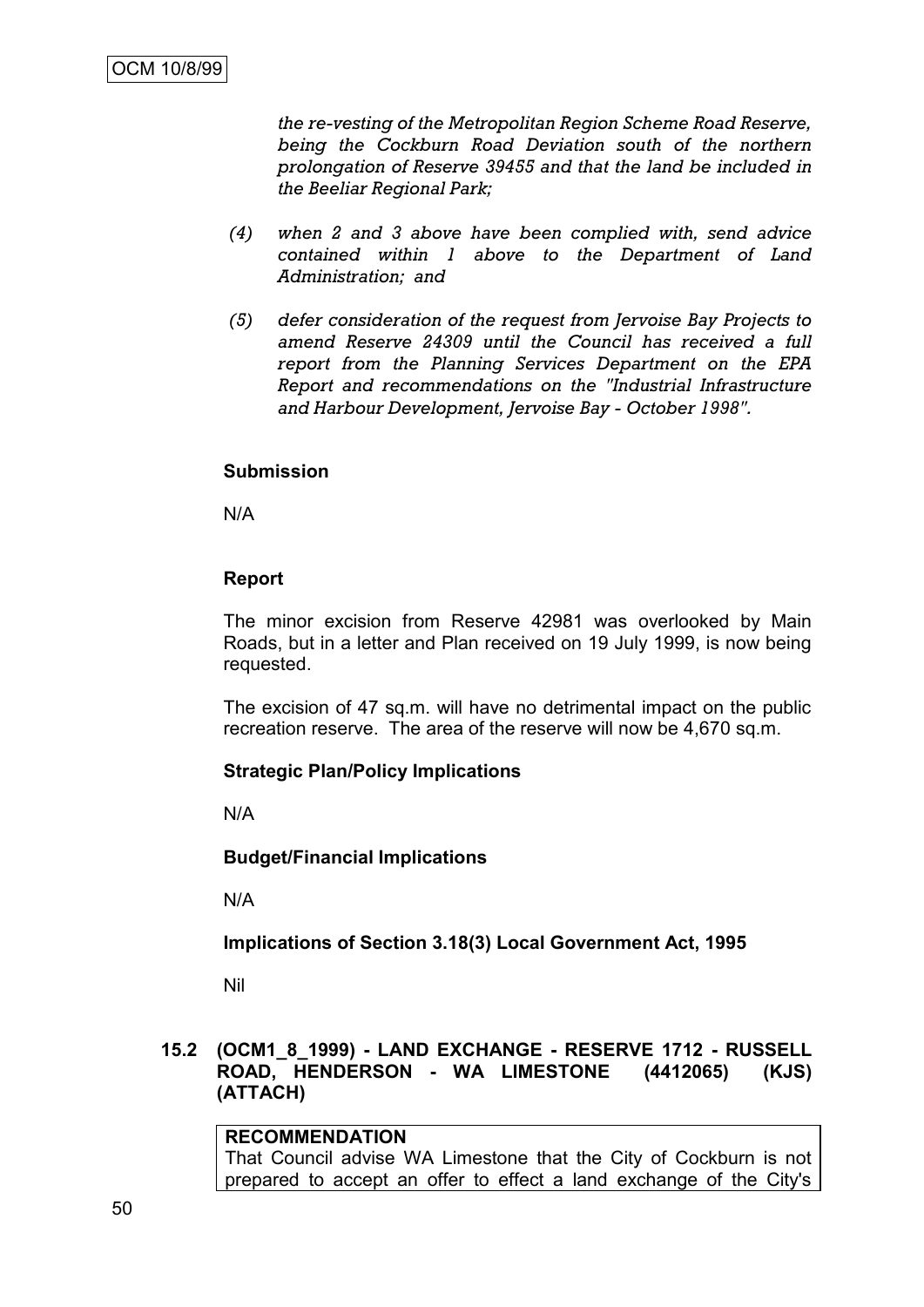vested Reserve 1712, for Lot 51 Gaebler Road, Banjup and Lot 2 Rockingham Road, Henderson.

## **COUNCIL DECISION**

#### **Background**

At Council meeting on 7 November 1995 Council resolved not to enter into an agreement to exchange Reserve 1712 for an equivalent parcel of land. WA Limestone had, in a letter on 16 October 1995 proposed to exchange Reserve 1712 for Lot 51 Gaebler Road, Banjup and Lot 2 Rockingham Road, Henderson

#### **Submission**

WA Limestone have submitted two submissions - one dated May 1998 and a second in June 1999.

These submissions both propose the land swap of Reserve 1712 for Lot 51 Gaebler Road together with Lot 2 Rockingham Road.

#### **Report**

In the June 1999 submission, WA Limestone stated that they became interested in the raw materials, namely the limestone and sand contained in Reserve 1712, in early 1995.

In discussions with Council Officers, representatives from WA Limestone have been made aware of the Local Government Act 1995's requirements and that no commitments could be made by Council Officers. It was pointed out that any decision to proceed with the proposal, would have to be made by Council and that any such decision would be subject to calling of a public tender.

Reserve 1712 is a reserve vested in the City of Cockburn for municipal purposes. Limestone has been extracted from a property on the western boundary. This fact and also a recent drilling program on the reserve indicates that there is a reserve of limestone rubble and sand on the site.

Lot 51 Gaebler Road owned by WA Limestone has been inspected by the City's Manager, Environmental Services and although it has good conservation value it is not considered to be exceptional or unique in content or location.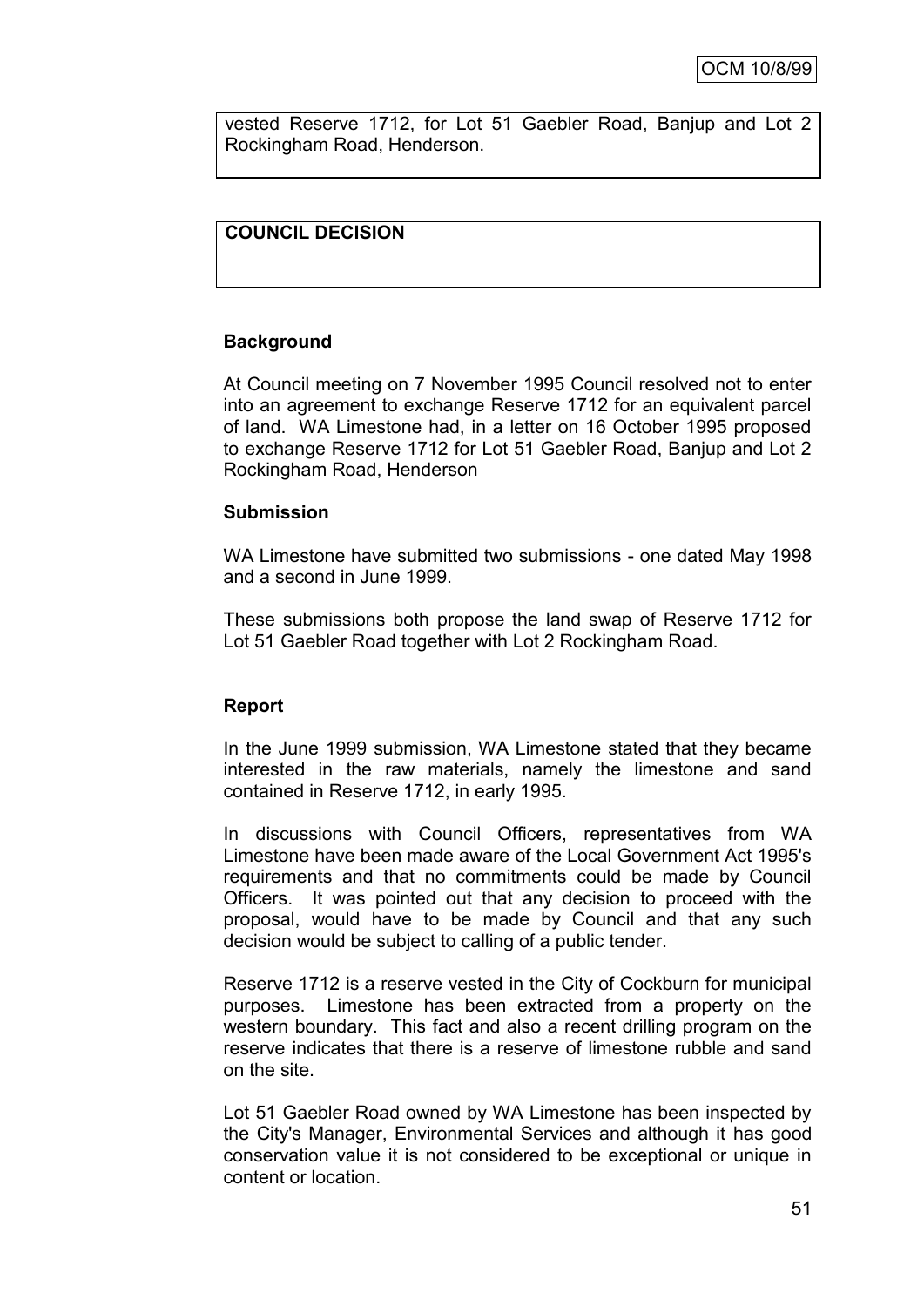Lot 2 Rockingham Road is adjacent to the City's Landfill Site at Henderson and has been identified as a future acquisition by the Henderson Landfill Site Business Plan.

Reserve 1712 is within the Friars Report Study area. A conclusion to this report is not expected for at least twelve months. The outcome of the Friars Report will give a guide to land use directions for Reserve 1712. It is considered premature to make any decisions that will affect the land form of Reserve 1712 before the conclusion of the Friars Report.

Advice has been sought from the Department of Land Administration on the City's ability to collect a royalty for the limestone extracted from Reserve 1712. Advice given in 1990 indicates that pursuant to Section 5 (1) of the Parks and Reserves Act, the City with the approval of the Minister could collect a royalty for the sand and limestone taken from Reserve 1712.

The sand and limestone contained in Reserve 1712 is a valuable resource, that will increase at an accelerated rate, as other sources are exhausted and the development front extends southward. However, this reserve does not form part of the priority reserve area established in the Draft Basic Raw Materials Policy of May '99.

The management of this income stream needs to be managed to give the best possible outcome for the benefit of the community. It is a requirement of the Parks and Reserves Act that funds generated via a royalty are used in programs compatible to the management of the Reserve.

#### **Strategic Plan/Policy Implications**

N/A

#### **Budget/Financial Implications**

N/A

#### **Implications of Section 3.18(3) Local Government Act, 1995**

Nil

#### **16. ENGINEERING AND WORKS DIVISION ISSUES**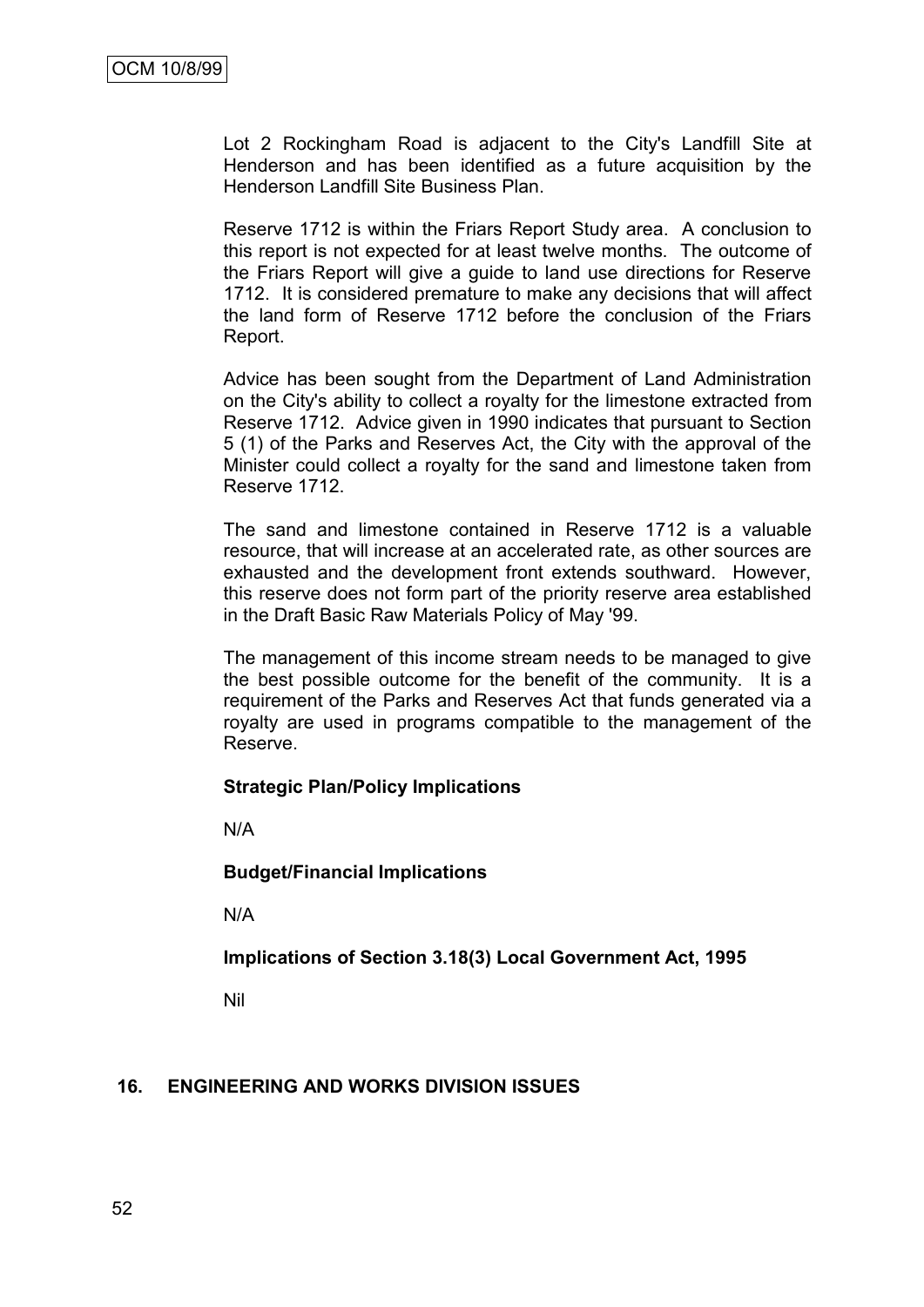#### **16.1 (OCM1\_8\_1999) - PROPOSED POLICY F1.14 - EVALUATION OF TENDERS (4401) (DMG/JR) (ATTACH)**

#### **RECOMMENDATION**

That Council adopts the attached Policy F1.14 Evaluation of Tenders and this be included as information for tenderers in the tender documentation prepared for each Contract.

## **COUNCIL DECISION**

#### **Background**

At the Ordinary Meeting of Council held on Tuesday, 22 June 1999, consideration was given to the Tender for the Cleaning of the South Lake Leisure Centre (Item 116). It was resolved that a policy be formulated on the criteria to be applied in assessing tenders.

#### **Submission**

N/A

#### **Report**

Accordingly, the list of criteria which are generally used in the evaluation of tenders for Council have been identified and are listed in the proposed Policy. As all tenders are different, with some for the supply of plant and equipment, others for services, materials, building works, consultancies etc., it is considered that the listed criteria should be used as a basis only, with specified criteria identified for individual tenders, being applied at the time of considering the acceptance of each Tender.

#### **Strategic Plan/Policy Implications**

N/A

#### **Budget/Financial Implications**

N/A

**Implications of Section 3.18(3) Local Government Act, 1995**

Nil.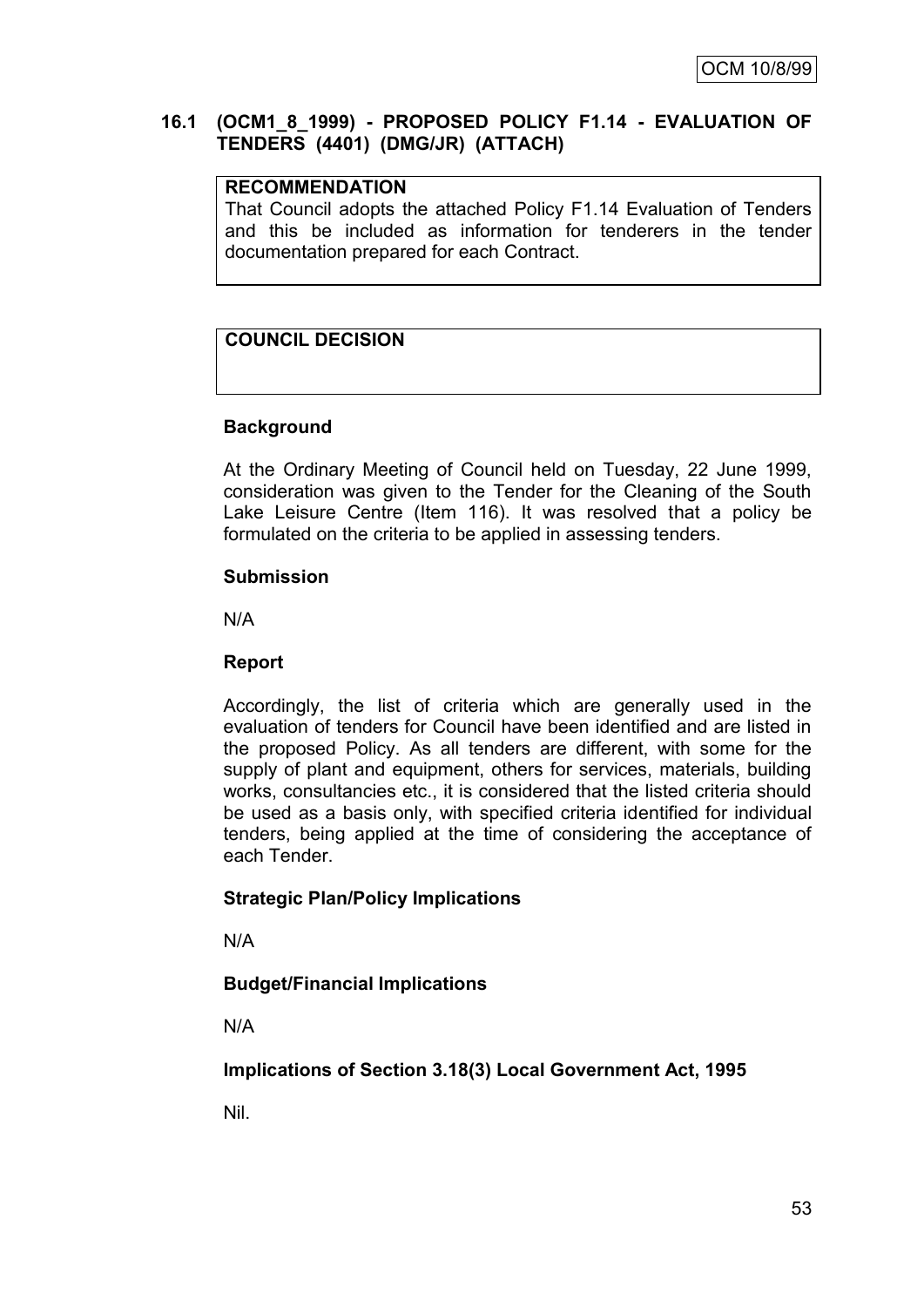OCM 10/8/99

#### **17. COMMUNITY SERVICES DIVISION ISSUES**

Nil

#### **18. EXECUTIVE DIVISION ISSUES**

Nil

## **19. MOTIONS OF WHICH PREVIOUS NOTICE HAS BEEN GIVEN**

Nil

## **20. CONFIDENTIAL BUSINESS**

Nil

## **21. QUESTIONS OF WHICH DUE NOTICE HAS BEEN GIVEN WITHOUT DISCUSSION**

Nil

## **22. NOTICES OF MOTION GIVEN AT THE MEETING FOR CONSIDERATION AT NEXT MEETING**

Nil

## **23. MATTERS TO BE NOTED FOR INVESTIGATION, WITHOUT DEBATE**

Nil